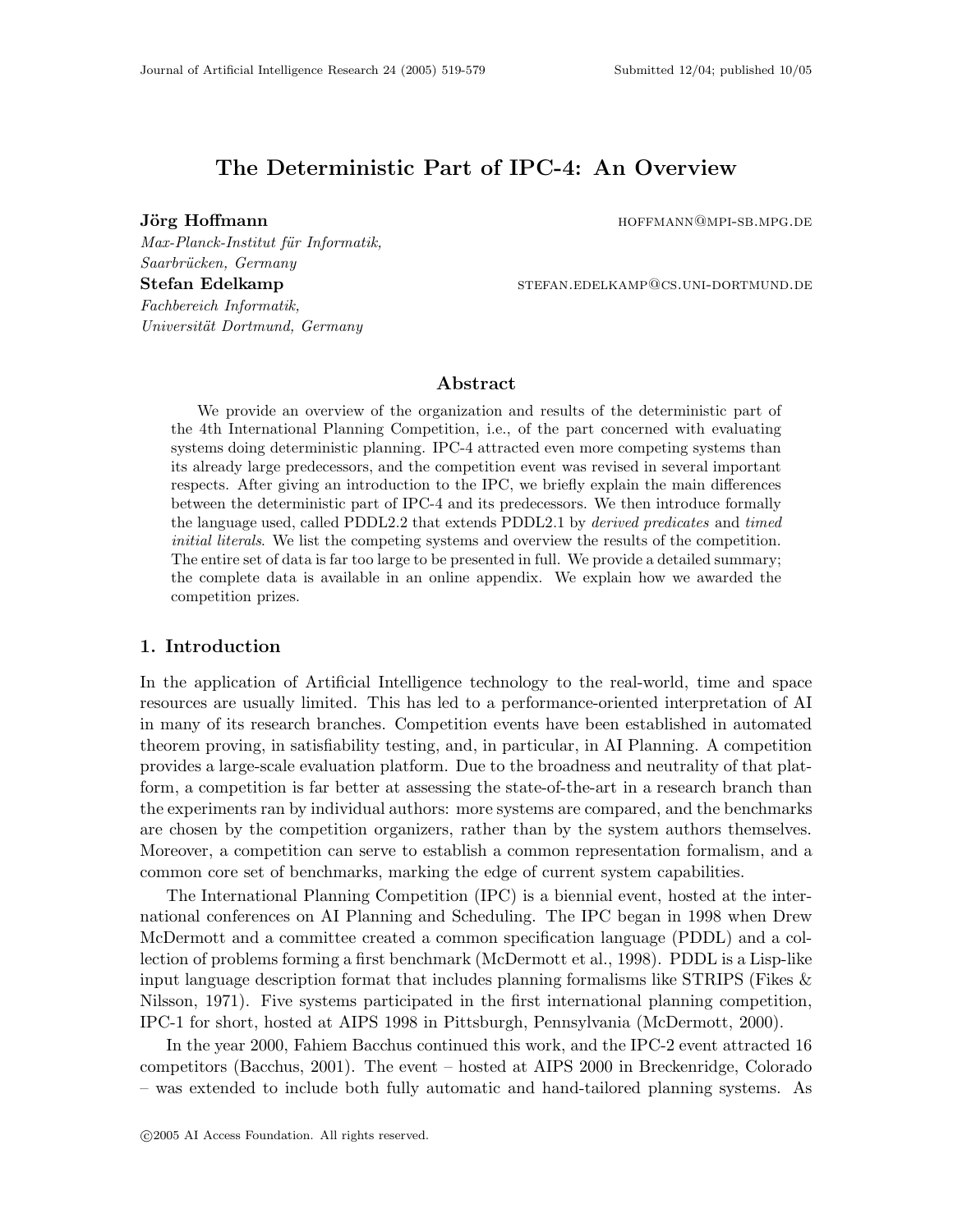hand-tailored planners were allowed to use some additional domain-dependent information to the PDDL input in order to improve their performance, they participated in an additional, separate, track. Both STRIPS and ADL (Pednault, 1989) domains were used but no further extensions were made to the language (Bacchus, 2000).

The 3rd International Planning Competition, IPC-3, was run by Derek Long and Maria Fox and was hosted at AIPS 2002, Toulouse, France. The competition attracted 14 competitors (Long & Fox, 2003), and focussed on planning in temporal and metric domains. For that purpose, Fox and Long developed the PDDL2.1 language (Fox & Long, 2003), of which the first three *levels* were used in IPC-3. Level 1 was STRIPS and ADL planning as before, Level 2 added numeric variables, Level 3 added durational constructs.

The 4th International Planning Competition, IPC-4, was hosted at ICAPS-2004, Whistler, Canada. IPC-4 built on the previous efforts, in particular the language PDDL2.1. The competition event was extended and revised in several respects. In particular, IPC-4 featured, for the first time, a competition for probabilistic planners, so that the overall competition was split into a *deterministic* part – a continuation of the previous events – as well as a *probabilistic* part.<sup>1</sup> In the latter part, co-organized by Michael Littman and Håkan Younes, the main objective of the event was to introduce a common representation language for probabilistic planners, and to establish some first benchmarks and results. For more information on the probabilistic part of IPC-4 see the work of Younes and Littman  $(2005).$ 

Herein, we provide an overview of the organization and results of the deterministic part of IPC-4. With 19 competing systems (21 when counting different system versions), the event was even a little larger than its already large predecessors. Several important revisions were made to the event. We briefly explain the main differences in Section 2. Afterwards, Section 3 describes the input language used, named *PDDL2.2*: the first three levels of PDDL2.1, extended with derived predicates and timed initial literals. Section 4 lists and briefly explains the competing systems. Section 5 then presents, for each benchmark domain, a selection of results plots, highlighting the most important points. The entire set of data points is far too large to be presented in detail. The full data, including plots for all results, is available in an online appendix. Section 6 explains how we awarded the competition prizes, Section 7 closes the paper with some concluding remarks. Appendix A gives a BNF description of PDDL2.2.

# 2. Main Revisions made in IPC-4

The main revisions we made to the deterministic part of IPC-4, in difference to its predecessors, were the following.

Competition Workshop. We ran an international workshop on the competition one year before the event itself (Edelkamp & Hoffmann, 2003), providing the involved groups of people (system developers, organizing committee, AI Planning researchers in general) with an opportunity to express their views on issues related to the IPC. Discussions, technical talks, and panels covered all relevant topics ranging from the event's organizational structure and its input language to the selection of benchmarks and the evaluation of results. The

<sup>1.</sup> While IPC-4 was running, the deterministic part was named "classical" part. We re-named it into "deterministic" part since that wording is less ambiguous.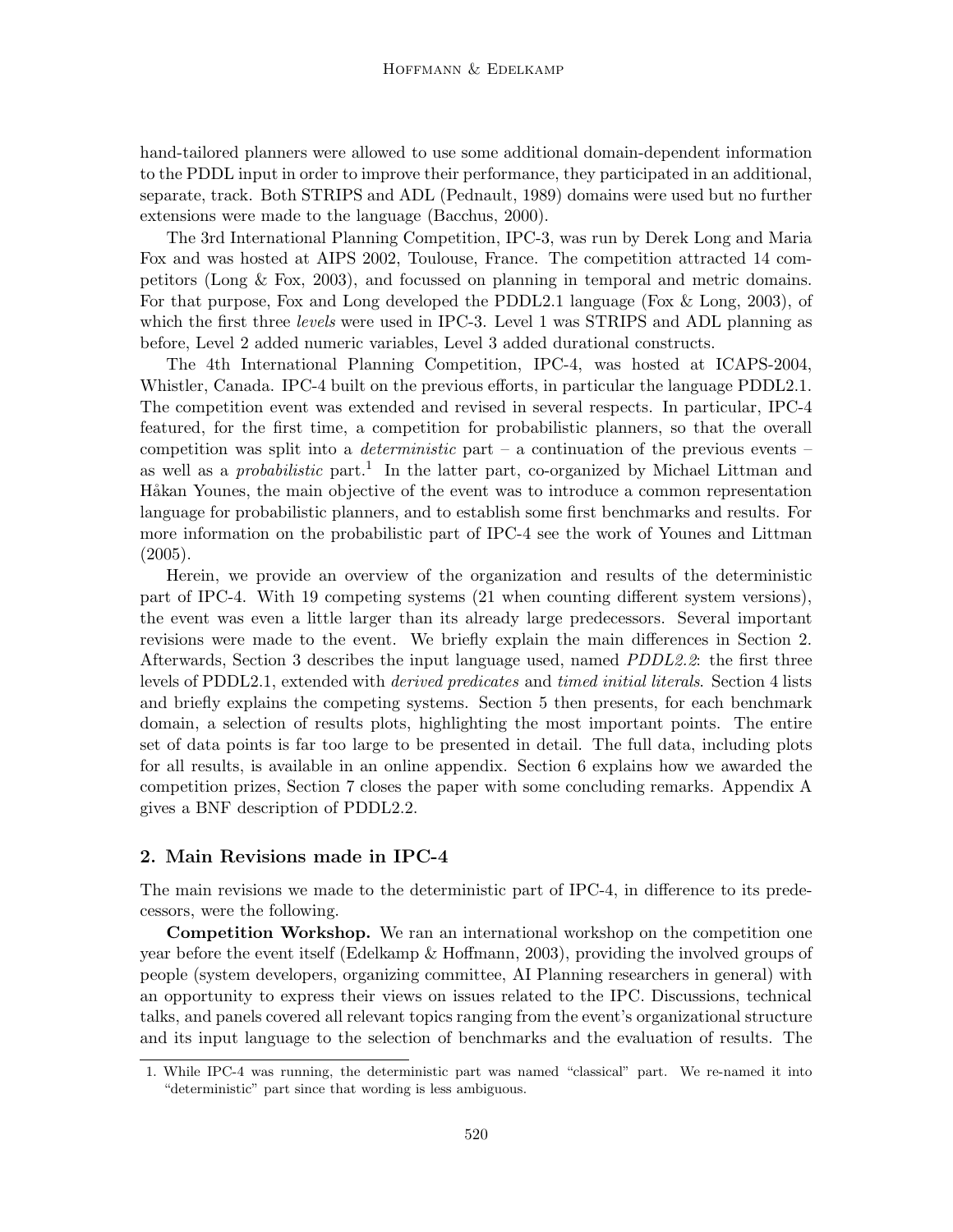workshop was especially useful for us as the organizers, giving us direct feedback on the event's organization.

PDDL Extensions. There was large agreement in the community that PDDL2.1 still posed a significant challenge, and so the IPC-4 language featured only relatively minor extensions. We added language features for *derived predicates* and *timed initial literals.* The resulting language is called PDDL2.2, and keeps the 3-leveled structure of PDDL2.1. Both new language features are practically motivated and were put to use in some of the IPC-4 domains. Derived predicates add a form of domain axioms to PDDL2.1. A typical use is to formulate indirect consequences of a planner's actions. Timed initial literals add to the temporal part of PDDL2.1 (level 3) a way of defining literals that will become true at a certain time point, independently of the actions taken by the planner. A typical use is to formulate time windows and/or goal deadlines.

Application-Oriented Benchmarks. Our main effort in the organization of IPC-4 was to devise a range of interesting benchmark domains, oriented at (and as close as possible to) real-world application domains. We collaborated with a number of people to achieve this goal. The description of the application domains, and of our PDDL2.2 adaptations, is long (50+ pages). It is submitted to this same JAIR special track (Edelkamp, Hoffmann, Englert, Liporace, Thiebaux,  $&$  Trüg, 2005). The application domains we modelled were:

- Airport, modelling airport ground traffic control (Hatzack & Nebel, 2001; Trüg, Hoffmann, & Nebel, 2004).
- *Pipesworld*, modelling oil derivative transportation in pipeline networks (Milidiu, dos Santos Liporace,  $\&$  de Lucena, 2003; Milidiú  $\&$  dos Santos Liporace, 2004).
- Promela, modelling deadlock detection in communication protocols formulated in the Promela language (Edelkamp, 2003b, 2003a).
- *PSR*, a deterministic variant of the Power Supply Restoration benchmark (Bertoli, Cimatti, Slaney, & Thiébaux, 2002; Bonet & Thiebaux, 2003).
- UMTS, modelling the task of scheduling the concurrent application setup in UMTS mobile devices (Englert, 2003, 2005).

In addition, we re-used the *Satellite* and *Settlers* domains from IPC-3. In the case of Satellite, we added some additional domain versions to model more advanced aspects of the application (namely, the sending of the data to earth). Each domain is described in a little more detail in the part (sub-section) of Section 5 that contains the respective competition results.

Domain Compilations. For the first time in the IPC, we provided domain formulations where problem constraints were compiled from the more complex PDDL subsets into the less complex subsets. In many of our domains the most natural domain formulation comes with complex precondition formulas and conditional effects, i.e., in ADL. We compiled these domain formulations to STRIPS. In previous IPCs, for example in the Elevator domain used in IPC-2, the more interesting problem constraints were dropped in the STRIPS domain versions. By using the compilation approach, we hope and believe to have created a structurally much more interesting range of STRIPS benchmarks. The ADL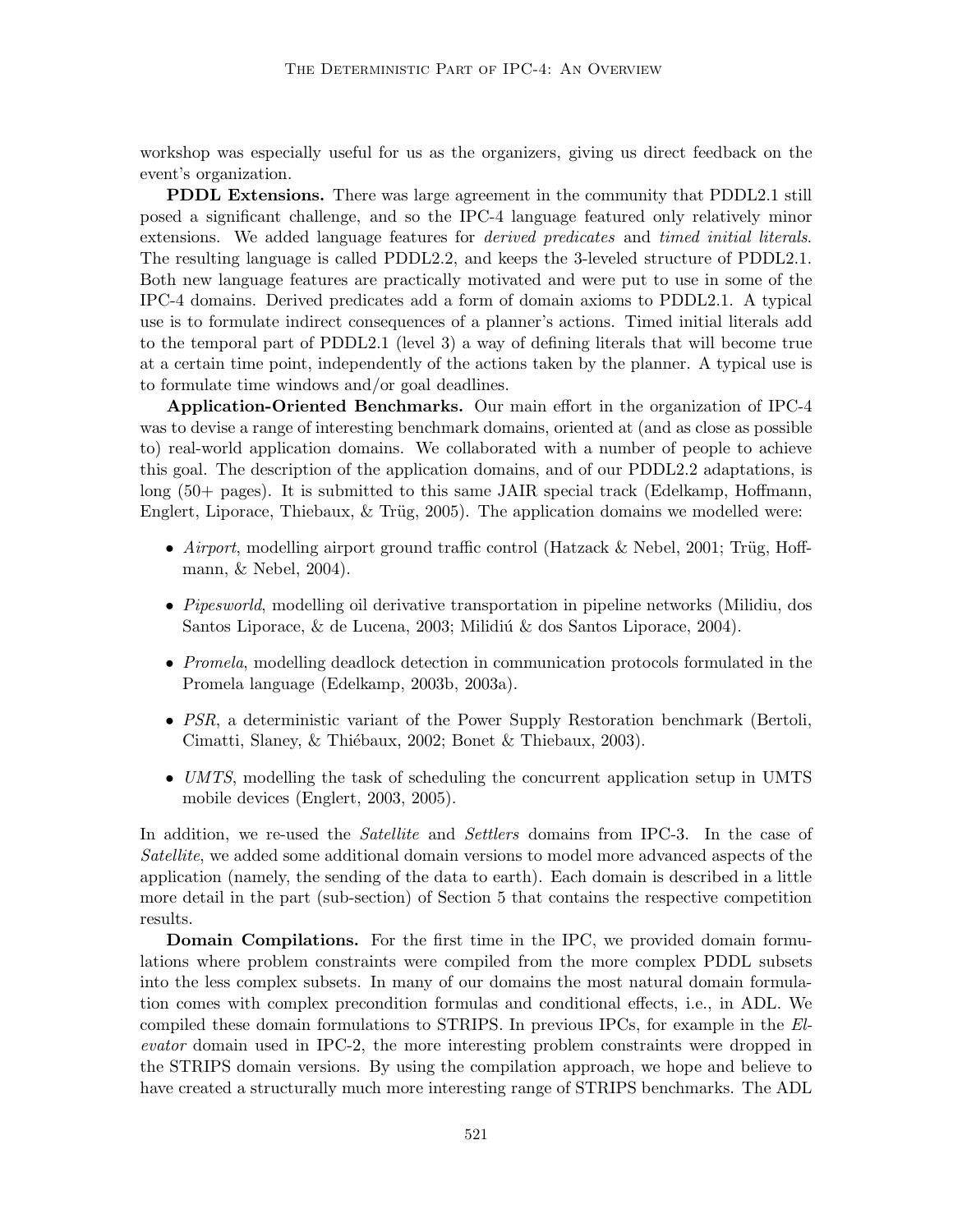and STRIPS encodings of the same instances were posed to the competitors in an optional way, i.e., of every domain *version* there could be several domain version *formulations*. The competitors were allowed to choose the formulation they liked best. The results within a domain version were evaluated together, in order to keep the number of separation lines in the data at an acceptable level.

We also employed compilations encoding the new PDDL2.2 language features in terms of artificial constructs with the old PDDL2.1 features. By this we intended to enable as wide participation in the domains as possible. The compiled domains were offered as separate domain *versions* rather than alternative formulations because, in difference to the ADL/STRIPS case, we figured that the compiled domains were too different from the original ones to allow joint evaluation. Most importantly, when compiling derived predicates or timed initial literals away, the plan length increases. Details about the compilation methods and about the arrangement of the individual domains are in the paper describing these domains (Edelkamp et al., 2005).

**Optimal vs. Satisficing Planning.** We define *optimal* planners as planners that prove a guarantee on the quality of the found solution. Opposed to that, *satisficing* planners are planners that do *not* prove any guarantee other than the correctness of the solution.<sup>2</sup> Previous IPCs did not distinguish between optimal planners and satisficing planners. But that is not fair since optimal planners are essentially solving a different problem. The theoretical hardness of a domain can differ for the different kinds of planners. In fact, it was recently proved that, in most benchmark domains, satisficing planning is easy (polynomial) while optimal planning is hard (NP-complete) (Helmert, 2001, 2003). In practice, i.e., in most of the commonly used benchmark domains, nowadays there is indeed a huge performance gap between optimal and satisficing planners. In IPC-4, we separated them into different tracks. The optimal track attracted seven systems; for example, the planning as satisfiability approach, that had disappeared in IPC-3, resurfaced.

Competition Booklet and Results Posters. At previous competitions, at conference time one could neither access the results obtained in the competition, nor descriptions of the competing planners. This is clearly a drawback, especially given the growing complexity of the event. For ICAPS 2004, we assembled a booklet containing extended abstracts describing the core aspects of all competing systems (Edelkamp, Hoffmann, Littman, & Younes, 2004); the booklet was distributed to all conference participants. The competition results, i.e., those of the deterministic part, were made available in the form of posters showing runtime and plan quality plots.

IPC Web-page. An important repository for any large-scale competition event is a web page containing all the relevant information – benchmark problems, language descriptions, result files, etc. For IPC-4, we have set this page up at the permanent Internet address http://ipc.icaps-conference.org. In the long run, this address is intended to provide an entry point to the IPC event as a whole, thereby avoiding the need to look up the pages for the different IPC editions at completely separate points in the web.

As a less positive change from IPCs 2 and 3 to IPC-4, the track for hand-tailored planners disappeared. The reason for this is simply that no such systems registered as competitors.

<sup>2.</sup> Satisficing planners were referred to as "sub-optimal" when IPC-4 was running. We decided to replace the term since it is a bit misleading. While not guaranteeing optimal solutions, a satisficing planner may well produce such solutions in some cases.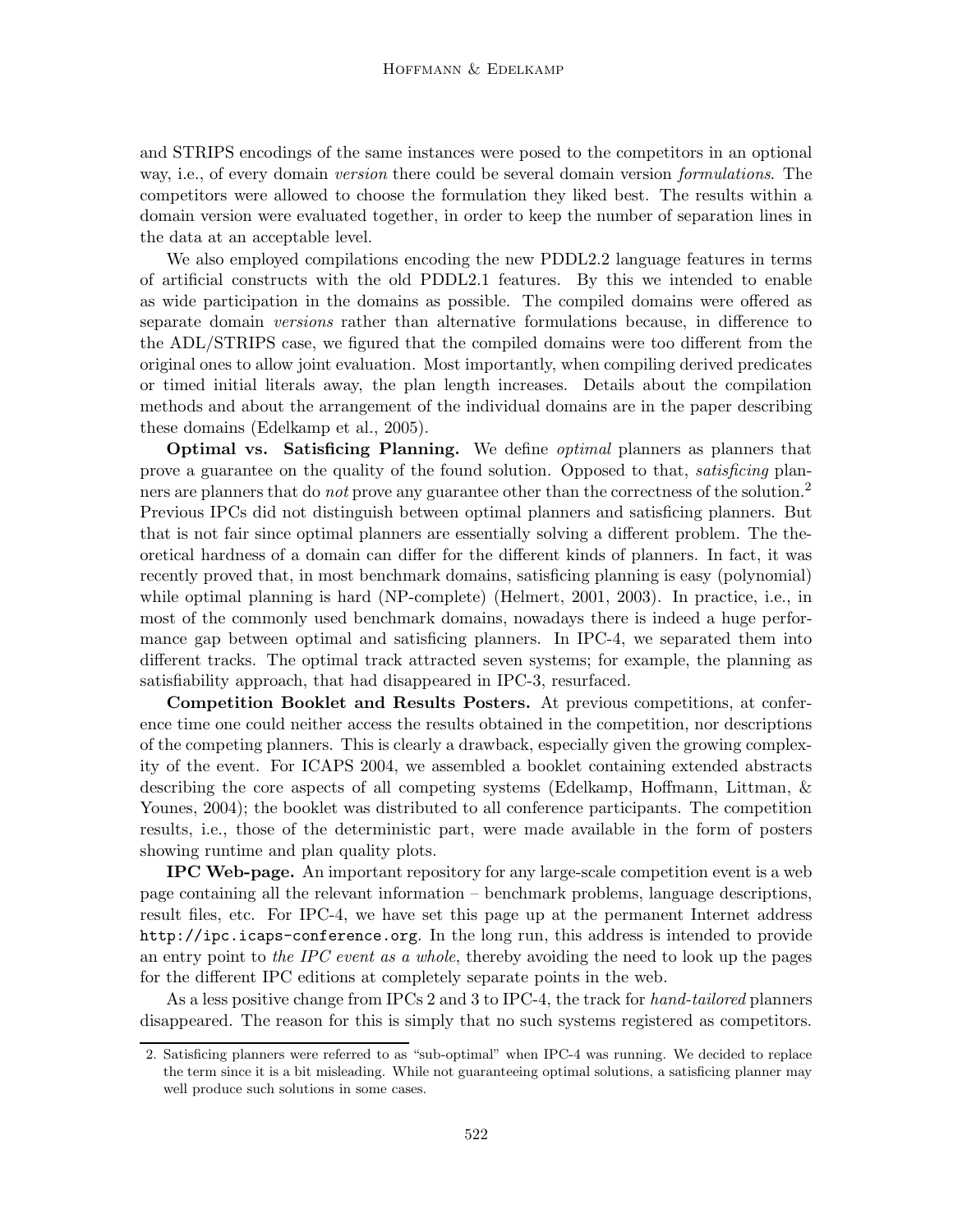Of course, this is not a coincidence. There is a large agreement in the community that there are several problems with the hand-tailored track as ran in IPC-2 and IPC-3. The most important criticism is that, for hand-tailored planners, "performance" is not just runtime and plan quality results on a set of benchmarks. What's also important – maybe the most important aspect of all – is how much effort was spent in achieving these results: how hard is it to tailor the planner? While the latter obviously is an important question, likewise obviously there isn't an easy answer. We discussed the matter with a lot of people (e.g., in the ICAPS'03 workshop), but no-one could come up with an idea that seemed adequate and feasible. So basically we offered the hand-tailored planners the opportunity to participate in a track similar to the previous ones, maybe with some additional ad-hoc measurements such as how many person hours were spent in tailoring the planner to a domain. Apart from the evaluation shortcomings of such an approach, another important reason why no hand-tailored planners registered is that participating in that track is a huge amount of work – maintaining/developing the planner *plus* understanding the domains and tailoring the planner. Understanding the domains would have been particularly hard with the more complex domains used in IPC-4. It is thus, obviously, difficult to find enough time to participate in a hand-tailored IPC. Some more on the future of the hand-tailored track is said in Section 7.

# 3. PDDL 2.2

As said, the IPC-4 competition language PDDL2.2 is an extension of the first three levels of PDDL2.1 (Fox & Long, 2003). PDDL2.2 inherits the separation into the levels. The language features added on top of PDDL2.1 are *derived predicates* (into levels 1,2, and 3) and *timed initial literals* (into level 3 only). We now discuss these two features in that order, describing their syntax and semantics. A full BNF description of PDDL2.2 is in Appendix A.

## 3.1 Derived Predicates

Derived predicates have been implemented in several planning systems in the past, for example in UCPOP (Penberthy & Weld, 1992). They are predicates that are not affected by any of the actions available to the planner. Instead, the predicate's truth values are derived by a set of rules of the form if  $\phi(\overline{x})$  then  $P(\overline{x})$ . The semantics, roughly, are that an instance of a derived predicate (a derived predicate whose arguments are instantiated with constants; a fact, for short) is TRUE if and only if it can be derived using the available rules (more details below). Under the name "axioms", derived predicates were a part of the original PDDL language defined by McDermott (McDermott et al., 1998) for the first planning competition, but they have never been put to use in a competition benchmark (we use the name "derived predicates" instead of "axioms" in order to avoid confusion with safety conditions).

Derived predicates combine several key aspects that made them a useful language extension for IPC-4:

• They are practically motivated: in particular, they provide a concise and convenient means to express updates on the transitive closure of a relation. Such updates occur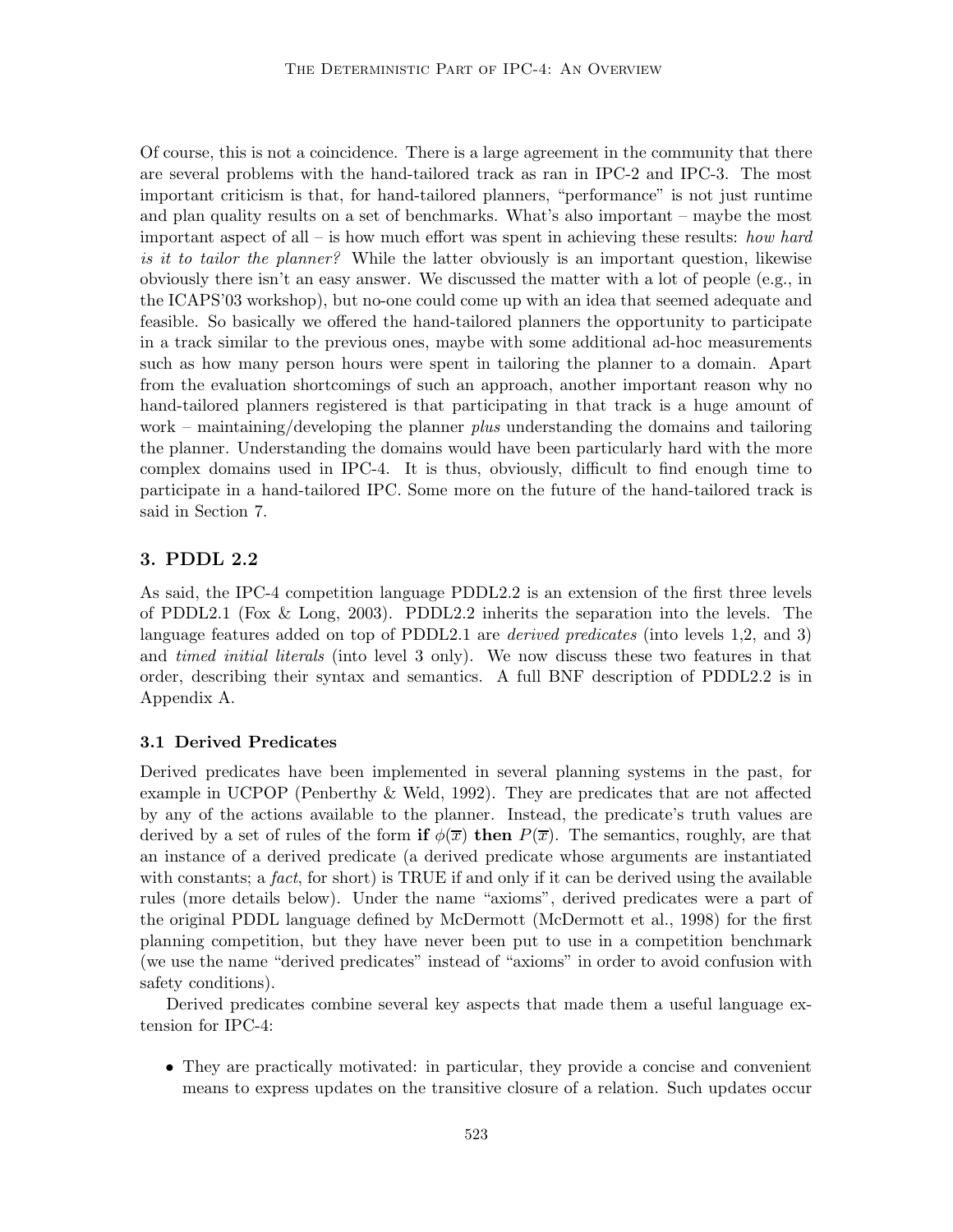in domains that include structures such as paths or flows (electricity flows, chemical flows, etc.); in particular, the PSR domain includes this kind of structure.

- They are also theoretically justified in that compiling them away can be infeasible. It was recently proved that, in the worst case, compiling derived predicates away results in an exponential blow up of either the problem description or the plan length (Thiebaux, Hoffmann, & Nebel, 2003, 2005).
- Derived predicates do not cause a significant implementation overhead in, at least, the state transition routines used by forward search planners. When the world state – the truth values of all non-derived, *basic*, predicates  $-$  is known, computing the truth values of the derived predicates is trivial.<sup>3</sup>

In the IPC-4 benchmarks, derived predicates were used only in the non-durational context, PDDL2.2 level 1.

# 3.1.1 Syntax

The BNF definition of derived predicates involves just two small modifications to the BNF definition of PDDL2.1:

hstructure-defi ::=:derived−predicates hderived-defi

The domain file specifies a list of "structures". In PDDL2.1 these were either actions or durational actions. Now we also allow "derived" definitions at these points.

 $\langle$ derived-def $\rangle ::= (\text{:derived } \langle \text{atomic formula}(\text{term})\rangle \langle \text{GD}\rangle)$ 

The "derived" definitions are the "rules" mentioned above. They simply specify the predicate P to be derived (with variable vector  $\overline{x}$ ), and the formula  $\phi(\overline{x})$  from which instances of  $P$  can be concluded to be true. Syntactically, the predicate and variables are given by the  $\langle \text{atomic formula}(term) \rangle$  expression, and the formula is given by  $\langle \text{GD} \rangle$  (a "goal description", i.e. a formula).

The BNF is more generous than what we actually allow in PDDL2.2, respectively in IPC-4. We make a number of restrictions to ensure that the definitions make sense and are easy to treat algorithmically. We call a predicate  $P$  derived if there is a rule that has a predicate  $P$  in its head; otherwise we call  $P$  basic. The restrictions we make are the following.

- 1. The actions available to the planner do not affect the derived predicates: no derived predicate occurs on any of the effect lists of the domain actions.
- 2. If a rule defines that  $P(\bar{x})$  can be derived from  $\phi(\bar{x})$ , then the variables in  $\bar{x}$  are pairwise different (and, as the notation suggests, the free variables of  $\phi(\overline{x})$  are exactly the variables in  $\overline{x}$ ).

<sup>3.</sup> Note, though, that it may be much less trivial to adapt a heuristic function to handle derived predicates; this is, for example, discussed by Thiebaux et al. (2003, 2005).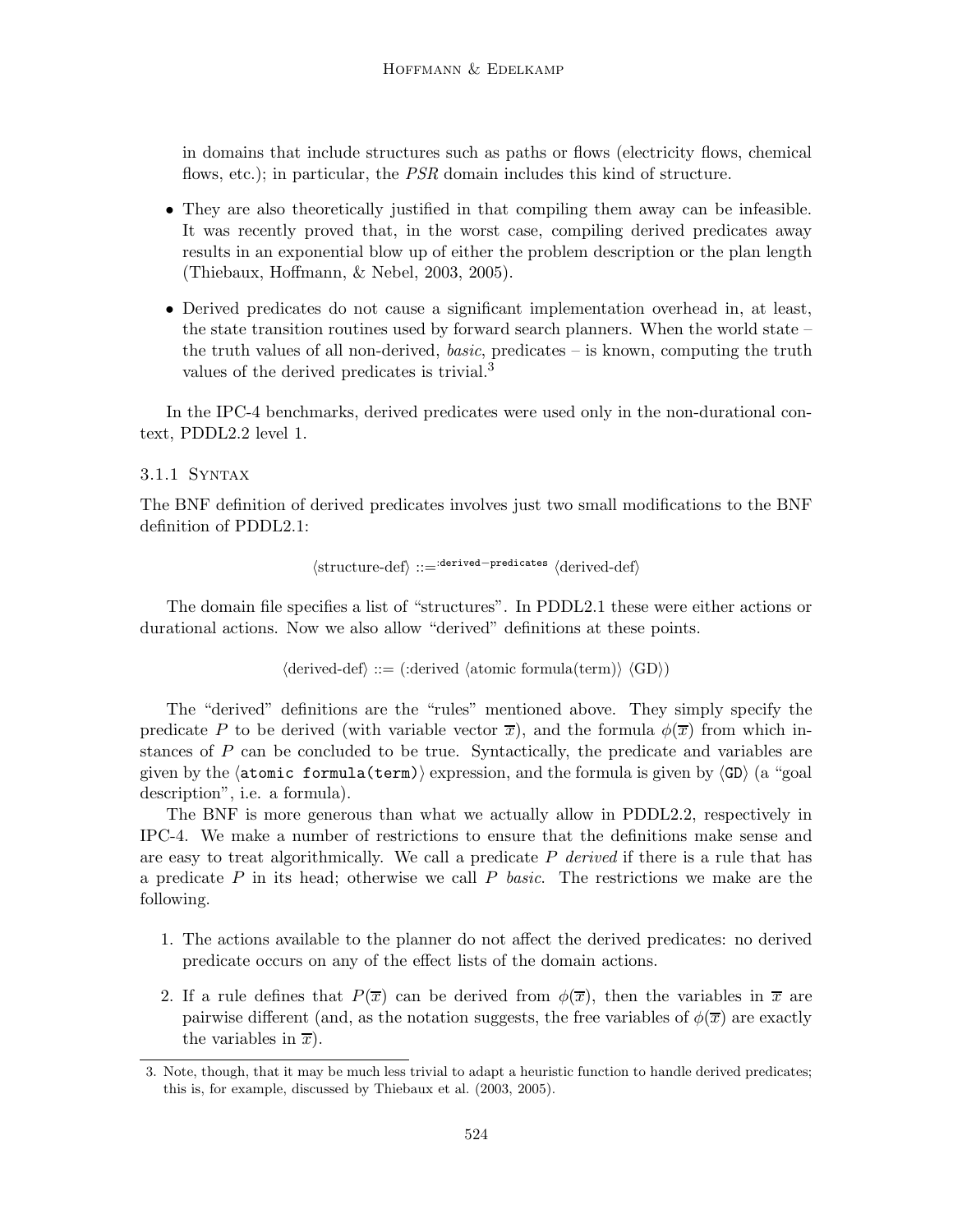3. If a rule defines that  $P(\overline{x})$  can be derived from  $\phi$ , then the Negation Normal Form (NNF) of  $\phi(\overline{x})$  does not contain any derived predicates in negated form.

The first restriction ensures that there is a separation between the predicates that the planner can affect (the basic predicates) and those (the derived predicates) whose truth values follow from the basic predicates. The second restriction ensures that the rule right hand sides match the rule left hand sides. Let us explain the third restriction. The NNF of a formula is obtained by "pushing the negations downwards", i.e. transforming  $\neg \forall x : \phi$  into  $\exists x: (\neg\phi), \neg \exists x: \phi \text{ into } \forall x: (\neg\phi), \neg \bigvee \phi_i \text{ into } \bigwedge (\neg\phi_i), \text{ and } \neg \bigwedge \phi_i \text{ into } \bigvee (\neg\phi_i).$  Iterating these transformation steps, one ends up with a formula where negations occur only in front of atomic formulas – predicates with variable vectors, in our case. The formula contains a predicate P in negated form if and only if there is an occurrence of P that is negated. By requiring that the formulas in the rules (that derive predicate values) do not contain any derived predicates in negated form, we ensure that there can not be any negative interactions between applications of the rules (see the semantics below).

An example of a derived predicate is the "above" predicate in the Blocksworld, which is true between blocks x and y whenever x is transitively (possibly with some blocks in between) on y. Using the derived predicates syntax, this predicate can be defined as follows.

```
(:derived (above ?x ?y)
  (or (on ?x ?y)
      (exists (?z) (and (on ?x ?z)
                         (above ?z ?y)))))
```
Note that formulating the truth value of "above" in terms of the effects of the normal Blocksworld actions is very awkward. Since the set of atoms affected by an action depends on the situation, one either needs artificial actions or complex conditional effects.

#### 3.1.2 Semantics

We now describe the updates that need to be made to the PDDL2.1 semantics definitions given by Fox and Long (2003). We introduce formal notations to capture the semantics of derived predicates. We then "hook" these semantics into the PDDL2.1 language by modifying two of Fox and Long (2003)'s definitions.

Say we are given the truth values of all (instances of the) basic predicates, and want to compute the truth values of the (instances of the) derived predicates from that. We are in this situation every time we have applied an action, or parallel action set. In the durational context, we are in this situation at the "happenings" in our current plan, that is every time a durative action starts or finishes. Formally, what we want to have is a function  $D$  that maps a set of basic facts (instances of basic predicates) to the same set but enriched with derived facts (the derivable instances of the derived predicates). Assume we are given the set R of rules for the derived predicates, where the elements of R have the form  $(P(\overline{x}), \phi(\overline{x}))$  $-$  if  $\phi(\overline{x})$  then  $P(\overline{x})$ . Then  $\mathcal{D}(s)$ , for a set of basic facts s, is defined as follows.

$$
\mathcal{D}(s) := \bigcap \{ s' \mid s \subseteq s', \forall (P(\overline{x}), \phi(\overline{x})) \in R : \forall \overline{c}, |\overline{c}| = |\overline{x}| : (s' \models \phi(\overline{c}) \Rightarrow P(\overline{c}) \in s') \} \tag{1}
$$

This definition uses the standard notations of the modelling relation  $\models$  between states (represented as sets of facts in our case) and formulas, and of the substitution  $\phi(\bar{c})$  of the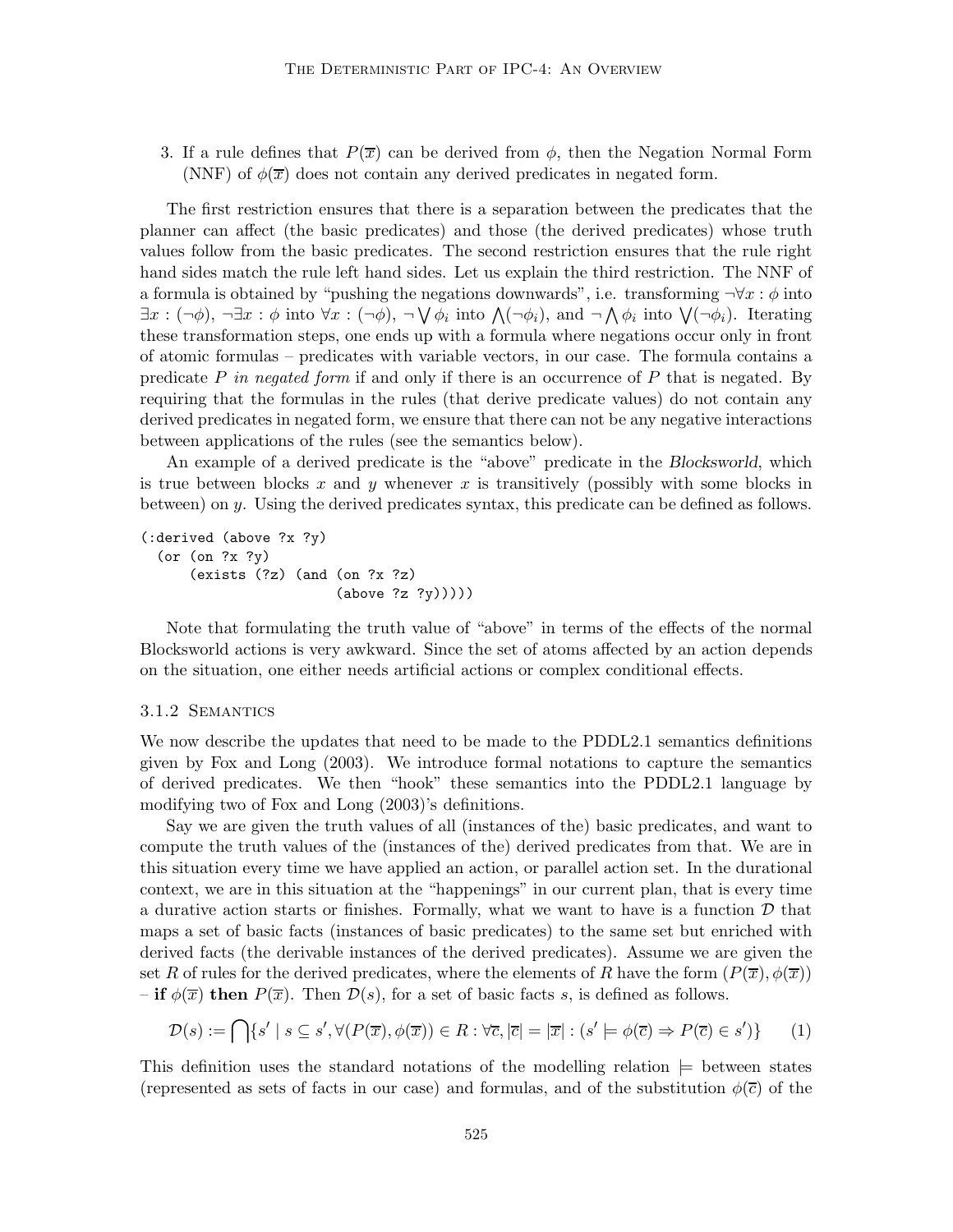free variables in formula  $\phi(\overline{x})$  with a constant vector  $\overline{c}$ . In words,  $\mathcal{D}(s)$  is the intersection of all supersets of s that are closed under application of the rules R.

Remember that we restrict the rules to not contain any derived predicates in negated form. This implies that the order in which the rules are applied to a state does not matter (we can not "lose" any derived facts by deriving other facts first). This, in turn, implies that  $\mathcal{D}(s)$  is itself closed under application of the rules R. In other words,  $\mathcal{D}(s)$  is the least fixed point over the possible applications of the rules  $R$  to the state where all derived facts are assumed to be FALSE (represented by their not being contained in s).

More constructively,  $\mathcal{D}(s)$  can be computed by the following simple process.

 $s' := s$ 

do

select a rule  $(P(\overline{x}), \phi(\overline{x}))$  and a vector  $\overline{c}$  of constants,

with  $|\overline{c}| = |\overline{x}|$ , such that  $s' \models \phi(\overline{c})$  and  $P(\overline{c}) \notin s'$ let  $s' := s' \cup \{P(\overline{c})\}$ until no such rule and constant vector exist let  $\mathcal{D}(s) := s'$ 

In words, apply the applicable rules in an arbitrary order until no new facts can be derived anymore.

We can now specify what an executable plan is in PDDL2.1 with derived predicates. All we need to do is to hook the function  $\mathcal D$  into Definition 13, "Happening Execution", given by Fox and Long (2003). By this definition, Fox and Long (2003) define the state transitions in a plan. The happenings in a (temporal or non-temporal) plan are all time points at which at least one action effect occurs. Fox and Long (2003)'s definition is this:

## **Definition 13 Happening Execution** (Fox  $\&$  Long, 2003)

Given a state,  $(t, s, \mathbf{x})$  and a happening, H, the activity for H is the set of grounded actions

 $A_H = \{a \mid \text{the name for } a \text{ is in } H, a \text{ is valid and} \}$  $Pre_a$  is satisfied in  $(t, s, \mathbf{x})$ 

The result of executing a happening, H, associated with time  $t_H$ , in a state  $(t, s, \mathbf{x})$  is undefined if  $|A_H| \neq |H|$  or if any pair of actions in  $A_H$  is mutex. Otherwise, it is the state  $(t_H, s', \mathbf{x}')$  where

$$
s' = (s \setminus \bigcup_{a \in A_H} Del_a) \cup \bigcup_{a \in A_H} Add_a \tag{2}
$$

and  $\mathbf{x}'$  is the result of applying the composition of the functions  $\{NPF_a | a \in A_H\}$  to  $\mathbf{x}$ .

Note that the happenings consist of grounded actions, i.e., all operator parameters are instantiated with constants. To introduce the semantics of derived predicates, we now modify the result of executing the happening. (We will also adapt the definition of mutex actions, see below.) The result of executing the happening is now obtained by applying the actions to s, then subtracting all derived facts from this, then applying the function  $\mathcal{D}$ . That is, in the above definition we replace Equation 2 with the following:

$$
s' = \mathcal{D}(((s \setminus \bigcup_{a \in A_H} Del_a) \cup \bigcup_{a \in A_H} Add_a) \setminus D)
$$
(3)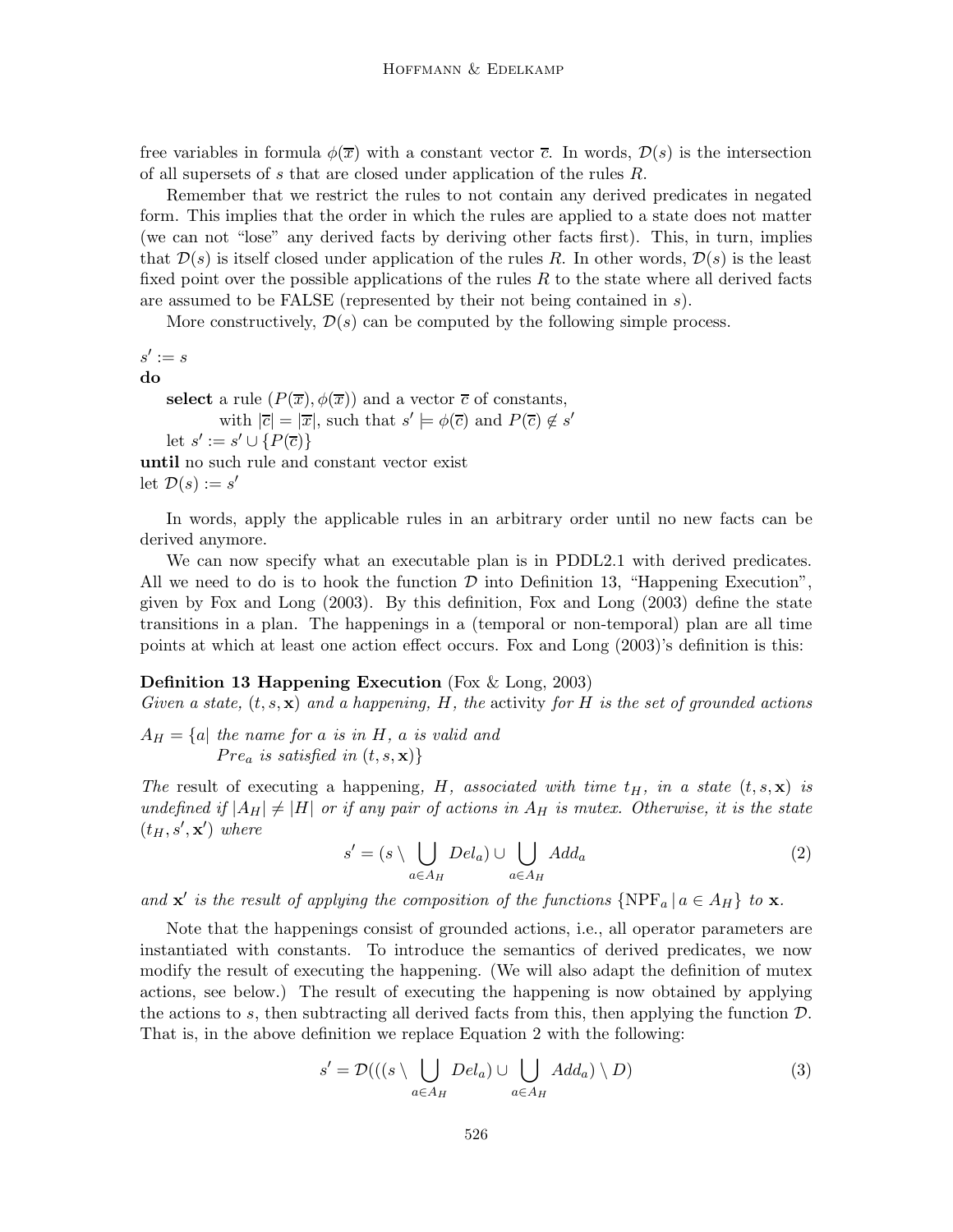where  $D$  denotes the set of all derived facts. If there are no derived predicates,  $D$  is the empty set and  $\mathcal D$  is the identity function.

As an example, say we have a Blocksworld instance where A is on B is on C,  $s =$  ${clear(A), on(A, B), on(B, C), ontable(C), above(A, B), above(B, C), above(A, C)}$ , and our happening applies an action that moves A to the table. Then the happening execution result will be computed by removing  $on(A, B)$  from s, adding  $clear(B)$  and  $ontable(A)$  into s, removing all of  $above(A, B)$ ,  $above(B, C)$ , and  $above(A, C)$  from s, and applying  $D$  to this, which will re-introduce (only) above  $(B, C)$ . So s' will be  $s' = \{clear(A), ontable(A),$  $clear(B), on(B, C), onto(e(C), above(B, C)).$ 

By the definition of happening execution, Fox and Long (2003) define the state transitions in a plan. The definitions of what an executable plan is, and when a plan achieves the goal, are then standard. The plan is executable if the result of all happenings in the plan is defined. This means that all action preconditions have to be fulfilled in the state of execution, and that no two pairs of actions in a happening are *mutex*. The plan *achieves* the goal if the goal holds true in the state that results after the execution of all actions in the plan.

With our above extension of the definition of happening executions, the definitions of plan executability and goal achievement need not be changed. We do, however, need to adapt the definition of when a pair of actions is mutex. This is important if the happenings can contain more than one action, i.e., if we consider parallel (Graphplan-style) or concurrent (durational) planning. Fox and Long (2003) give a conservative definition that forbids the actions to interact in any possible way. The definition is the following.

Definition 12 Mutex Actions (Fox & Long, 2003)

Two grounded actions, a and b are non-interfering if

$$
GPre_a \cap (Add_b \cup Del_b) = GPre_b \cap (Add_a \cup Del_a) = \emptyset,
$$
  
\n
$$
Add_a \cap Del_b = Add_b \cap Del_a = \emptyset,
$$
  
\n
$$
L_a \cap R_b = R_a \cap L_b = \emptyset,
$$
  
\n
$$
L_a \cap L_b \subseteq L_a^* \cup L_b^*
$$
\n(4)

If two actions are not non-interfering they are mutex.

Note that the definition talks about grounded actions where all operator parameters are instantiated with constants.  $L_a$ ,  $L_b$ ,  $R_a$ , and  $R_b$  refer to the left and right hand side of a's and b's numeric effects.  $Add_a/Add_b$  and  $Del_a/Del_b$  are a's and b's positive (add) respectively negative (delete) effects.  $GPre_a/Gpre_b$  denotes all (ground) facts that occur in a's/b's precondition. If a precondition contains quantifiers then these are grounded out  $(\forall x)$ transforms to  $\bigwedge c_i$ ,  $\exists x$  transforms to  $\bigvee c_i$  where the  $c_i$  are all objects in the given instance), and  $GPre$  is defined over the resulting quantifier-free (and thus variable-free) formula. Note that this definition of mutex actions is very conservative – if, for example, fact  $F$  occurs only positively in  $a$ 's precondition, then it does not matter if  $F$  is among the add effects of b. The conservative definition has the advantage that it makes it algorithmically very easy to figure out if or if not  $a$  and  $b$  are mutex.

In the presence of derived predicates, the above definition needs to be extended to exclude possible interactions that can arise indirectly due to derived facts, in the precondition of the one action, whose truth value depends on the truth value of (basic) facts affected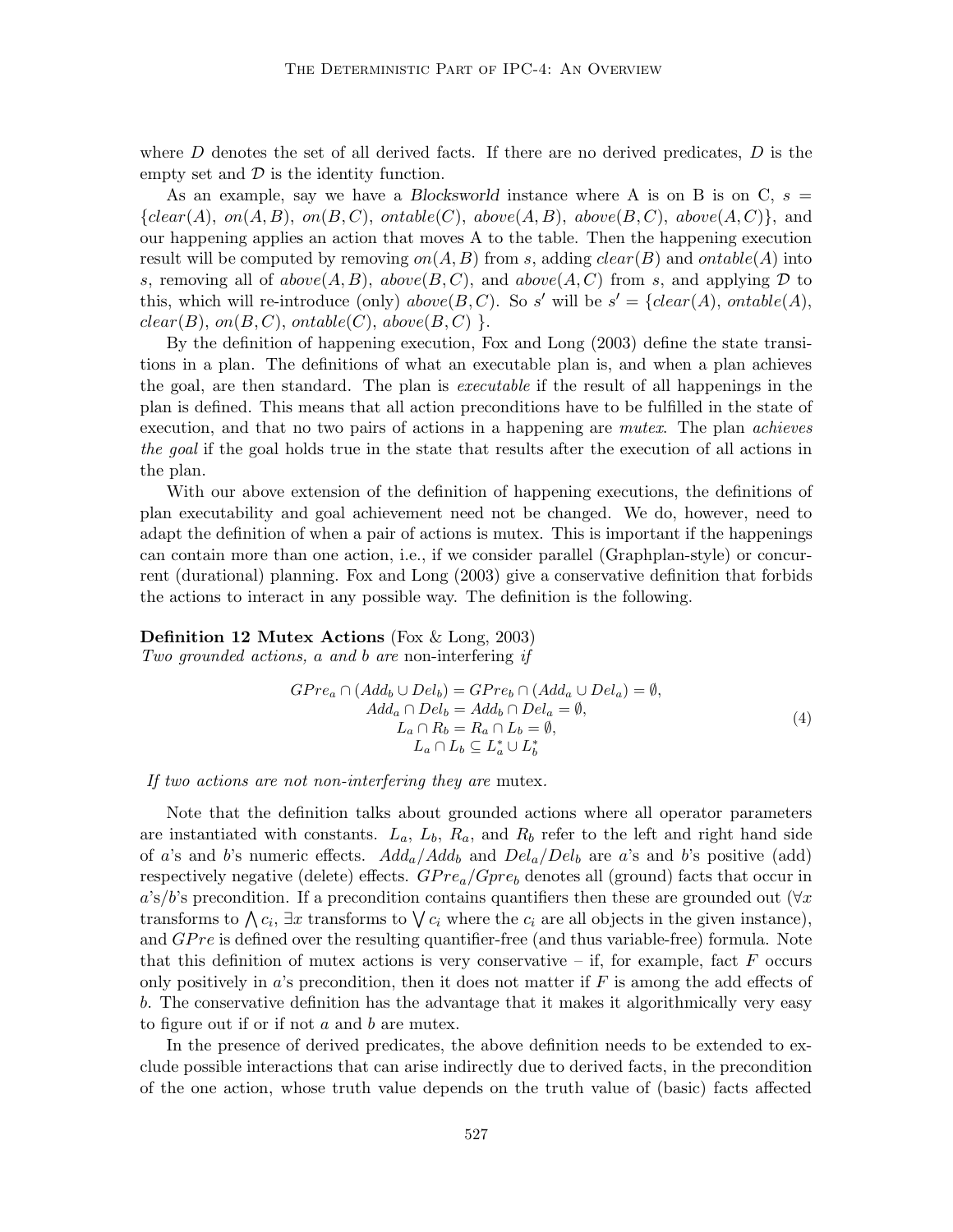by the effects of the other action. In the same spirit in that Fox and Long (2003) forbid any possibility of direct interaction, we now forbid any possibility of indirect interaction. Assume we ground out all rules  $(P(\overline{x}), \phi(\overline{x}))$  for the derived predicates, i.e., we insert all possible vectors  $\bar{c}$  of constants; we also ground out the quantifiers in the formulas  $\phi(\bar{c})$ , ending up with variable free rules. We define a directed graph where the nodes are (ground) facts, and an edge from fact F to fact F' is inserted iff there is a grounded rule  $(P(\overline{c}), \phi(\overline{c}))$ such that  $F' = P(\overline{c})$ , and F occurs in  $\phi(\overline{c})$ . Now say we have an action a, where all ground facts occurring in a's precondition are, see above, denoted by  $GPre_a$ . By  $DPre_a$  we denote all ground facts that can possibly influence the truth values of the derived facts in  $GPre_a$ :

$$
DPre_a := \{ F \mid \text{there is a path from } F \text{ to an } F' \in GPre_a \}
$$
 (5)

The definition of mutex actions is now updated simply by replacing Equation 4 with:

$$
(DPre_a \cup GPre_a) \cap (Add_b \cup Del_b) =
$$
  
\n
$$
(DPre_b \cup GPre_b) \cap (Add_a \cup Del_a) = \emptyset,
$$
  
\n
$$
Add_a \cap Del_b = Add_b \cap Del_a = \emptyset,
$$
  
\n
$$
L_a \cap R_b = R_a \cap L_b = \emptyset,
$$
  
\n
$$
L_a \cap L_b \subseteq L_a^* \cup L_b^*
$$
\n(6)

Note that the only thing that has changed is the first line, regarding interference of propositional effects and preconditions. As an example, reconsider the Blocksworld and the "above" predicate. Assume that the action that moves a block A to the table requires as an additional, derived, precondition, that  $A$  is above some third block. Then, in principle, two actions that move two different blocks  $A$  and  $B$  to the table can be executed in parallel. Which block A  $(B)$  is on can influence the *above* relations in that  $B(A)$  participates; however, this does not matter because if A and B can be both moved then this implies that they are both clear, which implies that they are on top of different stacks anyway. We observe that the latter is a statement about the domain semantics that either requires non-trivial reasoning, or access to the world state in which the actions are executed. In order to avoid the need to either do non-trivial reasoning about domain semantics, or resort to a forward search, our definition is the conservative one given above. The definition makes the actions moving  $A$  and  $B$  mutex on the grounds that they can possibly influence each other's derived preconditions.

The definition adaptations described above suffice to define the semantics of derived predicates for the whole of PDDL2.2. Fox and Long (2003) reduce the temporal case to the case of simple plans above, so by adapting the simple-plan definitions we have automatically adapted the definitions of the more complex cases. In the temporal setting, PDDL2.2 level 3, the derived predicates semantics are that their values are computed anew at each happening in the plan where an action effect occurs. As said, in IPC-4 we used derived predicates only in the non-temporal setting. Some remarks on limitations of the IPC-4 treatment of derived predicates, and on future prospects, are in Section 7.

#### 3.2 Timed Initial Literals

Timed initial literals are a syntactically very simple way of expressing a certain restricted form of exogenous events: facts that will become TRUE or FALSE at time points that are known to the planner in advance, independently of the actions that the planner chooses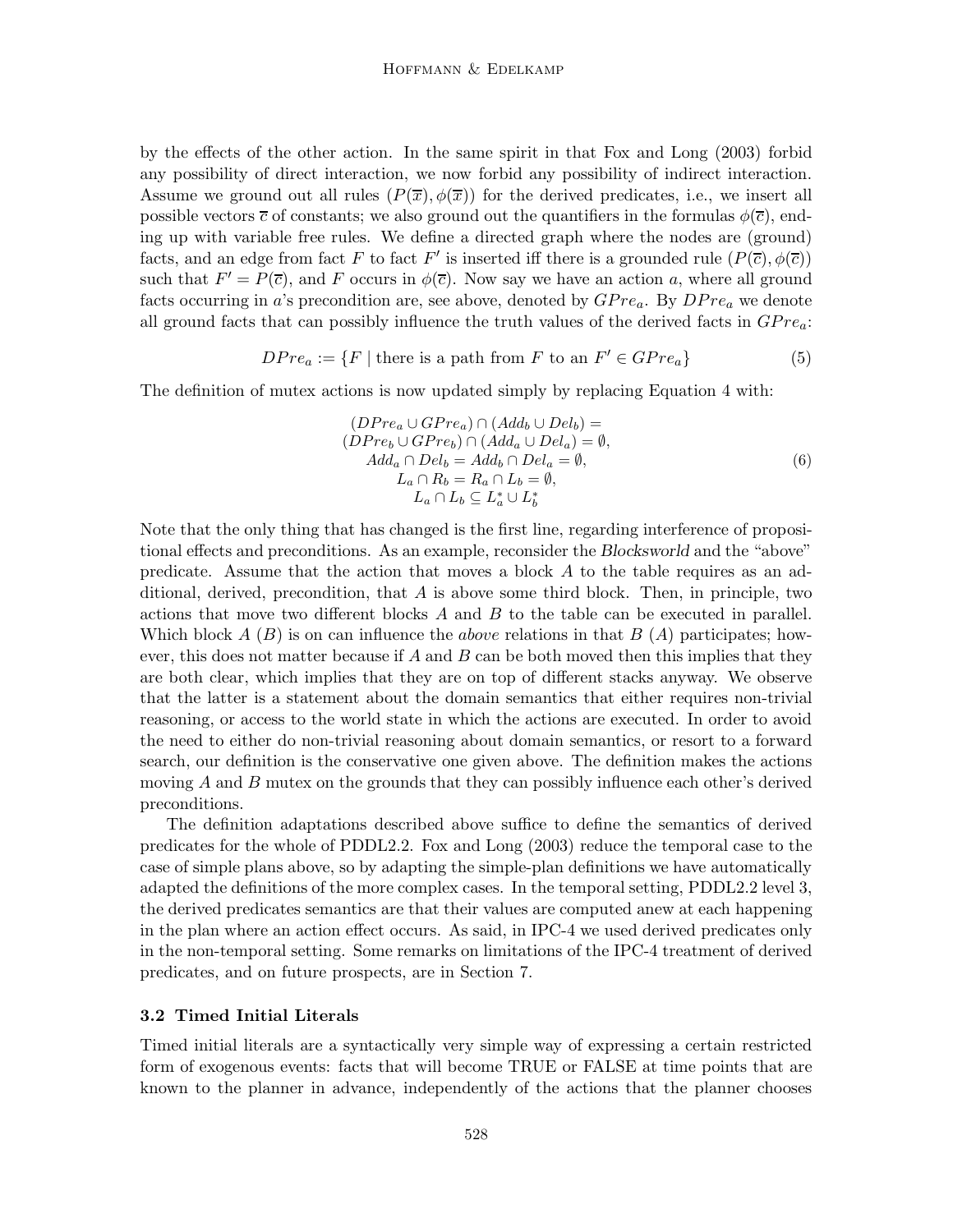to execute. Timed initial literals are thus deterministic unconditional exogenous events. Syntactically, we simply allow the initial state to specify – beside the usual facts that are true at time point 0 – literals that will become true at time points greater than 0.

Timed initial literals are practically very relevant: in the real world, deterministic unconditional exogenous events are very common, typically in the form of time windows – within which a shop has opened, within which humans work, within which traffic is slow, within which there is daylight, within which a seminar room is occupied, within which nobody answers their mail because they are all at conferences, etc. The timed initial literals syntax is just about the simplest way one can think of to communicate such things to a planner.

Timed initial literals can easily be compiled into artificial constructs (Fox, Long, & Halsey, 2004), involving an only linear blow-up in the instance representation and in plan length (i.e., number of actions in it). Still it seems highly likely that handing the timed literals over to an automated planner explicitly results in far better performance than when one hands over the artificial (compiled) representation. The results obtained in IPC-4 confirm this, see also Section 5.

3.2.1 Syntax

The BNF notation is:

 $\langle \text{init} \rangle ::= (\text{init } \langle \text{init-el} \rangle^*)$ 

 $\langle$ init-el) ::=<sup>:timed−initial−literals</sup> (at  $\langle$ number)  $\langle$  literal(name)))

The requirement flag for timed initial literals implies the requirement flag for durational actions, i.e., as said the language construct is only available in PDDL2.2 level 3. The times  $\langle$  number) at which the timed literals occur are restricted to be greater than 0. If there are also derived predicates in the domain, then the timed literals are restricted to not influence any of these, i.e., like action effects they are only allowed to affect the truth values of the basic (non-derived) predicates (IPC-4 will not use both derived predicates and timed initial literals within the same domain).

As an illustrative example, consider a planning task where the goal is to have completed the shopping. There is a single action go-shopping that achieves the goal, and requires the (single) shop to be open as the precondition. The shop opens at time 9 relative to the initial state, and closes at time 20. We can express the shop opening times by two timed initial literals:

```
(:init
  (at 9 (shop-open))
  (at 20 (not (shop-open)))
)
```
# 3.2.2 Semantics

We now describe the updates that need to be made to the PDDL2.1 semantics definitions given by Fox and Long (2003). Adapting two of the definitions suffices.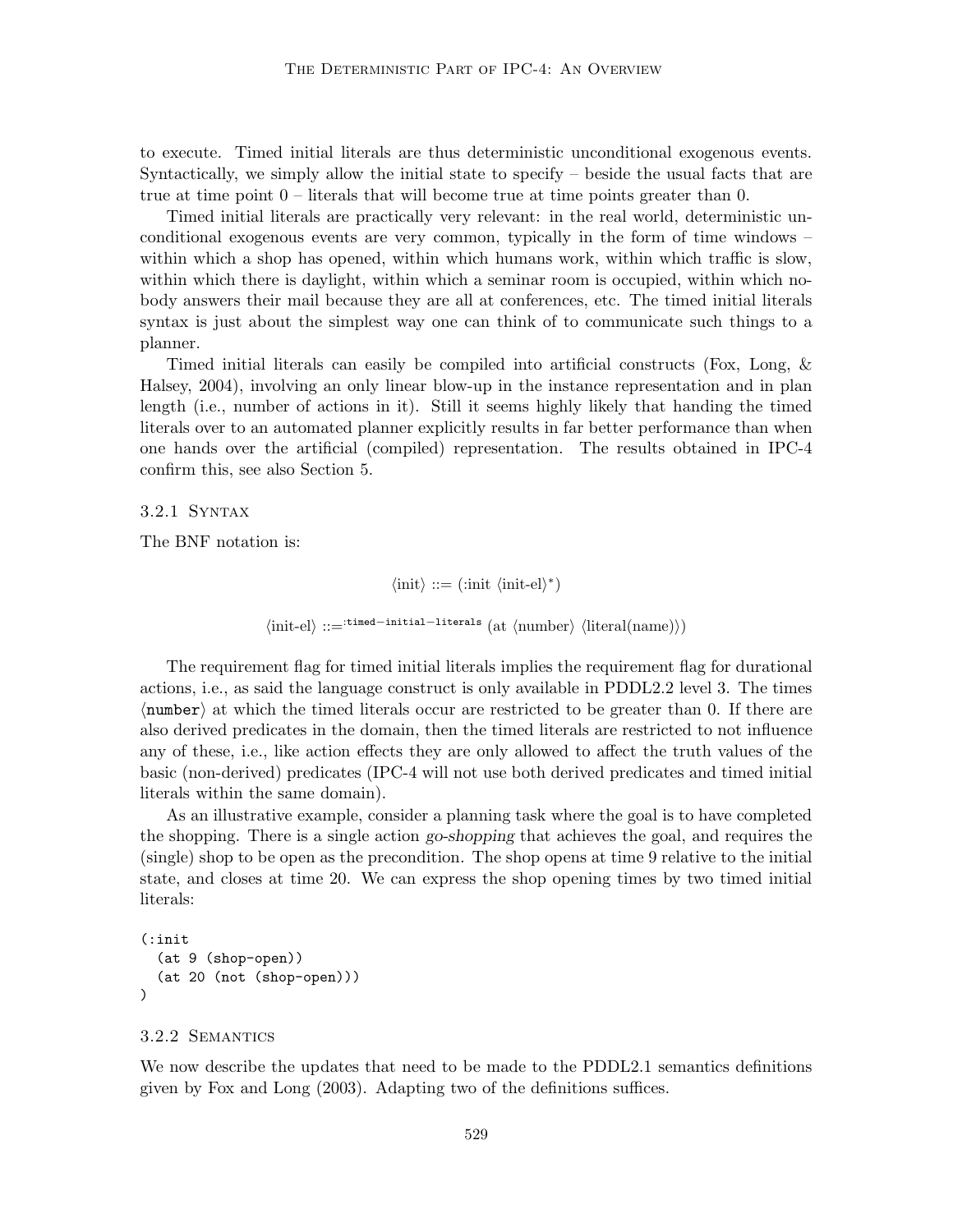The first definition we need to adapt is the one that defines what a "simple plan", and its happening sequence, is. The original definition by Fox and Long (2003) is this.

#### Definition 11 Simple Plan (Fox & Long, 2003)

A simple plan, SP, for a planning instance, I, consists of a finite collection of timed simple actions which are pairs  $(t, a)$ , where t is a rational-valued time and a is an action name.

The happening sequence,  $\{t_i\}_{i=0...k}$  for SP is the ordered sequence of times in the set of times appearing in the timed simple actions in  $SP$ . All  $t_i$  must be greater than 0. It is possible for the sequence to be empty (an empty plan).

The happening at time t,  $E_t$ , where t is in the happening sequence of SP, is the set of (simple) action names that appear in timed simple actions associated with the time t in SP.

In the STRIPS case, the time stamps are the natural numbers  $1, \ldots, n$  when there are n actions/parallel action sets in the plan. The happenings then are the actions/parallel action sets at the respective time steps. Fox and Long (2003) reduce the temporal planning case to the simple plan case defined here by splitting each durational action up into at least two simple actions – the start action, the end action, and possibly several actions in between that guard the durational action's invariants at the points where other action effects occur. So in the temporal case, the happening sequence is comprised of all time points at which "something happens", i.e., at which some action effect occurs.

To introduce our intended semantics of timed initial literals, all we need to do to this definition is to introduce additional happenings into the temporal plan, namely the time points at which some timed initial literal occurs. The timed initial literals can be interpreted as simple actions that are forced into the respective happenings (rather than selected into them by the planner), whose precondition is true, and whose only effect is the respective literal. The rest of Fox and Long (2003)'s definitions then carry over directly (except goal achievement, which involves a little care, see below). The PDDL2.2 definition of simple plans is this here.

#### Definition 11 Simple Plan

A simple plan, SP, for a planning instance, I, consists of a finite collection of timed simple actions which are pairs  $(t, a)$ , where t is a rational-valued time and a is an action name. By  $t_{end}$  we denote the largest time t in SP, or 0 if SP is empty.

Let TL be the (finite) set of all timed initial literals, given as pairs  $(t, l)$  where t is the rational-valued time of occurrence of the literal l. We identify each timed initial literal  $(t, l)$ in  $TL$  with a uniquely named simple action that is associated with time  $t$ , whose precondition is TRUE, and whose only effect is l.

The happening sequence,  $\{t_i\}_{i=0...k}$  for SP is the ordered sequence of times in the set of times appearing in the timed simple actions in  $SP$  and  $TL$ . All  $t_i$  must be greater than 0. It is possible for the sequence to be empty (an empty plan).

The happening at time t,  $E_t$ , where t is in the happening sequence of SP, is the set of (simple) action names that appear in timed simple actions associated with the time t in SP or TL.

Thus the happenings in a temporal plan are all points in time where either an action effect, or a timed literal, occurs. The timed literals are simple actions forced into the plan. With this construction, Fox and Long (2003)'s Definitions 12 (Mutex Actions) and 13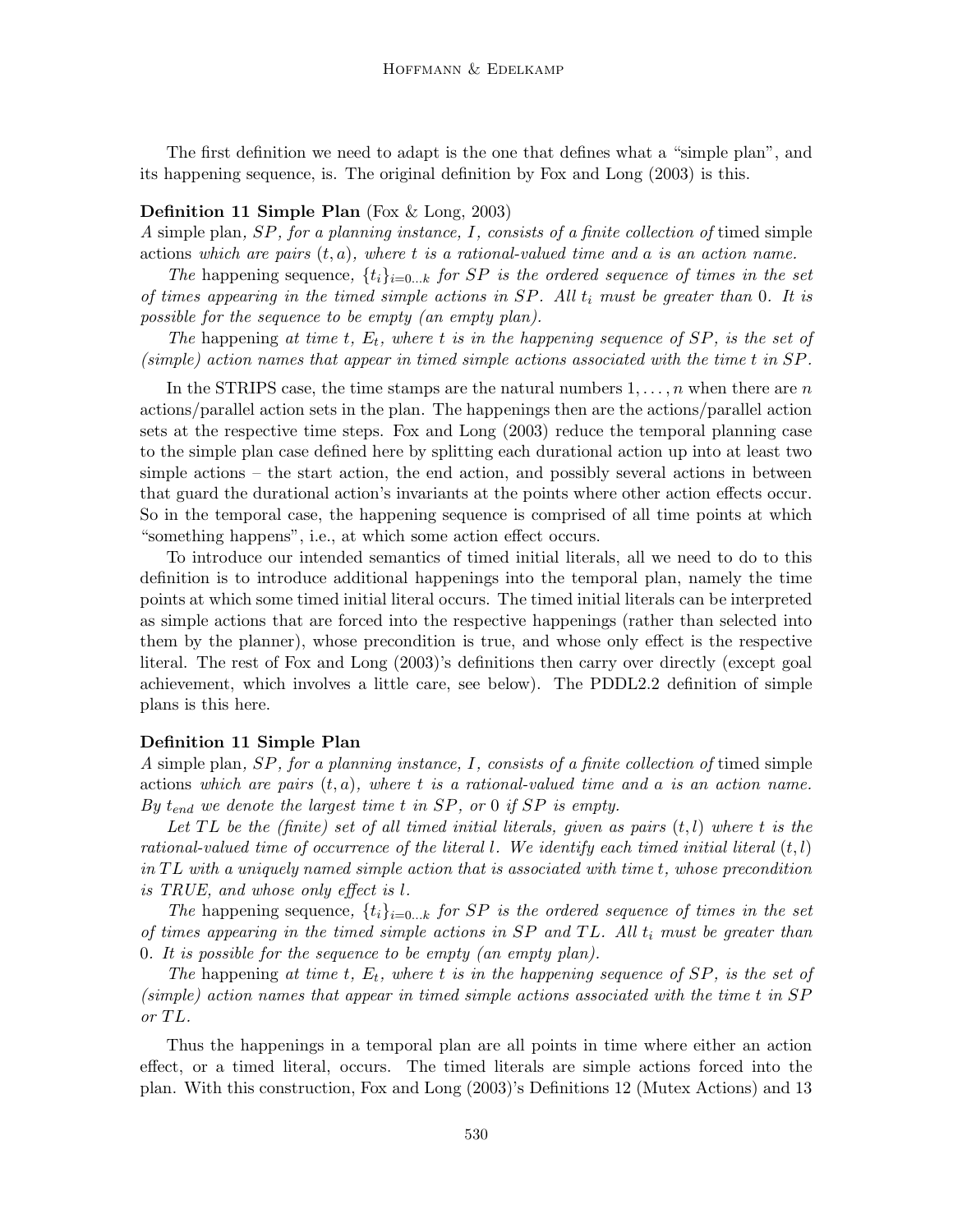(Happening Execution), as described (and adapted to derived predicates) in Section 3.1.2, can be kept unchanged. They state that no action effect is allowed to interfere with a timed initial literal, and that the timed initial literals are true in the state that results from the execution of the happening they are contained in. Fox and Long (2003)'s Definition 14 (Executability of a plan) can also be kept unchanged – the timed initial literals change the happenings in the plan, but not the conditions under which a happening can be executed.

The only definition we need to reformulate is that of what the makespan of a valid plan is. In Fox and Long (2003)'s original definition, this is implicit in the definition of valid plans. The definition is this.

#### **Definition 15 Validity of a Simple Plan** (Fox  $\&$  Long, 2003)

A simple plan (for a planning instance,  $I$ ) is valid if it is executable and produces a final state S, such that the goal specification for I is satisfied in S.

The makespan of the valid plan is accessible in PDDL2.1 and PDDL2.2 by the "totaltime" variable that can be used in the optimization expression. Naturally, Fox and Long (2003) take the makespan to be the end of the plan, the time point of the plan's final state.

In the presence of timed initial literals, the question of what the plan's makespan is becomes a little more subtle. With Fox and Long (2003)'s above original definition, the makespan would be the end of all happenings in the simple plan, which *include* all timed initial literals (see the revised Definition 11 above). So the plan would at least take as long as it takes until no more timed literals occur. But a plan might be finished long before that – imagine something that needs to be done while there is daylight; certainly the plan does not need to wait until sunset. We therefore define the makespan to be the earliest point in time at which the goal condition becomes (and remains) true. Formally this reads as follows.

#### Definition 15 Validity and Makespan of a Simple Plan

A simple plan (for a planning instance,  $I$ ) is valid if it is executable and produces a final state S, such that the goal specification for I is satisfied in S. The plan's makespan is the smallest  $t \geq t_{end}$  such that, for all happenings at times  $t' \geq t$  in the plan's happening sequence, the goal specification is satisfied after execution of the happening.

Remember that  $t_{end}$  denotes the time of the last happening in the plan that contains an effect caused by the plan's  $actions -$  in simpler terms,  $t_{end}$  is the end point of the plan. What the definition says is that the plan is valid if, at some time point  $t$  after the plan's end, the goal condition is achieved and remains true until after the last timed literal has occurred. The plan's makespan is the first such time point  $t$ . Note that the planner can "use" the events to achieve the goal, by doing nothing until a timed literal occurs that makes the goal condition true – but then the waiting time until the nearest such timed literal is counted into the plan's makespan. (The latter is done to avoid situations where the planner could prefer to wait millions of years rather than just applying a single action itself.) Remember that the makespan of the plan, defined as above, is what can be denoted by total-time in the optimization expression defined with the problem instance.

As with the derived predicates, the definition adaptations above suffice to define the semantics of timed initial literals for PDDL2.2. Some remarks on limitations of the language construct, and on future prospects, are in Section 7.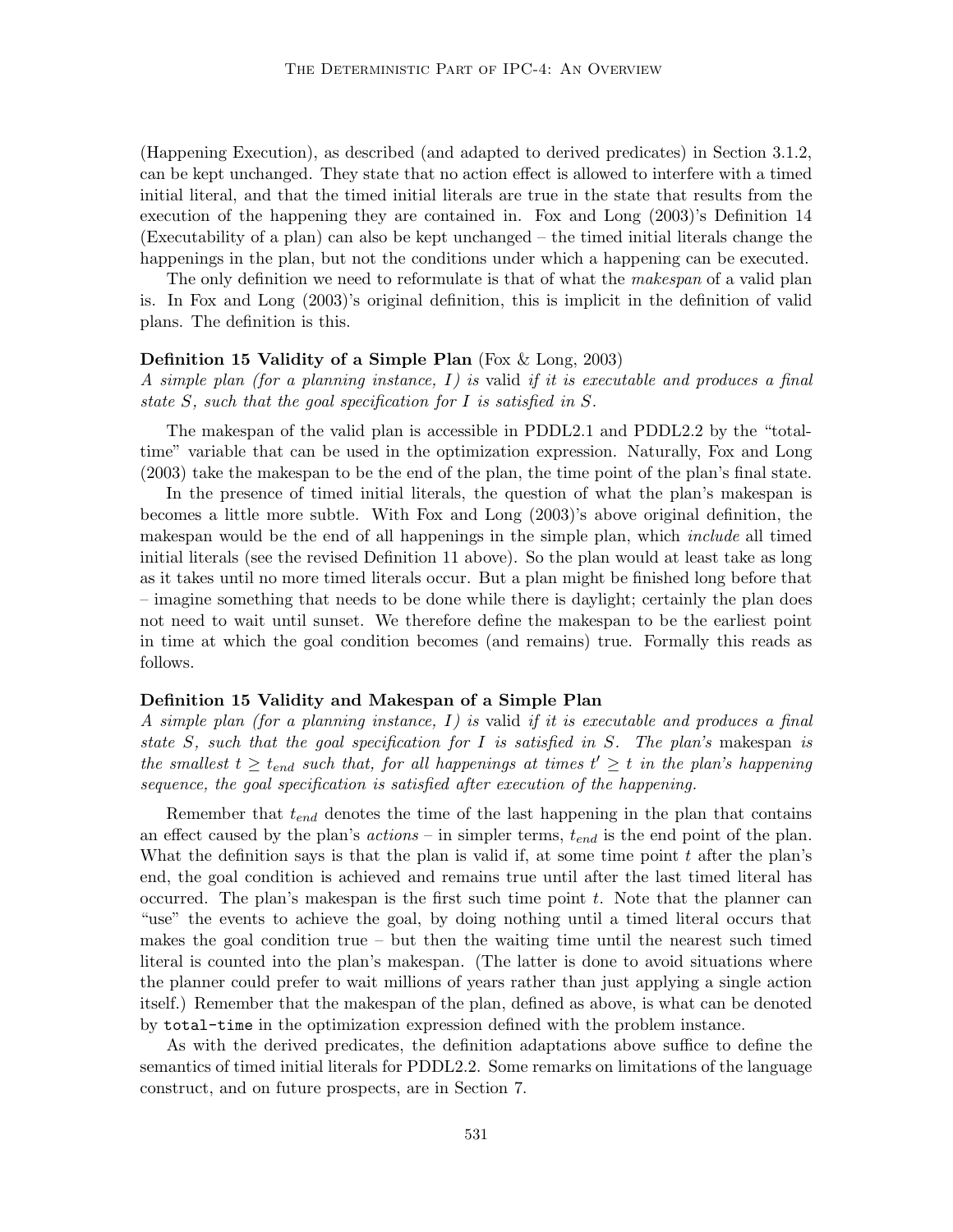# 4. The Competitors

We now provide an overview table listing the systems along with their language capabilities (subset of PDDL2.2 covered), and we sketch the competing systems. The deterministic part of IPC-4 attracted 19 competitors (21 when counting different system versions), 12 (14) of which were satisficing and 7 of which were optimal. Each competitor wrote a 2- 3 page extended abstract for inclusion in the IPC-4 booklet at ICAPS 2004 (Edelkamp et al., 2004). The included sketches are very brief outlines of these abstracts. The reader is encouraged to read the original work by the system authors.

At this point it is appropriate to say a few words on system development. We allowed competitors to modify their systems during the competition phase, i.e., while data collection was running. Our reasons for doing so were twofold. First, some of our domains were quite unusual – most particularly, those containing ADL constructs compiled to STRIPS – so we (rightly) expected planner implementations to have parsing etc. trouble with them. Second, from our own experience with the competitions we knew that people will try to enhance their planners anyway so we did not see much point in forbidding this. We trusted the competitors to not do stupid things like hard-coding domain names etc., and we trusted to have a diverse enough range of domains to make tuning a "domain-independent" task.

An alternative would have been to collect executables before data collection, and then have all the results collected by the organizers. Anyone who has ever run experiments with someone else's planner knows that such an approach is completely infeasible due to the prototype-nature of the systems, and due to the many tiny details in minor language changes, programming environments, etc. – if one wants to obtain meaningful results, at least. One could in principle apply a strict "any failure is counted as unsolved" rule, but doing so would likely lay way too much emphasis on little programming errors that have nothing to do with the evaluated *algorithms*.

The competition phase was, roughly, from February 2004 until middle May 2004. During that time, we released the domains one-by-one, and the competitors worked on their systems, handing the results over to us when they were ready. At the end of that phase, the competitors had to submit an executable, and we ran some sampled tests to see that the executable did really produce the reported results, across all the domains. The abstracts describing the systems had to be delivered a little earlier, by the end of April, due to timing constraints for printing the booklet.

We start with the overview table, then sketch the satisficing and optimal competitors.

#### 4.1 Planner Overview

An overview of the participating satisficing planners, and their language capabilities (defined as what language features they attacked in IPC-4), is given in Table 1.

Observe that most of the planners treat only a small subset of PDDL2.2: from a quick glance at the table, one sees that there are far more ("-") entries than ("+") entries. Note here that, often, even when a  $($ "+") sign is given, a planner may treat only a subset of the specified language feature (as needed for the respective IPC-4 domain). For example, a planner might treat only a subset of ADL, or only linear arithmetic for numeric variables. We leave out these details for the sake of readability.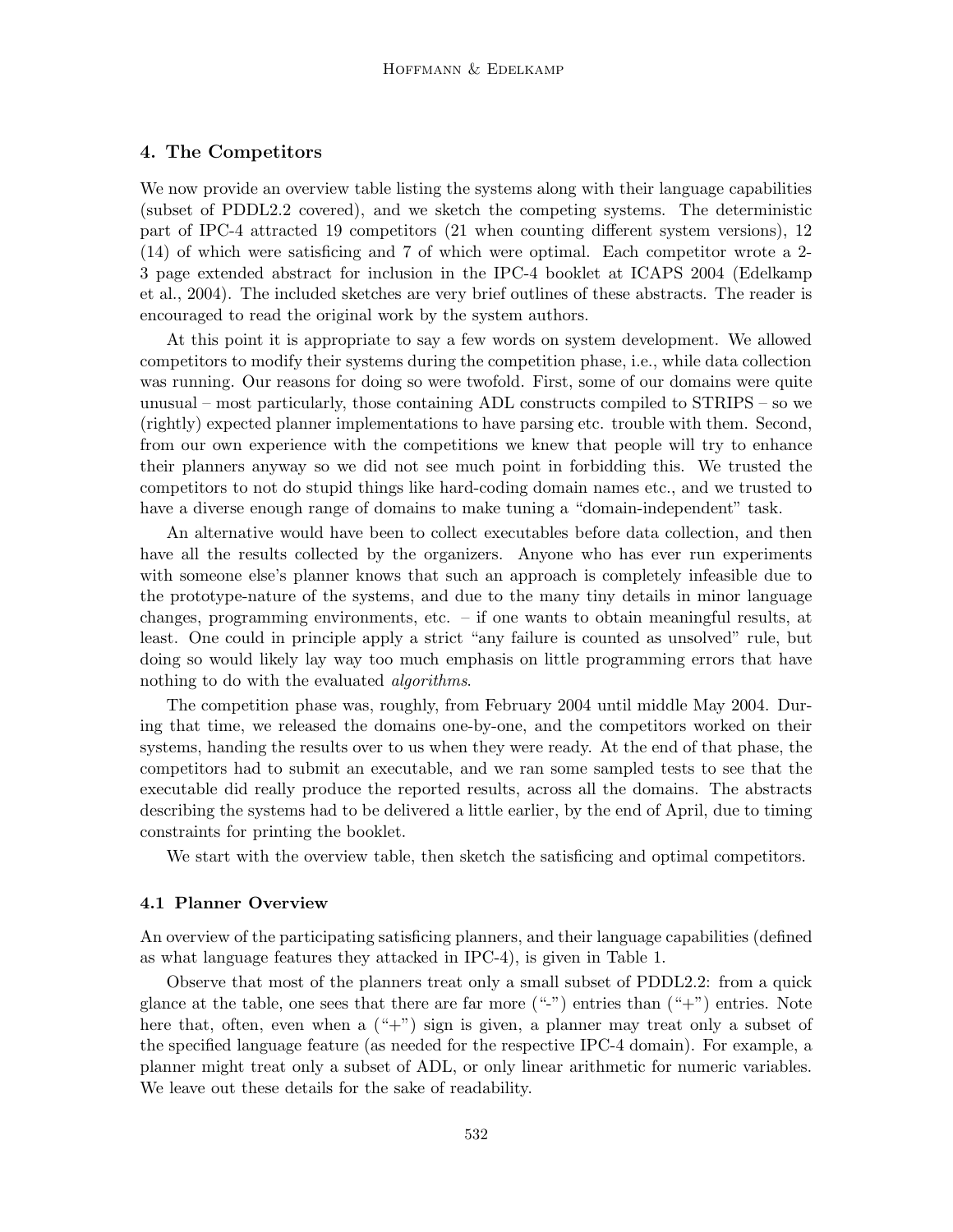|                | ADL       | $\overline{DP}$ | <b>Numbers</b> | Durations | TL                 |
|----------------|-----------|-----------------|----------------|-----------|--------------------|
| <b>CRIKEY</b>  |           |                 | $^{+}$         | $^{+}$    |                    |
| FAP            |           |                 |                |           |                    |
| FD, FDD        | $^{+}$    | $^{+}$          |                |           |                    |
| $LPG-TD$       | $^{+}$    | $^{+}$          | $^{+}$         | $^{+}$    | $\hspace{0.1mm} +$ |
| Macro-FF       | $^{+}$    |                 |                |           |                    |
| Marvin         | $^{+}$    | $^{+}$          |                |           |                    |
| Optop          | $^{+}$    | $^{+}$          | $^{+}$         | $^{+}$    | $^{+}$             |
| P-MEP          | $\ddot{}$ |                 | $^{+}$         | $^{+}$    | $\hspace{0.1mm} +$ |
| Roadmapper     |           |                 |                |           |                    |
| SGPlan         | $+$       | $^{+}$          | $^{+}$         | $^{+}$    | $^{+}$             |
| Tilsapa        |           |                 | $^{+}$         | $^{+}$    | $^{+}$             |
| <b>YAHSP</b>   |           |                 |                |           |                    |
| <b>BFHSP</b>   |           |                 |                |           |                    |
| <b>CPT</b>     |           |                 |                | $^+$      |                    |
| $HSP_{a}^{*}$  |           |                 | $^{+}$         | $^{+}$    |                    |
| Optiplan       |           |                 |                |           |                    |
| <b>SATPLAN</b> |           |                 |                |           |                    |
| SemSyn         | $^{+}$    |                 | $^{+}$         |           |                    |
| TP4            |           |                 |                | $^{+}$    |                    |

Table 1: An overview of the planners in IPC-4, and their language capabilities (i.e., the language features they attacked in IPC-4). satisficing planners are in the top half of the table, optimal planners are in the bottom half. Each table entry specifies whether  $(*+")$  or not  $(*-)$  a planner can handle a language feature. "DP" is short for derived predicates, "TL" is short for timed initial literals. With "Numbers" and "Durations" we mean numeric fluents and fixed action durations (no duration inequalities), in the sense of PDDL2.1 level 2 and 3, respectively. The planners (and their name abbreviations) are explained below.

LPG-TD, Optop, and SGPlan are the only planners that treat the full range of PDDL2.2, as used in IPC-4. Three satisficing planners (FAP, Roadmapper, and YAHSP), and three optimal planners (BFHSP, Optiplan, and SATPLAN), treat only pure STRIPS. Derived predicates are treated by 4 planners, timed initial literals by 5 planners, ADL by 7 planners, numeric variables by 8 planners, and action durations by 9 planners.

Table 1 shows that there is a significant amount of acceptance of the new (PDDL2.1 and PDDL2.2) language features, in terms of implemented systems participating in the IPC. Table 1 also shows that the development on the systems side has a tendency to be slower than the development on the IPC language side: even the most wide-spread language feature beyond STRIPS, action durations, is dealt with by less than half of the 19 planners. In our opinion, this should be taken to indicate that further language extensions should be made slowly. Some more on this is said in Section 7.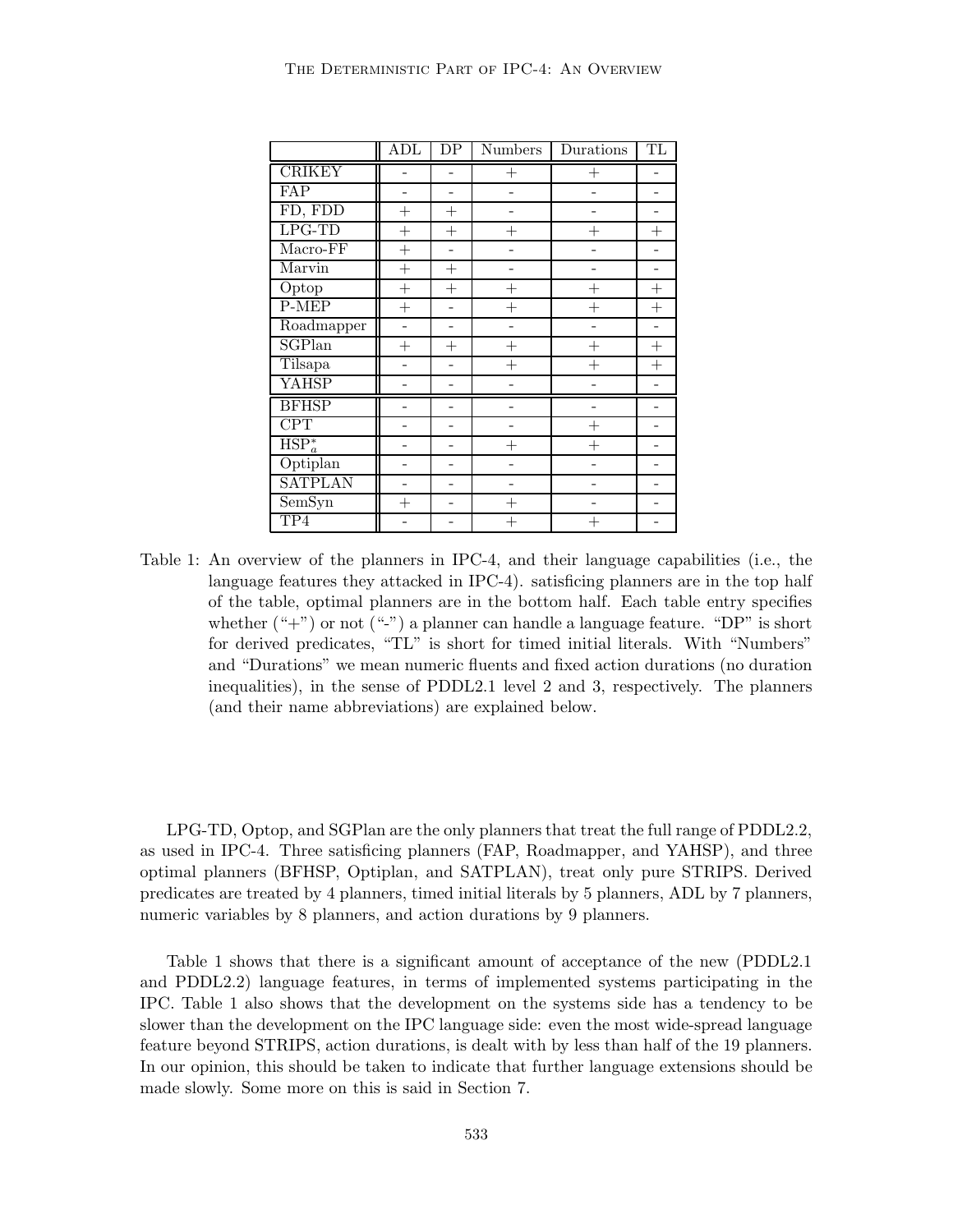#### 4.2 Satisficing Planners

The satisficing planners – the planners giving no guarantee on the quality of the returned plan – were the following. We proceed in alphabetical order.

CRIKEY by Keith Halsey, University of Strathclyde, Glasgow, UK. CRIKEY is a heuristic search forward state space planner. It includes a heuristic for relaxed plans for temporal and numeric problems and applies a scheduler based on simple temporal networks to allow posterior plan scheduling.

FAP by Guy Camilleri and Joseph Zalaket, University Paul Sabatier / IRIT CCI-CSC, France. FAP handles non-temporal non-numeric domains. It is a heuristic planner using the relaxed planning heuristic in an N-best forward search, with meta-actions (action sequences) extracted from the relaxed planning graph to perform jumps in the state space.

Fast Downward, FD for short, and Fast Diagonally Downward, FDD for short, by Malte Helmert and Silvia Richter, University of Freiburg, Germany. FD and FDD can treat non-temporal non-numeric domains. They apply a new heuristic estimate based on a polynomial relaxation to the automatically inferred multivariate or SAS<sup>+</sup> representation of the problem space. FDD also applies the traditional FF-style relaxed planning heuristic, i.e., it applies both heuristics in a hybrid search algorithm.

LPG-TD by Alfonso Gerevini, Alessandro Saetti, Ivan Serina, and Paolo Toninelli, University of Brescia, Italy. The extensions to the randomized local plan graph search that was already included in LPG at IPC-3 includes functionality for PDDL2.2 derived predicates and timed initial literals, as well as various implementation refinements. A version tailored to computation speed, LPG-TD.speed, and a version tailored for plan quality, LPG-TD.quality, participated. LPG-TD.quality differs from LPG-TD.speed basically in that it does not stop when the first plan is found but continues until a stopping criterion is met. The LPG-TD team also ran a third version, called "LPG-TD.bestquality", which used, for every instance, the entire half hour CPU time available to produce as good a plan as possible. This third version is not included in the official data because every team was allowed to enter at most two system versions.

Macro-FF by Adi Botea, Markus Enzenberger, Martin Müller, Jonathan Schaeffer, University of Alberta, Canada. As the name suggests Macro-FF extends Hoffmann's FF planner with macro operators (and other implementation refinements). Macros are learned prior to the search and fed into the planner as new data, separated from the operator file and the problem file. At runtime, both regular actions and macro-actions are used for state expansion. Heuristic rules for pruning instantiations of macros are added to FF's original strategy for search control.

Marvin by Andrew Coles and Amanda Smith, University of Strathclyde, Glasgow, UK. Marvin extends FF by adding extra features and preprocessing information, such as plateau-escaping macro actions, to enhance the search algorithm.

Optop by Drew McDermott, Yale University, USA. Optop is an extension of the wellknown UNPOP planner, with the ability to handle a complex input language including, amongst other things, autonomous processes running in parallel to the actions taken by the planner. The underlying principle is a forward search with heuristic guidance obtained from greedy-regression match graphs that are built backwards from the goals.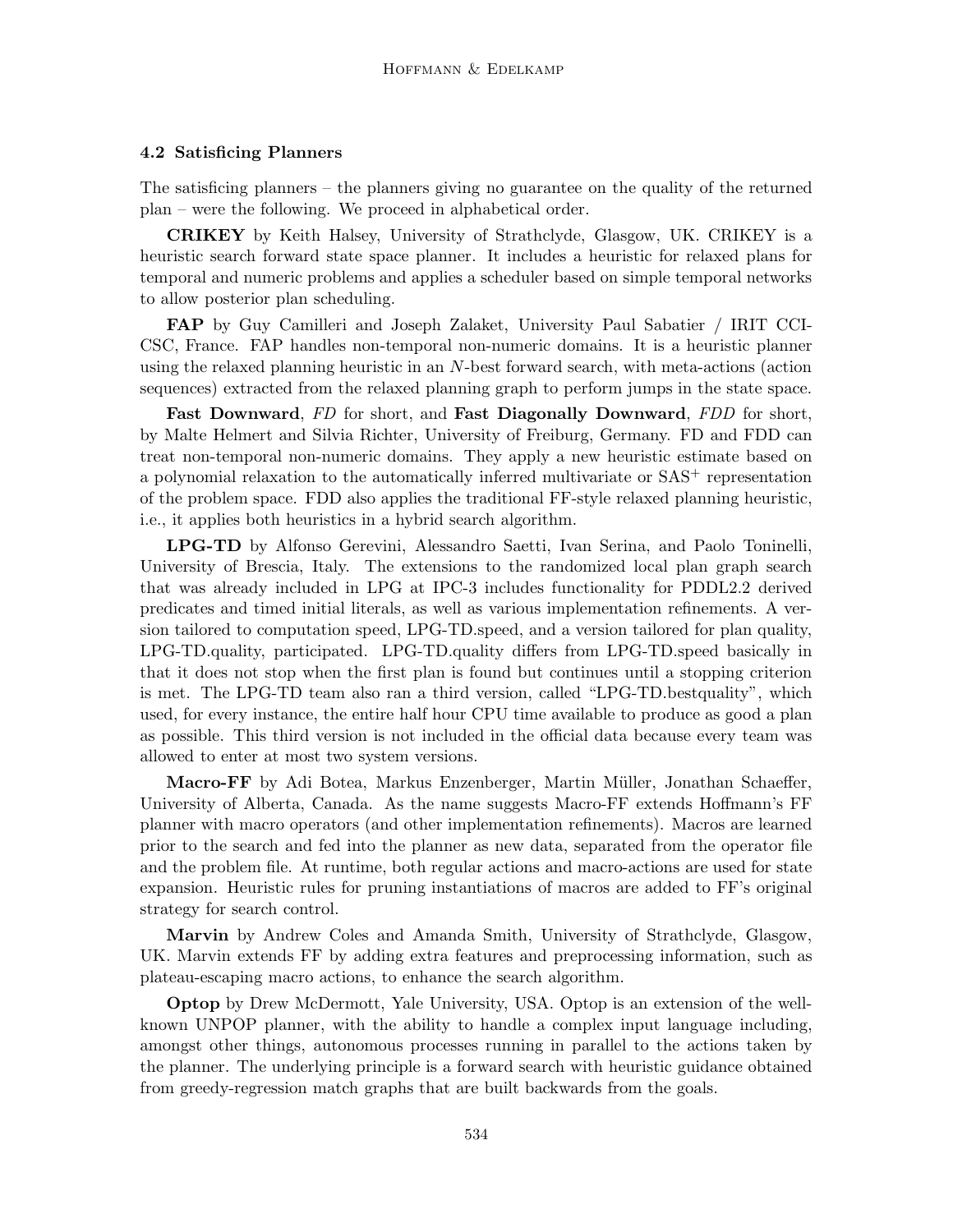P-MEP by Javier Sanchez, Minh Tang, and Amol D. Mali, University of Wisconsin, USA. P-MEP is short for Parallel More Expressive Planner. Unlike most planners, P-MEP can treat numeric variables with non-linear action effects. It employs a forward search with relaxed plan heuristics, enhanced by relevance detection in a pre-process, and by taking into account exclusion relations during relaxed planning.

Roadmapper by Lin Zhu and Robert Givan, Purdue University, USA. Roadmapper handles non-temporal non-numeric domains. It is a forward heuristic search planner enhancing the FF heuristic with a reasoning about landmarks. The latter are propositions that must be true at some point in every legal plan. Roadmapper finds landmarks in a pre-process, arranges them in a directed road-map graph, and uses that graph to assign weights to actions in the FF-style relaxed plans.

SGPlan by Yixin Chen, Chih-Wei Hsu and Benjamin W. Wah, University of Illinois, USA. The planner bootstraps heuristic search planners by applying Lagrange optimization to combine the solution of planning subproblems. To split the problem, an ordering of the planning goals is derived. The incremental local search strategy that is applied for Lagrange optimization on top of the individual planners relies on the theory of extended saddle points for mixed integer linear programming.

Tilsapa by Bharat Ranjan Kavuluri and Senthil U., AIDB Lab, IIT Madras, India. The planner extends the SAPA system that handles temporal numeric domains, with the ability to handle timed initial literals.

YAHSP by Vincent Vidal, University of Artois, France. YAHSP, an acronym for yet another heuristic search planner, searches forward with a FF-style relaxed planning heuristic. The main enhancement is a relaxed-plan-analysis phase that replaces actions in the relaxed plan based on heuristic notions of better suitability in reality, producing macro-actions in the process. The macro-actions are, basically, as long as possible feasible sub-sequences of the (modified) relaxed plan.

#### 4.3 Optimal Planners

The participating optimal planners were the following, in alphabetical order.

BFHSP by Rong Zhou and Eric A. Hansen, Mississippi State University, USA. BFHSP, for breadth-first heuristic search planner, optimizes the number of actions in the plan. The planner implements the standard max-atom and max-pair heuristics (as well as the max-triple heuristic, which was however not used in IPC-4). The main difference to other systems is its search algorithm called *breadth-first heuristic search*; this improves the memory requirements of A\* search by searching the set of nodes up to a certain threshold value in breadth-first instead of best-first manner.

CPT by Vincent Vidal, University of Artois, France, and Hector Geffner, University of Pompeu Fabra, Barcelona, Spain. CPT optimizes makespan. The planner is based on constraint satisfaction, and transforms the planning problem to a CSP. The branching scheme that solves the CSP makes use of several constraint propagation techniques related to POCL, and of the temporal max-atom heuristic.

 $\text{HSP}_a^*$  by Patrik Haslum, Linköping University, Sweden.  $\text{HSP}^*$ <sub>a</sub> is a derivate of TP4, see below, with the same expressivity, but with a weakened version of the *MaxTriple* heuristic instead of the MaxPair heuristic.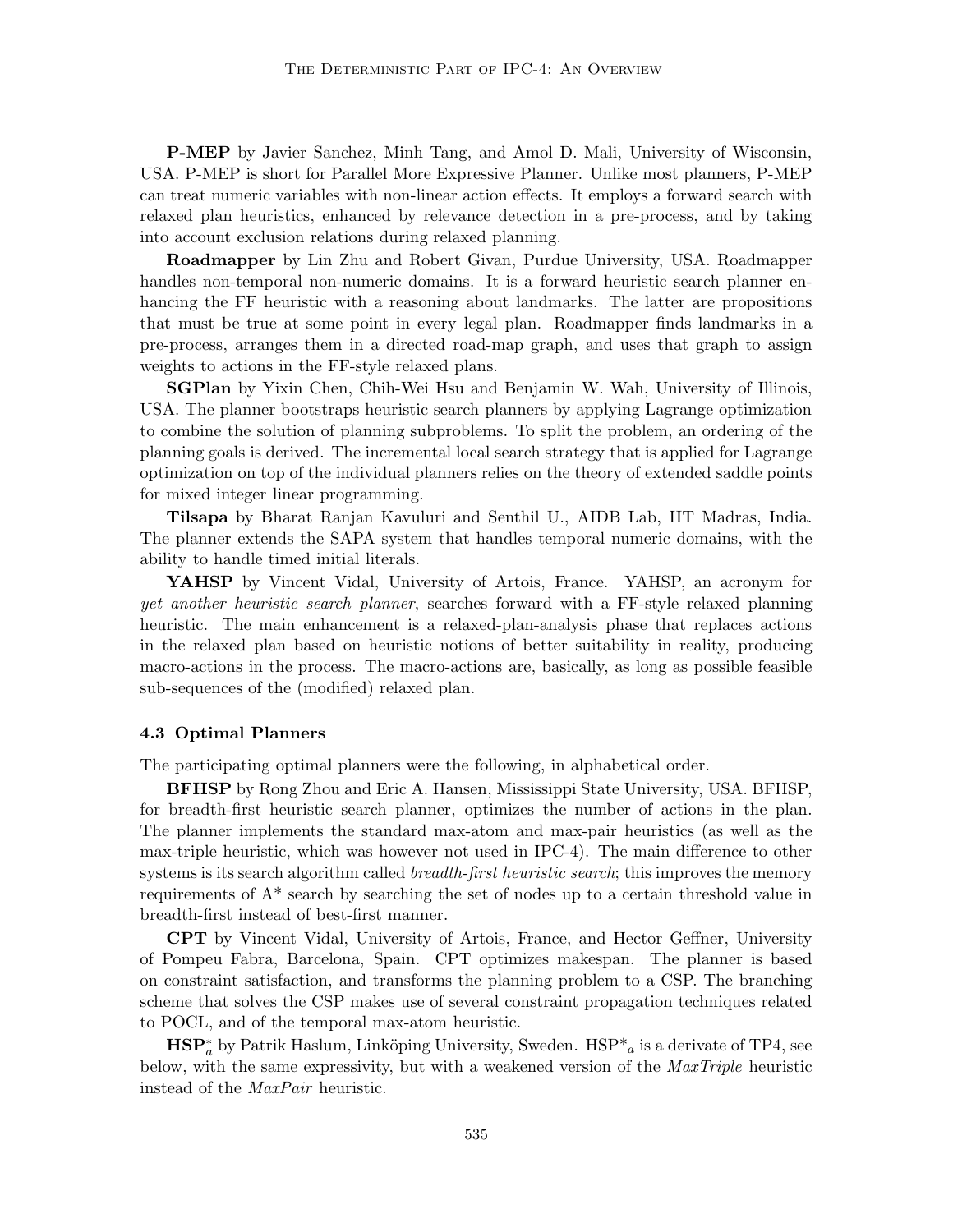Optiplan by Menkes van der Briel and Subbarao Kambhampati, Arizona State University, USA. Optiplan is a planner based on integer programming (IP), which itself is a consequent extension to the encoding of the planning graph used in the planning as satisfiability approach (see below). The compiled planning problem is solved using the CPLEX/ILOG system. An interesting property of Optiplan is that, due to the power of the underlying IP solver, it can optimize a great variety of different plan metrics, in fact every plan metric that can be expressed with a linear function. In that respect, the planner is unique. In IPC-4, step-optimal plans were computed because that is typically most efficient.

SATPLAN04, SATPLAN for short, by Henry Kautz, David Roznyai, Farhad Teydaye-Saheli, Shane Neph, and Michael Lindmark, University of Washington, USA. SATPLAN treats non-temporal non-numeric domains and optimizes the number of parallel time steps. The system did not participate in IPC-3 but in IPC-1 and IPC-2, so it was a real comeback. As the planner compiles a planning problem to a series of satisfiability tests, the performance of the system relies on the integrated back-end SAT solver. The graph-plan encoding scheme underwent only minor changes, but the underlying SAT solver is much more powerful than that of 4 years ago.

SemSyn by Eric Parker, Semsyn Software, Tempe, Arizona. The SemSyn system optimizes the number of actions. Semsyn is linked to a commercial product and applies a combination of forward and backward chaining. Both searches are variants of the original algorithms. Forward chaining is goal-directed, while backward chaining is generalized, comprising a partition of the top-level goal. As the product is proprietary, detailed information on the system is limited.

TP4-04, TP4 for short, by Patrik Haslum, Linköping University, Sweden. The planner is an extended makespan-optimal scheduling system that does an IDA\* search routine with the max-pair heuristic. It can deal with a restricted form of metric planning problems with numerical preconditions and effects.

## 5. Results

The CPU times for IPC-4 were measured on a machine located in Freiburg, running 2 Pentium-4 CPUs at 3 GHz, with 6 GB main memory. Competitors logged in remotely and ran their planners, producing one separate ASCII result file for each solved instance, giving the runtime taken, the quality of the found plan, as well as the plan itself. Each planner run was allowed at most half an hour (CPU, not real) runtime, and 1 GB memory, i.e., these were the cutoff values for solving a single instance. As a kind of performance measure, the IPC-3 version of LPG (Gerevini, Saetti, & Serina, 2003) (called "LPG-3"), i.e. the most successful automatic planner from IPC-3, was also run (by its developers, on top of the workload with their new planner version LPG-TD). We remark that, for the sake of simplicity, to save CPU time, and to ensure fairness, randomized planners were allowed only a single run one ach instance, with a fixed random seed.

IPC-4 featured a lot of domain versions and instances, and a lot of planners. The only way to fully understand the results of such a complex event is to examine the results in detail, making sense of them in combination with the descriptions/PDDL encodings of the domains, and the techniques used in the respective planners. We recommend doing so, at least to some extent, to everybody who is interested in the results of (the deterministic part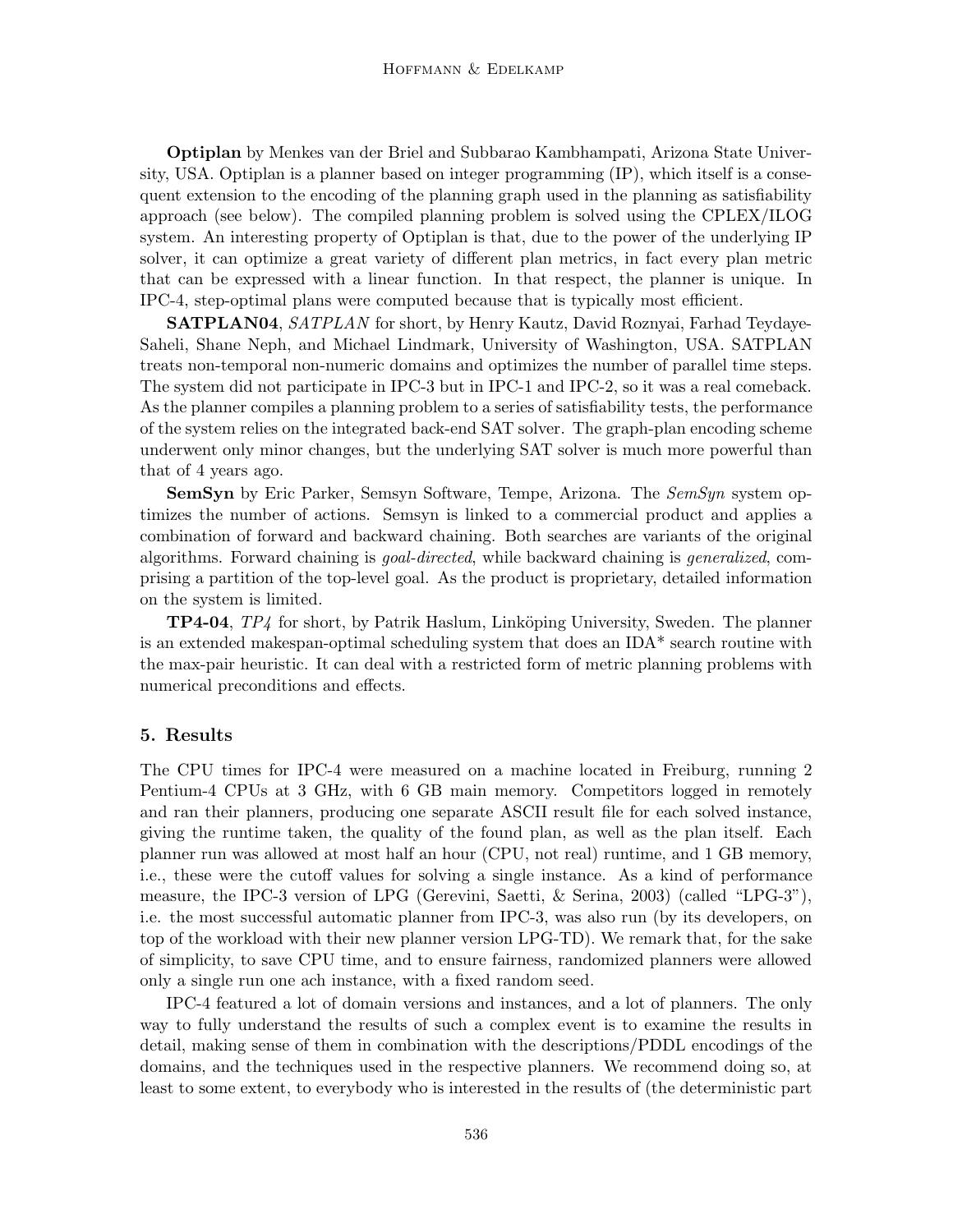of) IPC-4. The on-line appendix of this paper includes all the individual solution files. The appendix also includes all gnuplot graphics we generated (more details below), as well as a GANNT chart for each of the result files; the GANNT charts can be visualized using the Vega visualization front-end (Hipke, 2000).

In what follows, we provide an overview of the results, and we highlight (what we think are) the most important points; we explain how we decided about the IPC-4 competition awards.

More precisely, Section 5.1 gives an overview over the results, in terms of percentages of attacked and solved instances per language subset and planner. Section 5.2 describes how we evaluated the results, particularly what procedure we chose to decide about the awards. Thereafter, Sections 5.3 to 5.9 in turn consider in some more detail the results in the single domains.

#### 5.1 Results Overview

One crude way to obtain an overview over such a large data set is to simply count the number of instances each planner *attacked*, i.e. tried to solve, and those that it succeeded to solve. In our case, it also makes sense to distinguish between the different PDDL2.2 subsets used by the IPC-4 benchmarks. The data is displayed in Table 2.

Table 2 is complicated, and needs some explanation. First, consider the columns in the table. The leftmost column is, as usual, for table indexing. The rightmost column contains data for the entire set of instances in IPC-4. The columns in between all refer to a specific subset of the instances, in such a way that these subsets are disjunct and exhaustive  $-$  i.e., the instance sets associated with columns are pairwise disjunct, and their union is the entire set of instances. The subsets of instances are defined by the PDDL2.2 subsets they use. The abbreviations in Table 2 are explained in the caption. " $X+Y$ " means that these instances use language features "X" and "Y", and none of the other features. For example, "N+DP" are (only) those instances with uniform durations (i.e., PDDL2.2 level 1) and derived predicates. Note that Table 2 does not have a column for all possible combinations of language features – we show only those that were used by (a non-empty subset of) the IPC-4 benchmarks. Note also that we do not distinguish between different domain *formulations*, i.e. between ADL and STRIPS. The instance numbers in Table 2 are counted for domain versions. That is, if there is an ADL and a STRIPS formulation of a version, then each instance is counted only once.<sup>4</sup>

The first line in Table 2, indexed "Number", simply gives the size of the instance set associated with the column. All other lines correspond, obviously, to planning systems. The upper half of the table contains, in alphabetical order, the satisficing planners; the lower half contains the optimal planners. Note that we list only one version of LPG-TD. This is because the "speed" and "quality" version of this planner differ in terms of plan quality, but not in terms of the number of attacked/solved instances.

<sup>4.</sup> As said, each domain featured several domain versions, differing in terms of the application constraints modelled. Within each domain version, there could be several different domain version *formulations*, differing in terms of the precise PDDL subset used to encode the *same* semantics. In most cases with more than one formulation, there were exactly two formulations, using/not using ADL constructs, respectively. Competitors could choose the formulation they liked best and the results across different formulations were evaluated together.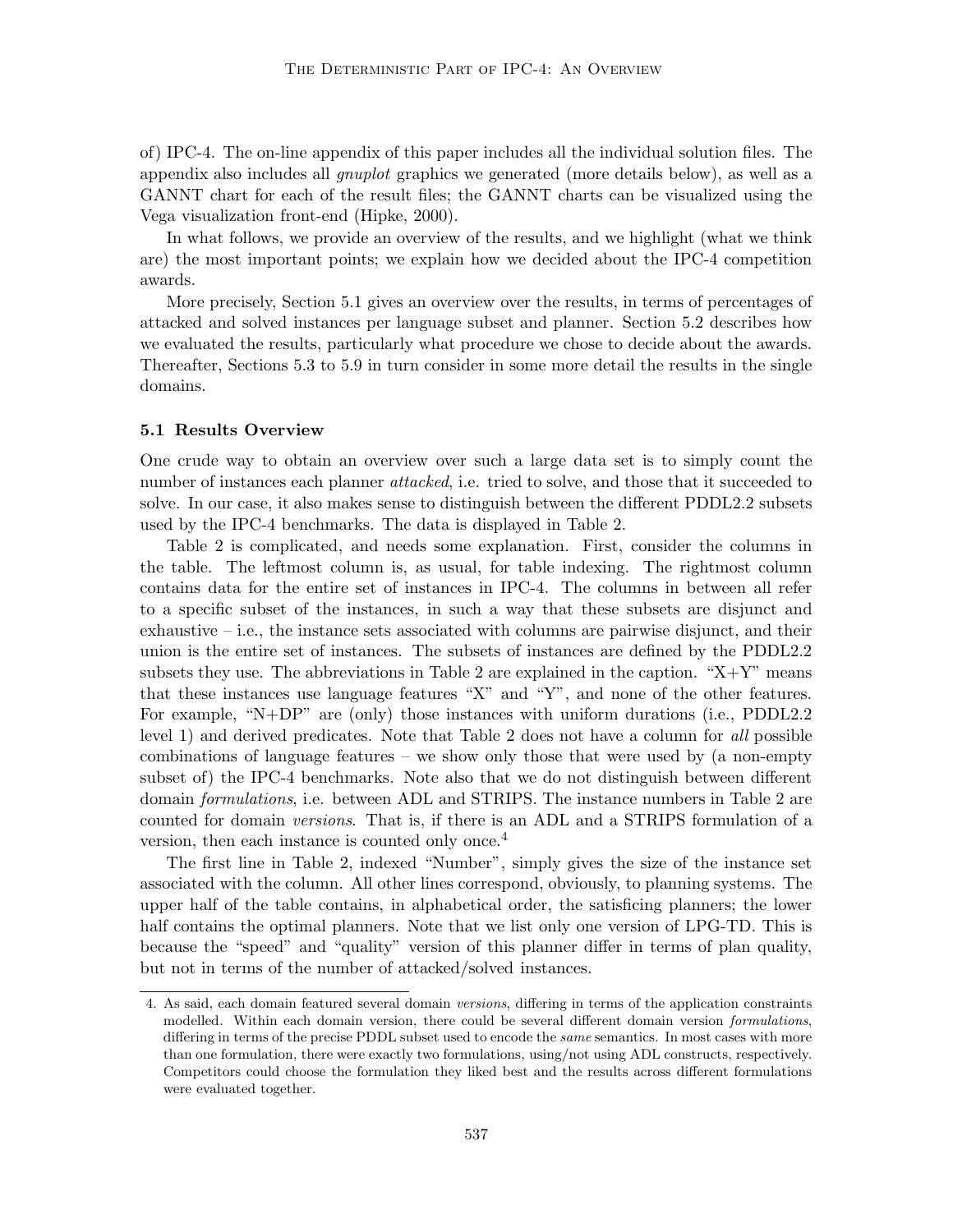|                             |                 | N               |    | $N+DP$                   |    | $N+NV$          |    | D   |    | $D+TL$ |    | $D+NV$ |    |     | $D+TL+NV$ |    | All             |                 |
|-----------------------------|-----------------|-----------------|----|--------------------------|----|-----------------|----|-----|----|--------|----|--------|----|-----|-----------|----|-----------------|-----------------|
| Number                      |                 | 382             |    | 196                      |    | 152             |    | 302 |    | 116    |    | 272    |    | 136 |           |    | 1,556           |                 |
| <b>CRIKEY</b>               | 42              | 77              |    |                          |    |                 | 47 | 66  |    |        | 98 | 55     |    |     |           | 56 | 61              | 42              |
| FAP                         | 33              | 64              |    |                          |    |                 |    |     |    |        |    |        |    |     |           | 33 | 74              | 16              |
| $\overline{FD}$             | 83              | 62              | 84 | 100                      |    |                 |    |     |    |        |    |        |    |     |           | 83 | 75              | $\overline{28}$ |
| <b>FDD</b>                  | 92              | 62              | 84 | 100                      |    |                 |    |     |    |        |    |        |    |     |           | 88 | $\overline{75}$ | $28\,$          |
| $LPG-3$                     | 55              | 62              |    |                          | 42 | 24              | 45 | 62  |    |        | 56 | 50     |    |     |           | 51 | 54              | 38              |
| $LPG-TD$                    | 67              | 87              | 75 | 74                       | 61 | 37              | 76 | 62  | 63 | 100    | 96 | 50     | 87 |     | 100       | 76 | $\overline{71}$ | 71              |
| $Macro-FF$                  | $\overline{57}$ | $\overline{87}$ |    |                          |    |                 |    |     |    |        |    |        |    |     |           | 57 | 100             | 21              |
| Marvin                      | 67              | 62              | 34 | 100                      |    |                 |    |     |    |        |    |        |    |     |           | 52 | 75              | 28              |
| Optop                       |                 |                 |    |                          |    |                 |    |     | 8  | 43     |    |        |    |     |           | 8  | $\overline{7}$  | $\overline{3}$  |
| P-MEP                       | 15              | 61              |    |                          | 8  | $55\,$          | 24 | 45  | 24 | 43     | 13 | 32     |    |     |           | 17 | $\overline{43}$ | $\overline{38}$ |
| Roadmapper                  | 28              | 49              |    |                          |    |                 |    |     |    |        |    |        |    |     |           | 28 | 56              | 12              |
| SGPlan                      | 68              | 100             | 65 | 100                      | 64 | 100             | 75 | 90  | 78 | 74     | 85 | 100    | 74 |     | 100       | 73 | 96              | 96              |
| Tilsapa                     |                 |                 |    |                          |    |                 |    |     | 10 | 69     |    |        | 62 |     | 63        | 38 | $\overline{13}$ | 11              |
| <b>YAHSP</b>                | $\overline{77}$ | 87              |    |                          |    |                 |    |     |    |        |    |        |    |     |           | 77 | 100             | 21              |
| <b>BFHSP</b>                | 29              | 87              |    |                          |    |                 |    |     |    |        |    |        |    |     |           | 29 | 100             | 21              |
| CPT                         | 33              | $\overline{87}$ |    |                          |    |                 | 22 | 100 |    |        |    |        |    |     |           | 28 | 100             | 41              |
| $\overline{\text{HSP}_a^*}$ | 33              | 38              |    |                          |    |                 | 10 | 62  |    |        | 50 | 50     |    |     |           | 29 | 44              | $30\,$          |
| Optiplan                    | 34              | $\overline{87}$ |    | $\overline{\phantom{a}}$ |    |                 |    |     |    |        |    |        |    |     |           | 34 | 100             | 21              |
| <b>SATPLAN</b>              | 46              | 87              |    |                          |    |                 |    |     |    |        |    |        |    |     |           | 46 | 100             | 21              |
| SemSyn                      | 49              | 48              |    |                          | 11 | $\overline{37}$ |    |     |    |        |    |        |    |     |           | 40 | 23              | $\overline{15}$ |
| TP4                         | 29              | 64              |    |                          |    |                 | 17 | 62  |    |        | 52 | 50     |    |     |           | 31 | $\overline{54}$ | $\overline{37}$ |

Table 2: An overview of the IPC-4 results. Used abbreviations: "N" no durations, "DP" derived predicates, "NV" numeric variables, "D" durations, "TL" timed initial literals. Line "Number" gives number of instances, all other lines give percentage values. In each entry, the right number is the percentage of instances that were attacked, and the left number is the percentage of these that were solved  $-$  i.e. the left number is the success ratio. In the rightmost column, the middle number is the percentage of attacked instances relative to all instances that lie within the language range of the respective planner; the right number is the percentage of attacked instances over all. A dash indicates that a planner can not handle a language subset. See the detailed explanation in the text.

Let us consider the table entries in between the leftmost and rightmost columns, i.e., the entries concerning a planner "X" and a language/instance subset "Y". The numbers in these entries are the *success ratio* and the *attacked ratio*. Precisely, they were obtained as follows. We first counted the number "y" of instances in "Y" that planner "X" tried to solve – our definition was to take all domain versions (inside "Y") for which "X" delivered results, and set "y" to be the total number of instances in these domain versions. We then counted the number "x" of instances in "Y" that planner "X" succeeded to solve. We obtained the first number in the table entry – the success ratio – as the ratio (in percent) of "x" divided by "y". We obtained the second number in the entry – the attacked ratio – as the ratio (in percent) of "y" divided by the size of "Y". For space reasons, we rounded the percentages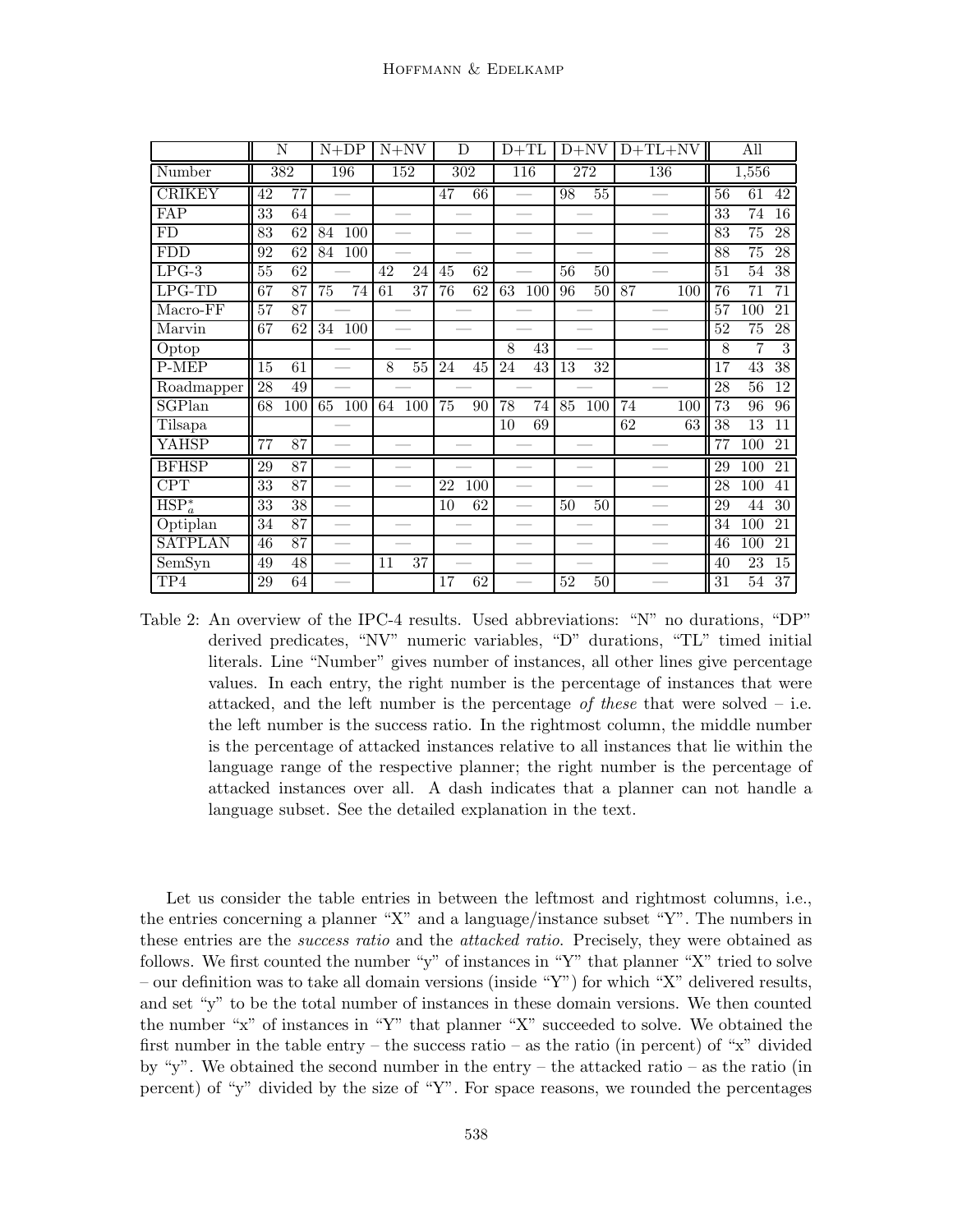to the values shown in the table. A dash in the table entry means that the planner "X" can not handle the language subset "Y". An empty table entry means that the planner can handle "Y", but did not attack any instance in "Y".

In a few cases, namely in the Promela domain, see the discussion in Section 5.5, we could not formulate the largest instances in STRIPS because these (fully-grounded) representations became too large. So, there, the numbers of test instances are different between the ADL and STRIPS formulations *of the same domain version*.<sup>5</sup> Table 2 uses the number of ADL instances, not taking account of this subtlety. This implies a slight disadvantage in terms of success ratio in columns "N" and "All", for the planners that attacked the smaller STRIPS test suites. These planners are the following, with correct column "N" success ratio in parentheses: CRIKEY (51), FAP (41), LPG-TD (74), SGPlan (80), YAHSP (92), BFHSP  $(35)$ , CPT  $(39)$ , HSP<sup>\*</sup><sub>a</sub>  $(52)$ , Optiplan  $(41)$ , SATPLAN  $(55)$ , and TP4  $(37)$ .

The table entries in the rightmost column are obtained similarly as above. They summarize the situation regarding the respective planners across all used language subsets. The left and right number in each entry give the ratio of the number of solved instances to the number of attacked instances, and the number of attacked instances to the number of all instances, respectively. The number in the middle of each entry gives the ratio of the number of attacked instances to the number of all instances that lie within the language range of the respective planner. We included this number in order to provide a measure of to what extent each planner/team attacked those instances that they could attack.

Some remarks are in order regarding the latter ratio, and the ratio of attacked instances in general. First, there was no rule telling the competitors to "attack everything they can" – competitors were free to choose. In retrospect, we feel that there should have been such a rule, since it would make data interpretation easier. The way things are, it is not known for what reason a planner did not attack an instance subset (domain version): Bad results? Not interested? Overlooked? Second, many planners can handle only subsets of certain language features, like, of numeric variables ("NV"). This can lead to too low percentages in Table 2, where for simplicity we do not take account of these details. Third, one detail we *did* take account of is that 50 of the 382 instances in column "N" (namely, the "middle-compiled" version of the PSR domain, see Section 5.6) are formulated in ADL only, and are thus not accessible to many of the planners. For planners not able to handle ADL, when computing the middle number in the rightmost table entry, we subtracted these 50 instances from the "instances within the language range" of the respective planner. In column "N", however, we took the usual ratio to the set of all instances – in particular, this is why Macro-FF, YAHSP, BFHSP, CPT, Optiplan, and SATPLAN all have an 87% attacked-ratio in the "N" column, but a 100% attacked-ratio as the middle number of the rightmost column.

All in all, the planners all have a pretty good coverage of the language subset they could attack; except Optop, Tilsapa, and maybe Semsyn. These planners/teams were probably interested only in a small subset of the instances.<sup>6</sup> In the other cases where instances

<sup>5.</sup> In PSR, it also was impossible to formulate the largest instances in STRIPS. But, there, we split the domain into different versions regarding the size and formulation language of the instances. We did not want to introduce more distinction lines in Promela because there we already had 8 different domain versions.

<sup>6.</sup> Drew McDermott, the developer of Optop, told us in private conversation that he tried to solve only the most complicated domain versions.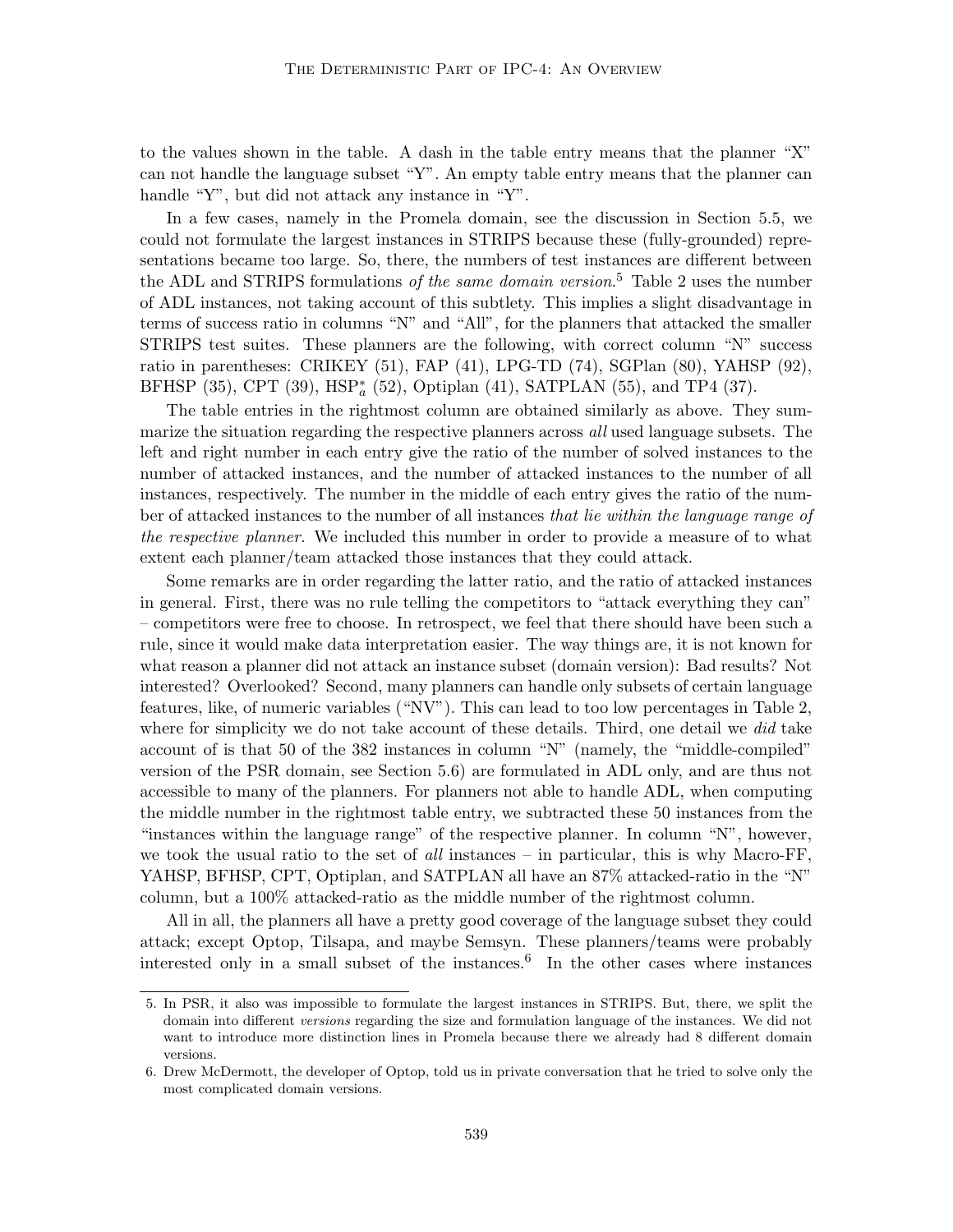were left out, planners/teams typically did not attack the domain versions where derived predicates or timed initial literals had been compiled away. Note that a lack of coverage may also be due to language details not accounted for by the rather crude distinctions made for Table 2.<sup>7</sup>

What can we conclude from Table 2, in terms of planner performance? Some spotlights are these:

- The success ratios of optimal planners are generally lower than those of satisficing planners. The largest overall success ratio of an optimal planner, SATPLAN, is 46 (55 when taking account of the above mentioned subtlety regarding ADL/STRIPS formulations in Promela); compared to 88 for FDD.
- However, there are also various cases where an optimal planner has a higher success ratio than a satisficing one.
- FD, FDD, and YAHSP have the best success ratios (as mentioned, the success ratio of YAHSP in the "N" column is 92 when taking account of ADL/STRIPS in Promela). FD and FDD also have a pretty good coverage in the "N" and "N+DP" columns, i.e. within PDDL2.2 level 1 (the left out instances are the domain versions with compiled derived predicates).
- SGPlan has an extremely high coverage, attacking 96% of all instances. Even so, it has a very competitive success ratio. (Concretely, SGPlan solved 1,090 of the 1,556 IPC-4 instances; it attacked 1,496. The second place in terms of the number of instances solved is held by LPG-TD, which solved 843 out of the 1108 instances it could attack.)
- LPG-3, i.e. the IPC-3 version of LPG, ranges somewhere in the middle-ground of the planners, in terms of success ratio and coverage. This indicates that significant performance improvements were made in difference to IPC-3. (Note that this holds for the new LPG version just as for the other top performance planners.)

Naturally, in our evaluation of the results, particularly in the evaluation that formed the basis of the award decisions, we undertook a more detailed examination of the data set. We considered, as much as possible, scaling behavior, rather than the simple instance counts above. In what follows, we first explain our evaluation process in detail, then we consider each of the domains in turn.

# 5.2 Results Evaluation

As said, runtime data for satisficing and optimal planners was considered separately. For plan quality, we distinguished between three kinds of optimization criteria: number of actions, makespan (equalling the number of time steps in the non-temporal domains), and metric value. The last of these three was only defined if there was a :metric specification in the respective task. We compared each planner according to only a single plan quality criterion. That is, for every domain version the competitors told us what criterion their

<sup>7.</sup> In private conversation, the LPG-TD team told us that this is the case for LPG-TD, and that they in fact attacked all domain versions they could at the time IPC-4 was running.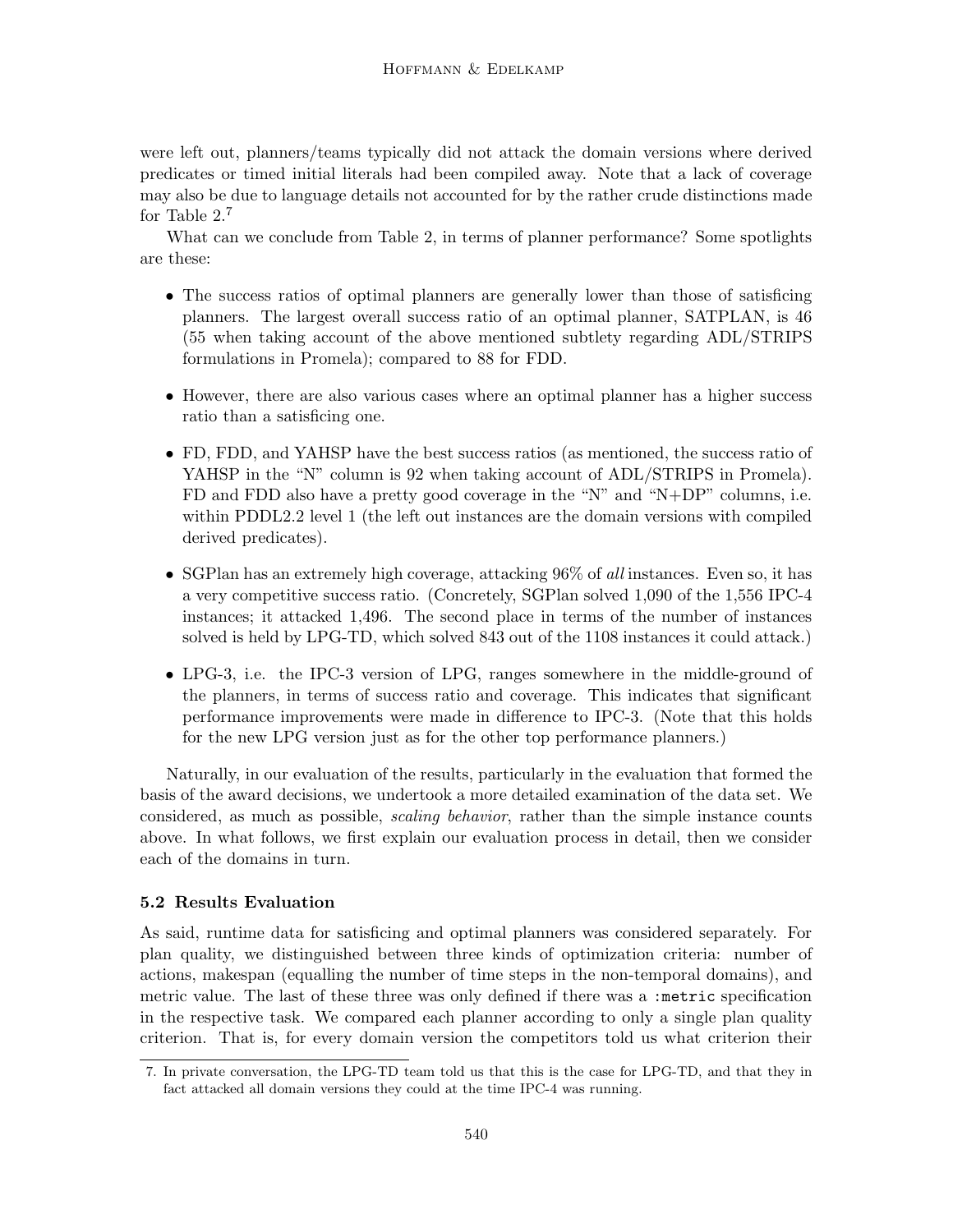planner was trying to optimize in that domain version. We evaluated all (and only) those planners together that tried to optimize the same criterion. Our reason for doing so is that it does not make sense to evaluate planners based on criteria they don't actually consider.

Altogether, for every domain version we created up to 5 gnuplot graphics: for satisficing runtime, for optimal runtime, for number of actions, for makespan, and for metric value. The plan quality data of optimal planners was put into the same plots as those for satisficing planners, to enable some comparison. In a few cases, we had to split a runtime figure (typically, for satisficing planners) into two separate figures because with too many runtime curves in it the graphic became unreadable.

Based on the gnuplot graphics, we evaluated the data in terms of asymptotic runtime and solution quality performance. The comparisons between the planners were made by hand, i.e. by looking at the graphs. While this is simplistic, we believe that it is an adequate way of evaluating the data, given the goals of the field, and the demands of the event. It should be agreed that what we are interested in is the (typical) scaling behavior of planners in the specific domains. This excludes "more formal" primitive comparative performance measures such as counts of instances solved more efficiently  $-$  a planner may scale worse than another planner, yet be faster in a lot of smaller instances just due to pre-processing implementation details. The ideal formal measure of performance would be to approximate the actual scaling functions underlying the planners' data points. But it is infeasible to generate enough data, in an event like the IPC, to do such formal approximations. So we tried to judge the scaling behaviors by hand, laying most emphasis on how efficiently/if at all the largest instances in a test suite were solved by a planner.<sup>8</sup>

The rest of the section contains one sub-section for each domain in turn. Each subsection provides the following material. First, we give a brief description of the domain and its most important features (such as domain versions and formulations used in IPC-4). We then include a set of gnuplot graphics containing (what we think are) the most important observations regarding runtime (the total set of gnuplot graphs is too space-consuming). We discuss plan quality, with data comparing the relative performance of pairs of planners. We also add some intuitions regarding structural properties of the domains, and their possible influence on the performance of the planners. Finally, we provide the information – 1st and 2nd places, see below – underlying the decisions about the awards. This information is contained in a text paragraph at the end of the sub-section for each domain.

As the basis for deciding about the awards, within every domain version, we identified a group of planners that scaled best and roughly similar. These planners were counted as having a 1st place in that domain version. Similarly, we also identified groups of 2nd place planners. The awarding of prizes was then simply based on the number of 1st and 2nd places of a planner, see Section 6.<sup>9</sup>

We consider the domains in alphabetical order. Before we start, there are a few more remarks to be made. First, some planners are left out of the plots in order to make the

<sup>8.</sup> Note that the success ratios displayed in Table 2 are also a crude way to access scaling behavior.

<sup>9.</sup> Of course, many of the decisions about 1st and 2nd places were very close; there were numerous special cases due to, e.g., what planners participated in what domain versions; summing up the places introduces a dependency of the results on the number of domain versions in the individual domains. To hand out awards one has to make decisions, and in these decisions a lot of detail is bound to disappear. One cannot summarize the results of such a huge event with just a few prizes.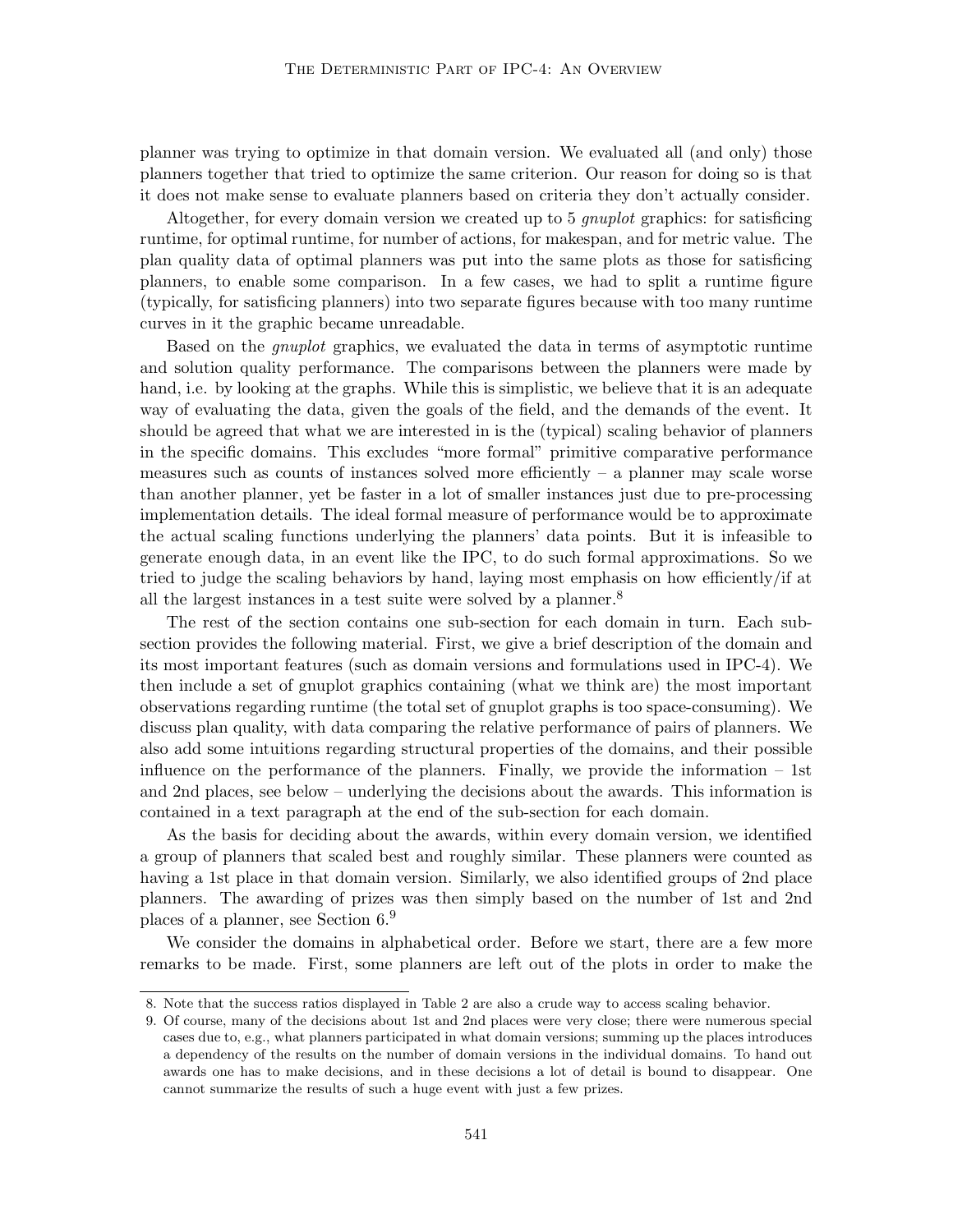plots readable. Specifically, we left out LPG-TD.quality as well as LPG-3.quality (the IPC-3 version of LPG with a preference on quality); these planners are always slower than their counterparts with a preference on speed. We also left out FD, since in most cases it showed very similar behavior to FDD. We chose FDD because in a few cases its performance is superior. Note further that we do not distinguish the runtime performance of optimal planners optimizing different criteria. Finally, it can make a significant difference whether a planner is run on an ADL encoding, or on its compilation to STRIPS; this distinction also gets lost in our evaluation. We emphasize that we applied the simplifications only in order to improve readability and understandability of the results. We do not wish to imply that the planners/distinctions that are omitted aren't important.

## 5.3 Airport

In the Airport domain, the planner has to control the ground traffic on an airport. The task is to find a plan that solves a specific traffic situation, specifying inbound and outbound planes along with their current and goal positions on the airport. The planes must not endanger each other, i.e. they must not both occupy the same airport "segment" (a smallest road unit), and if plane x drives behind plane y then between x and y there must be a safety distance (depending on the size of y). These safety constraints are modelled in terms of "blocked" and "occupied" predicates, whose value is updated and controlled via complex ADL preconditions and conditional effects.

There were four different versions of the domain in IPC-4: a non-temporal version, a temporal version, a temporal version with time windows, and a temporal version with compiled time windows. The time windows in the latter two versions concern airplanes that are known to land in the future, and that will thus block certain airport segments (runways) during certain time windows. The time windows are modelled using timed initial literals, respectively their compilation. In every domain version, there is an ADL formulation, as well as a STRIPS formulation obtained by compiling the ADL constructs away (resulting in a partially grounded encoding).

Instances scale in terms of the size of the underlying airport, as well as the number of airplanes that must be moved. One remarkable thing about the Airport domain is that the instances were generated based on a professional airport simulation tool. The largest instances used in IPC-4 (number 36 to 50) correspond to a real airport, namely Munich airport (MUC). Instance number 50 encodes a traffic situation with 15 moving airplanes, which is typical of the situations encountered at MUC in reality. Instances number 1 to 20 come from smaller toy airports, instances number 21 to 35 are based on one half of MUC airport.

Figure 1 shows the runtime performance in the non-temporal version of the domain. For readability, the set of satisficing planners is split over two graphs. As will be the case in all graphs displayed in the subsequent discussions, the x-axis denotes the instance number (obviously, the higher the number the larger the instance), and the y-axis gives CPU runtime in seconds on a logarithmic scale. CPU time is total, including parsing and any form of static pre-processing.

It can be observed in Figure 1 that FDD is the only planner solving all problem instances. LPG-TD and SGPlan both scale relatively well, but fail on the largest instances.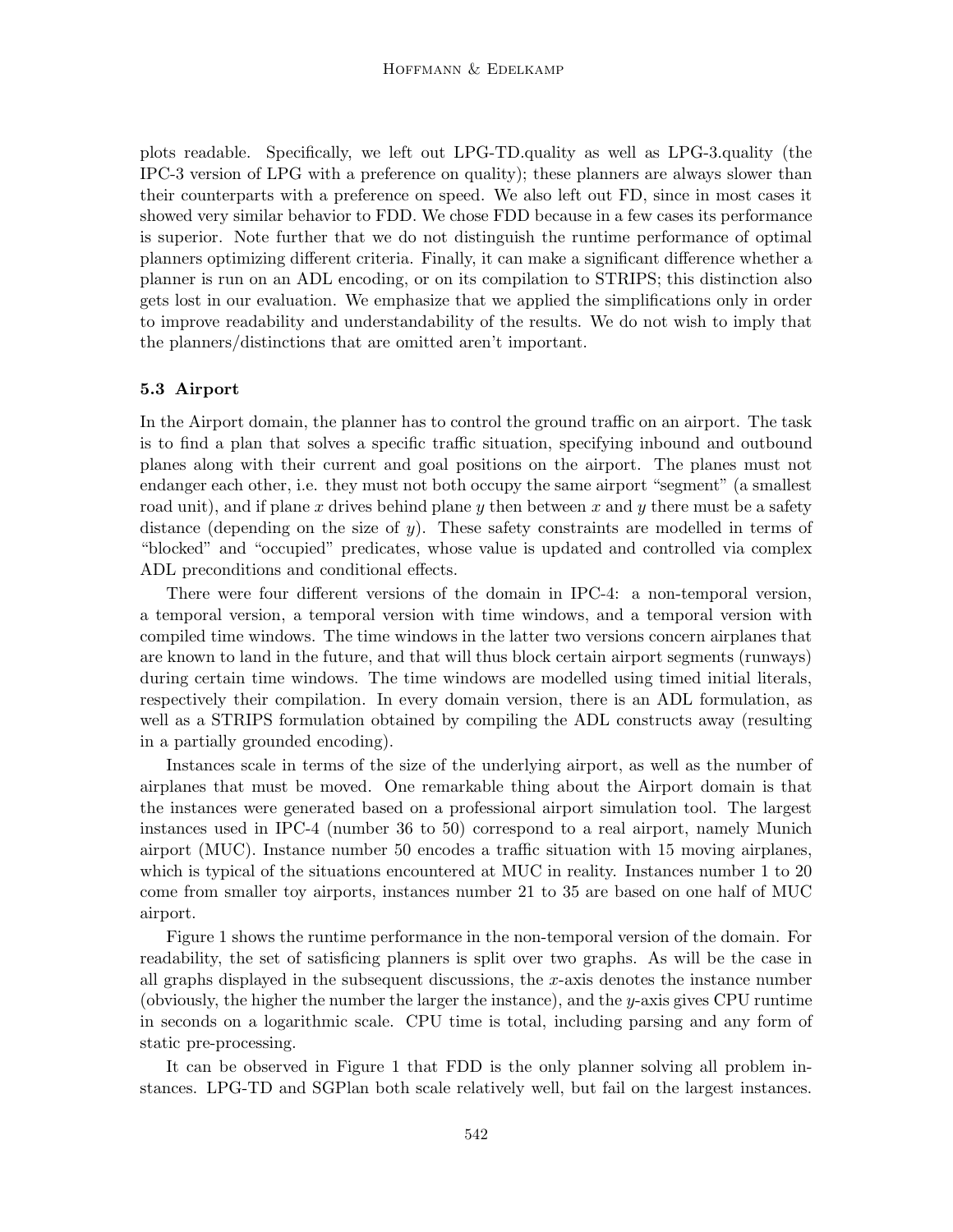

Figure 1: Performance in non-temporal Airport, satisficing (a) and (b), optimal (c).

The other planners all behave much more unreliably. Observe also that the IPC-3 version of LPG lags far behind FDD, LPG-TD, and SGPlan. For the optimal planners, which unsurprisingly behave clearly worse than the satisficing planners, the only clear-cut observation is a performance advantage for SATPLAN. The other optimal planners all behave relatively similarly; Semsyn and BFHSP are the only ones out of that group solving a few of the larger instances.

For plan quality, there are two groups of planners, one trying to minimize the number of actions, and one trying to minimize makespan, i.e. the number of parallel action steps. In the former group, the plan quality performance differences are moderate. CRIKEY, LPG-TD, SGPlan, and YAHSP sometimes find sub-optimal plans. FDD's plans are optimal in all cases where an optimal planner found a solution. As a measure of comparative plan quality, from now on we provide, given planners A and B, the min, mean, and maximum of the ratio quality(A) divided by quality(B), for all instances that are solved by both A and B. We call this data the "ratio A vs B". For CRIKEY (A) vs FDD (B), the ratio is 0.91  $(\text{min})$ , 1.04 (mean), and 1.45 (max),  $[0.91(1.04)1.45]$  for short. For LPG-TD speed vs FDD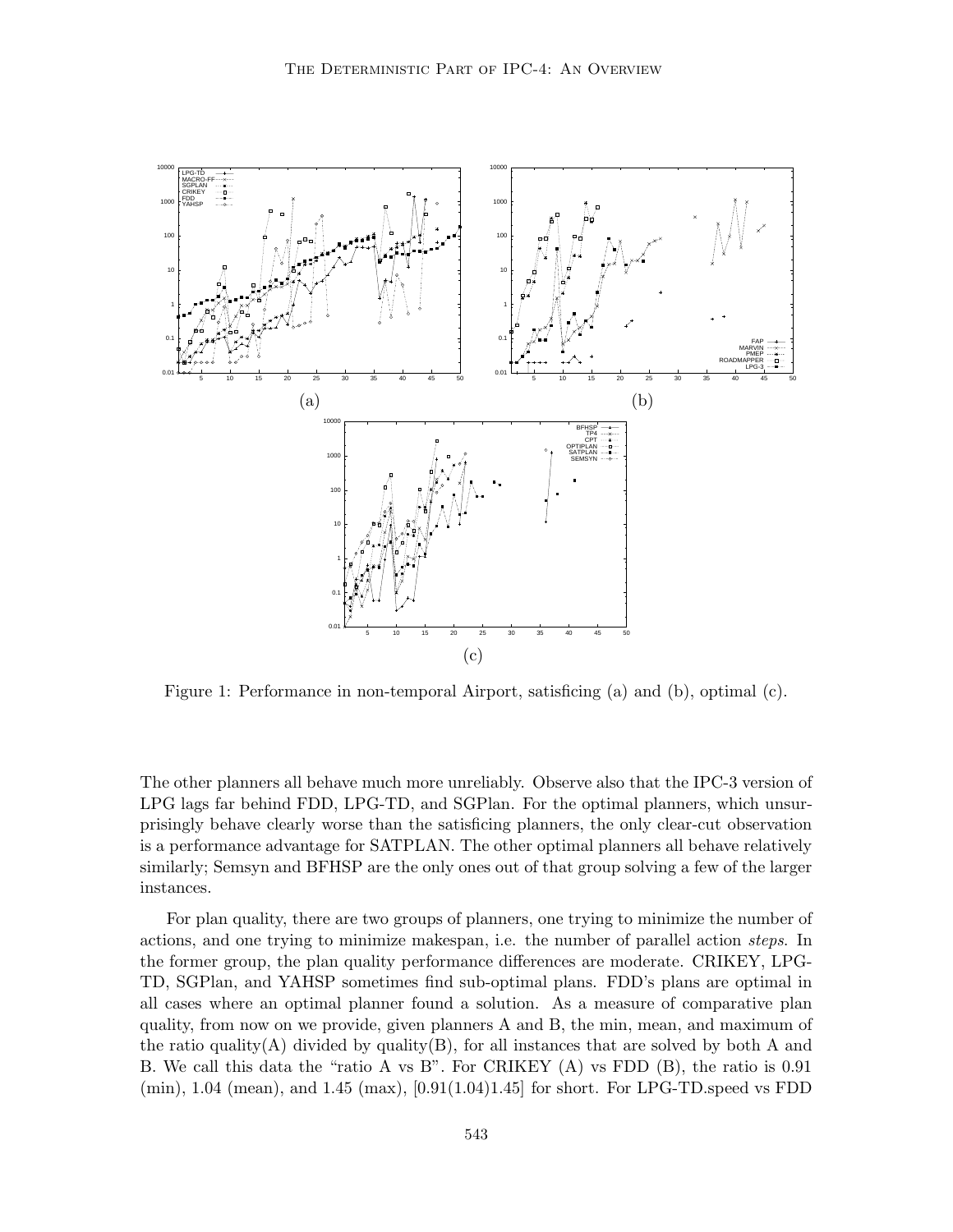the ratio is  $[0.91(1.08)1.80]$ ; for LPG-TD.quality vs FDD it is  $[0.91(1.06)1.80]$ . For SGPlan vs FDD it is [0.91(1.07)2.08]; for YAHSP vs FDD it is [0.91(1.07)1.43].

In the group of planners minimizing makespan, (only) Marvin has a tendency to find very long plans. The comparison Marvin vs the optimal SATPLAN is [1.00(2.46)4.64]. In the maximum case, SATPLAN finds a plan with 53 steps, and Marvin's plan is 246 steps long.

An interesting observation concerns the two scaling parameters of that domain: the number of airplanes, and the size of the airport. In all the plots in Figure 1, and also in most plots in Figure 2 below, one can observe that the instances number 26 to 35 become increasingly hard for the planners – but in the step to instance number 36, the performance suddenly becomes better again. As said above, the instances 21 to 35 are based on one half of MUC airport, while the instances 36 to 50 are based on the full MUC airport. But between instances 26 and 35, the number of airplanes rises from 6 to 12; instance 36 contains only 2 airplanes, instances 37 and 38 contain 3. That is, it is easier for the planners to address a larger airport with fewer planes. Note here the domain combinatorics: the number of reachable states is in the order of  $S<sup>n</sup>$ , where S is the number of different airport segments, and *n* is the number of airplanes.

Figure 2 shows the runtime performance in the temporal versions of the domain. We first consider the domain versions without time windows: parts (a) and (b) of the figure. Of the satisficing planners, LPG-TD and SGPlan both scale just as well as they do in the non-temporal case; all other satisficing planners scale orders of magnitude worse. Of the optimal planners, CPT scales best, followed by TP4. The two planners minimizing the number of actions are SGPlan and CRIKEY; SGPlan behaves somewhat worse, the ratio is [0.95(1.03)1.54]. Of the planners that minimize makespan, only LPG-TD scales beyond the smallest instances. The ratio LPG-TD speed vs the optimal CPT is  $[1.00(1.15)1.70]$ , P-MEP vs CPT is  $[1.00(1.11)1.42]$ . The ratio LPG-TD.quality vs CPT is  $[1.00(1.03)1.44]$ .

No optimal planner in the competition could handle timed initial literals, so with explicit time windows no such planner participated. With compiled time windows, only CPT participated, scaling a little worse than in the temporal domain version without time windows. For the satisficing planners, the results are more interesting. With explicit time windows, again LPG-TD and SGPlan maintain their good scaling behavior from the simpler domain versions. To the other planners, there is a huge runtime performance gap. SGPlan is the only planner here that minimizes the number of actions. The makespan ratio LPG-TD.speed vs LPG-TD.quality is [1.00(1.15)2.01]. With compiled time windows, only SGPlan and CRIKEY participated. The former consistently solves the smaller instances up to a certain size, the latter fails on many of the small instances but can solve a few of the larger ones. Neither of the planners shows reasonable runtime performance compared to the explicit encoding of the domain. The number of actions ratio CRIKEY vs SGPlan is  $[1.00(1.14)1.36]$ .

Our main motivation for including the Airport domain in IPC-4 was that we were able to model it quite realistically, and to generate quite realistic test instances – the only thing we could not model was the real optimization criterion (which asks to minimize the summed up travel time of all airplanes). So the good scaling results of, at least, the satisficing planners, are encouraging. Note, however, that in reality the optimization criterion is of crucial importance, and really the only reason for using a computer to control the traffic.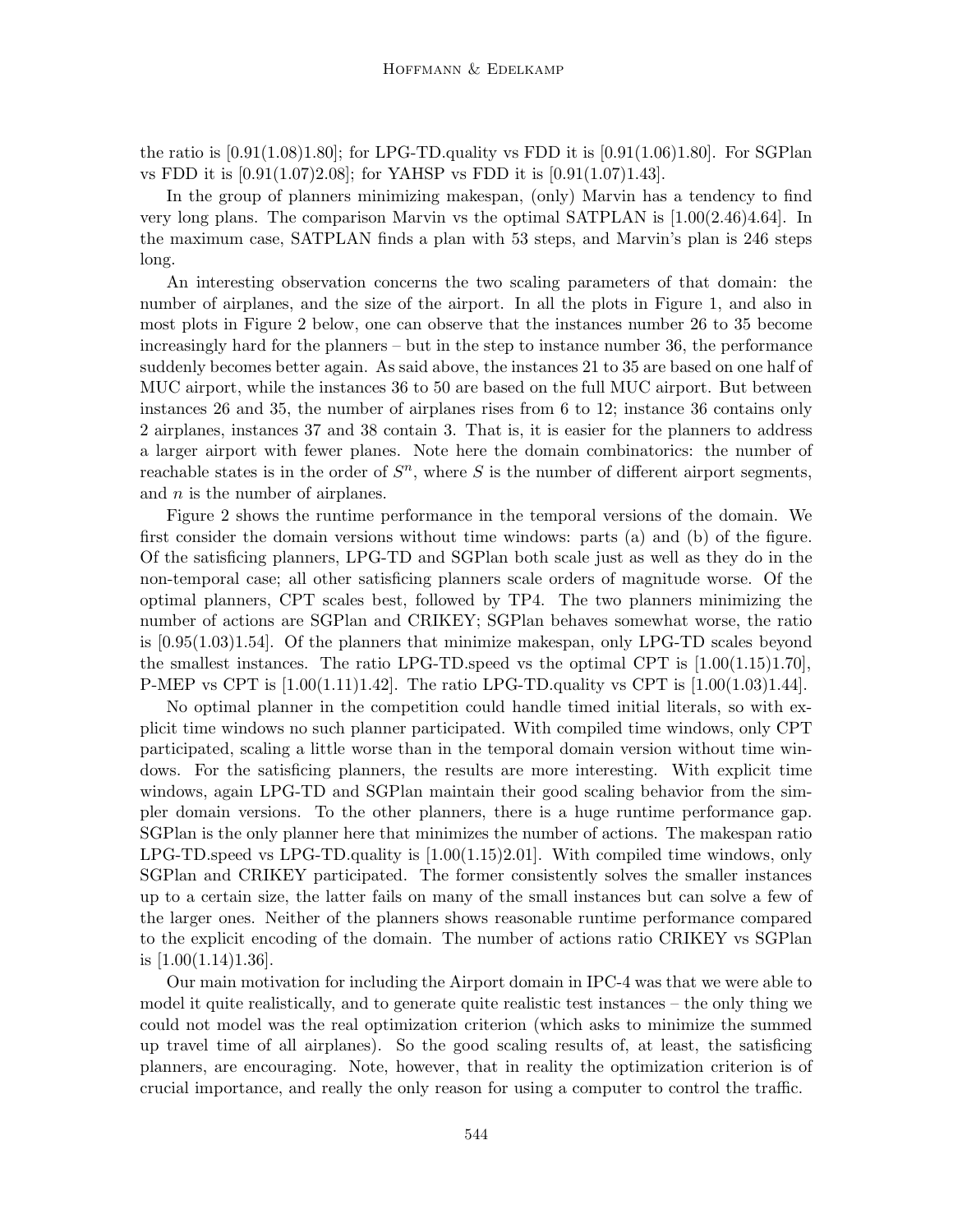

Figure 2: Performance in temporal Airport, satisficing (a) and optimal (b). In temporal Airport with time windows, satisficing, explicit encoding (c) and compiled encoding (d).

We remark that the domain is not overly difficult from the perspective of relaxed-plan based heuristic planners (using the wide-spread "ignore deletes" relaxation). Hoffmann (2005) shows that Airport instances can contain unrecognized dead ends (states from which the goal can't be reached, but from which there is a relaxed plan); but such states are not likely to occur very often. A dead end in Airport can only occur when two planes block each other, trying to get across the same segment in different directions. Due to the topology of the airports (with one-way roads), this can happen only in densely populated parking regions. In case for any two airplanes the respective paths to the goal position are disjoint, the length of a relaxed plan provides the *exact* distance to the nearest goal state. In that sense, the good runtime performance of the satisficing planners didn't come entirely unexpected to us, though we did not expect them to behave *that* well. Note that most of these planners, particularly FDD, SGPlan, and LPG-TD, do much more than/do things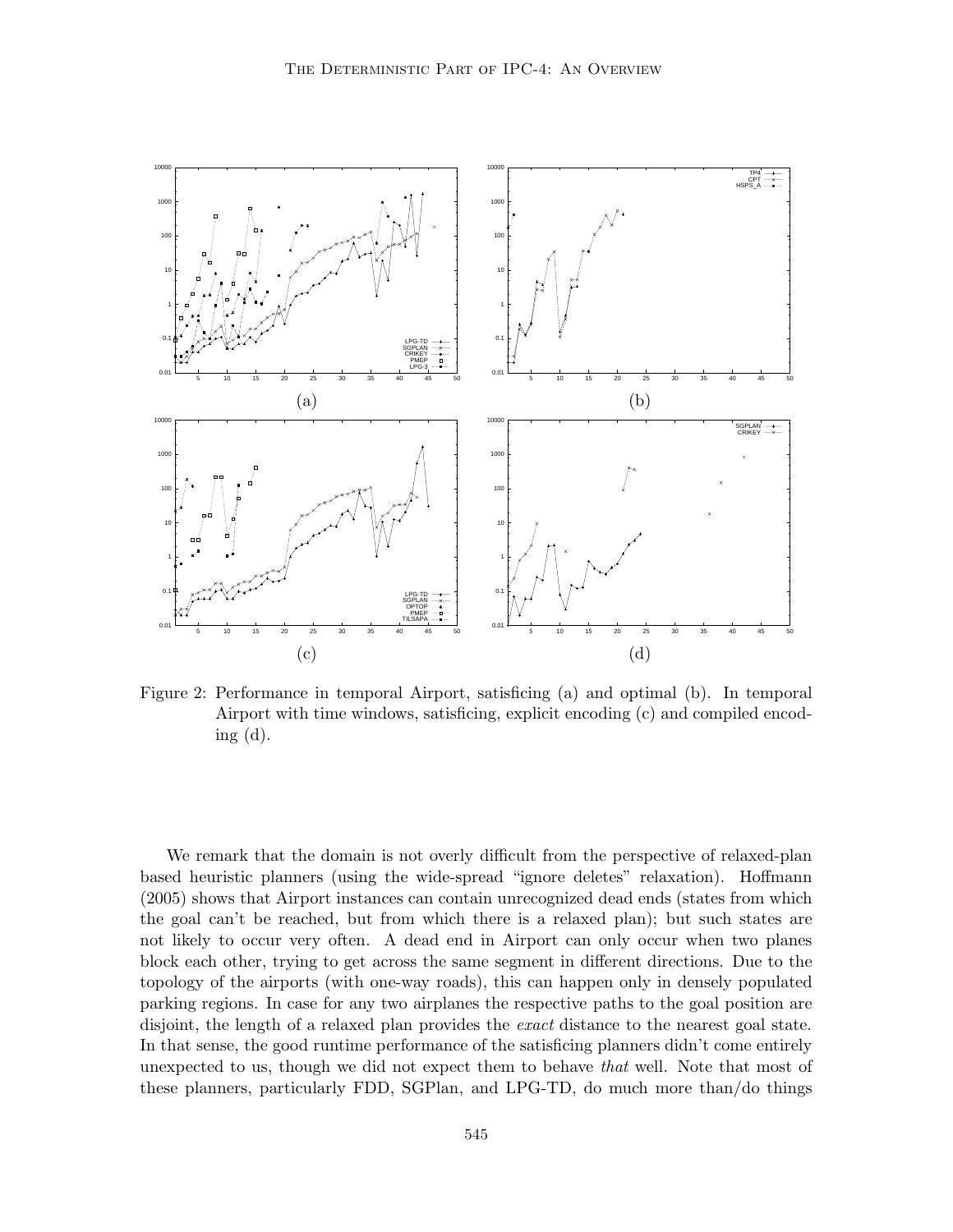different from a standard heuristic search with goal distances estimated by relaxed plan length. Note also that Hoffmann (2005)'s results are specific to *non-temporal* domains.

In the non-temporal domain version, we awarded 1st places to FDD (and FD) and SATPLAN; we awarded 2nd places to LPG-TD, SGPlan, Semsyn, and BFHSP. In the temporal version, we awarded 1st places to LPG-TD, SGPlan, and CPT; a 2nd place was awarded to TP4. In the domain version with explicit time windows, 1st places were awarded to LPG-TD and SGPlan.

## 5.4 Pipesworld

The Pipesworld domain is a PDDL adaptation of an application domain dealing with complex problems that arise when transporting oil derivative products through a pipeline system. Note that, while there are many planning benchmarks dealing with variants of transportation problems, transporting oil derivatives through a pipeline system has a very different and characteristic kind of structure. The pipelines must be filled with liquid at all times, and if you push something into the pipe at one end, something possibly completely different comes out of it at the other end. As a result, the domain exhibits some interesting planning space characteristics and good plans sometimes require very tricky maneuvers. Additional difficulties that have to be dealt with are, for example, interface restrictions (different types of products interfere with each other in a pipe), tankage restrictions in areas (i.e., limited storage capacity defined for each product in the places that the pipe segments connect), and deadlines on the arrival time of products.

In the form of the domain used in IPC-4, the product amounts dealt with are discrete in the sense that we assume a smallest product unit, called "batch". There were six different domain versions in IPC-4: notankage-nontemporal, notankage-temporal, tankagenontemporal, tankage-temporal, notankage-temporal-deadlines, and notankage-temporaldeadlines-compiled. All versions include interface restrictions. The versions with "tankage" in their name include tankage restrictions, modelled by a number of "tank slots" in each place in the network, where each slot can hold one batch (note that the slots introduce some additional symmetry into the problem; we get back to this below). In the versions with "temporal" in their name, actions take (different amounts of) time. The versions with "deadlines" in their name include deadlines on the arrival of the goal batches, modelled by timed initial literals respectively their compilation to standard PDDL2.1. None of the encodings uses any ADL constructs, so of each domain version there is just one (STRIPS) formulation.

The IPC-4 example instances were generated based on five scaling network topologies. The smallest network topology has 3 areas connected by 2 pipes; the largest network topology has 5 places connected by 5 pipes. For each network we generated 10 instances, with growing numbers of batches, and of batches with a goal location. So altogether we had 50 instances per domain version, numbered consecutively. Between domain versions, the instances were, as much as possible, transferred by adding/removing constructs. E.g., the instances in tankage-nontemporal (tankage-temporal) are exactly the same as those in notankage-nontemporal (notankage-temporal) except that tankage restrictions were added.

We do not include graphs for the domain versions featuring deadlines. In the version with explicit deadlines (modelled by timed initial literals), only LPG-TD and Tilsapa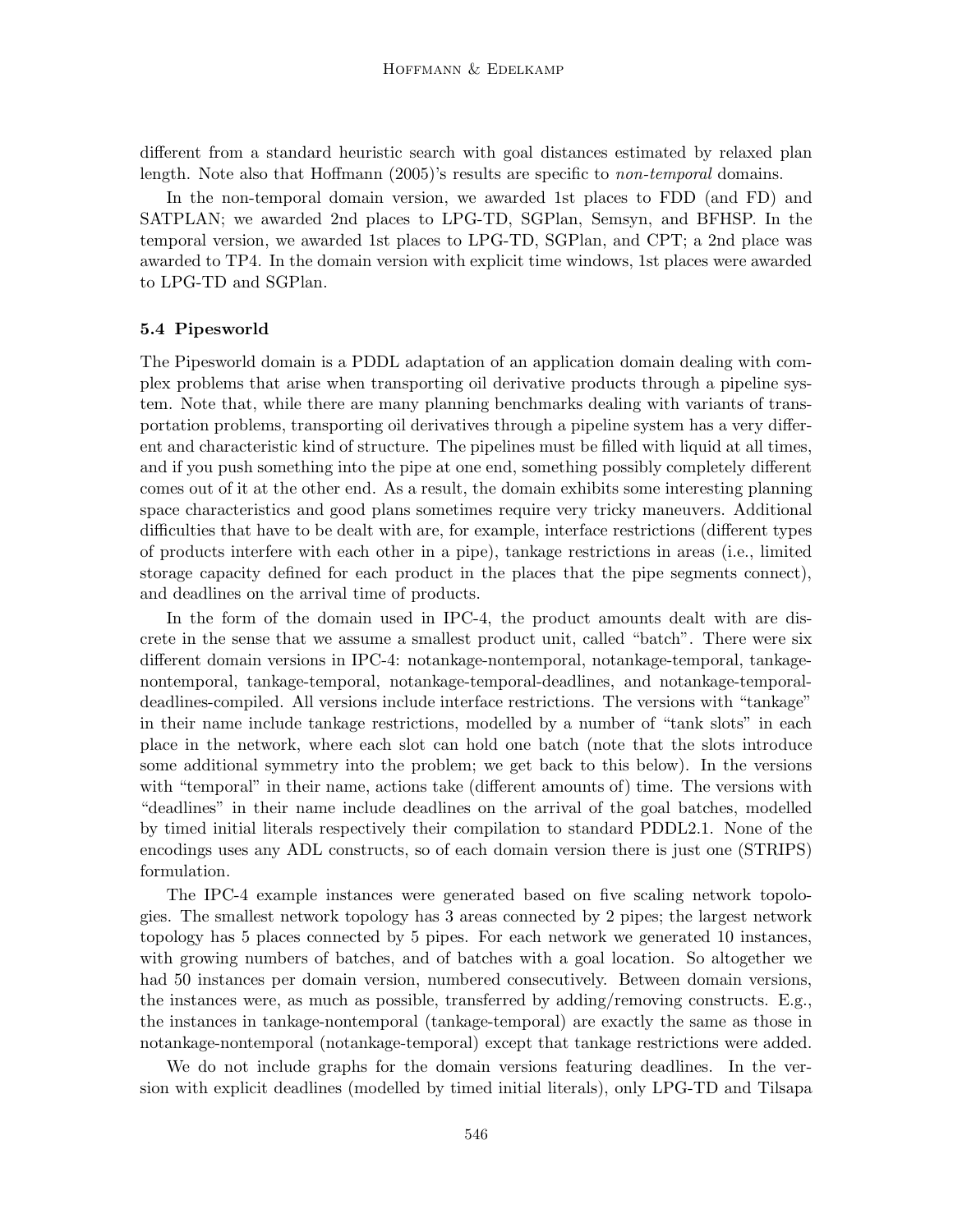

Figure 3: Non-temporal Pipesworld, no tankage constraints, satisficing (a) and (b), optimal (c).

participated, of which LPG-TD scaled up to middle-size instances; Tilsapa solved only a few of the smallest instances. In the domain version with compiled deadlines, only CPT participated, solving a few small instances.

Figure 3 shows the results for the non-temporal domain version without tankage restrictions. Parts (a) and (b) contain the results for satisficing planners in the respective non-temporal domain version. We observe that YAHSP and SGPlan are the only planners that can solve all instances. YAHSP is a lot faster in most instances; but it finds excessively long plans: the ratio YAHSP vs SGPlan is [0.38(1.77)14.04], where in the maximum case SGPlan needs 72 actions, YAHSP 1,011. For the other planners, plan quality does not vary much, with the exception of Marvin, whose makespan ratio vs the optimal CPT is [0.88(1.60)2.19]. LPG-TD and FDD both solve all but a few of the largest instances. Note that, as in Airport, the IPC-3 version of LPG is outperformed dramatically by the best IPC-4 planners.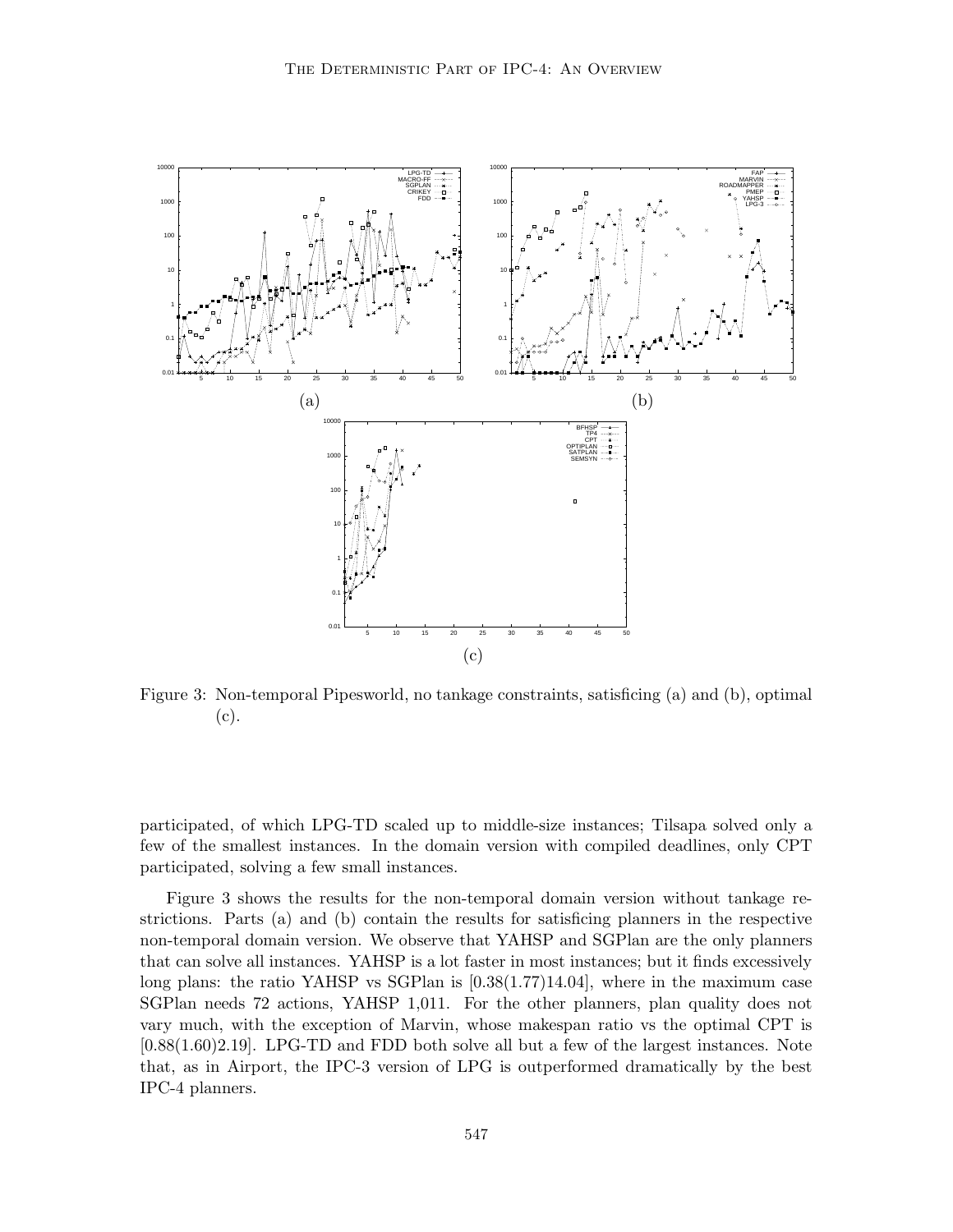

Figure 4: Temporal Pipesworld without tankage constraints, satisficing (a), optimal (b).

Part (c) of Figure 3 shows the results for the optimal planners. The runtime curves are extremely similar, nearing indistinguishable. Note that Optiplan is the only optimal planner that solves an instance with a very large size parameter. However, in Pipesworld, like in Airport, due to the domain combinatorics, planners are likely to find it easier to solve a large network with little traffic, than a small network with a lot of traffic.<sup>10</sup> The other optimal planners here may just not have tried to run their planner on larger instances when it already failed on the smaller ones – we explicitly advised people to save machine workload by not insisting on spending half an hour runtime on instances that were probably infeasible for their planners anyway. In cases like this one here, this admittedly is a potentially misleading guideline.

In parts (a) and (b) of Figure 4, we display the results in the temporal domain version without tankage restrictions. Part (a) shows a clear win of SGPlan over the other planners. We find it particularly remarkable that, as before in Airport, SGPlan is just as good in the temporal domain version as in the nontemporal one. Again, LPG-3 is outperformed by far. As for the optimal planners in part (b) of the figure, CPT scales best; TP4 and  $HSP_{a}^{*}$  scale similarly. The only planners minimizing the number of actions here are CRIKEY and SG-Plan; the ratio is [0.35(1.24)5.67], showing quite some variance with a slight mean advantage for SGPlan. Of the planners minimizing makespan, LPG-TD and P-MEP sometimes return long plans; in one instance (number 2), LPG-TD's plan is extremely long (makespan 432). More precisely, the ratio LPG-TD.speed vs the optimal CPT is  $[1.00(4.55)36.00]$ ; the ratio P-MEP vs CPT is  $[1.19(2.25)4.59]$ ; the ratio LPG-TD.quality vs CPT is  $[0.73(1.05)1.62]$ (i.e., in particular the peak at instance 2 disappears for LPG-TD.quality). Note that, strangely at first sight, sometimes LPG-TD finds better plans here than the optimal CPT.

<sup>10.</sup> On the other hand, note at this point that the networks in Pipesworld do by far not grow as much as in Airport, where they grow from microscopic toy airports for the smallest instances to a real-world airport for the largest instances. As said, the smallest network in Pipesworld has 3 areas connected by 2 pipes, and the largest network has 5 places connected by 5 pipes.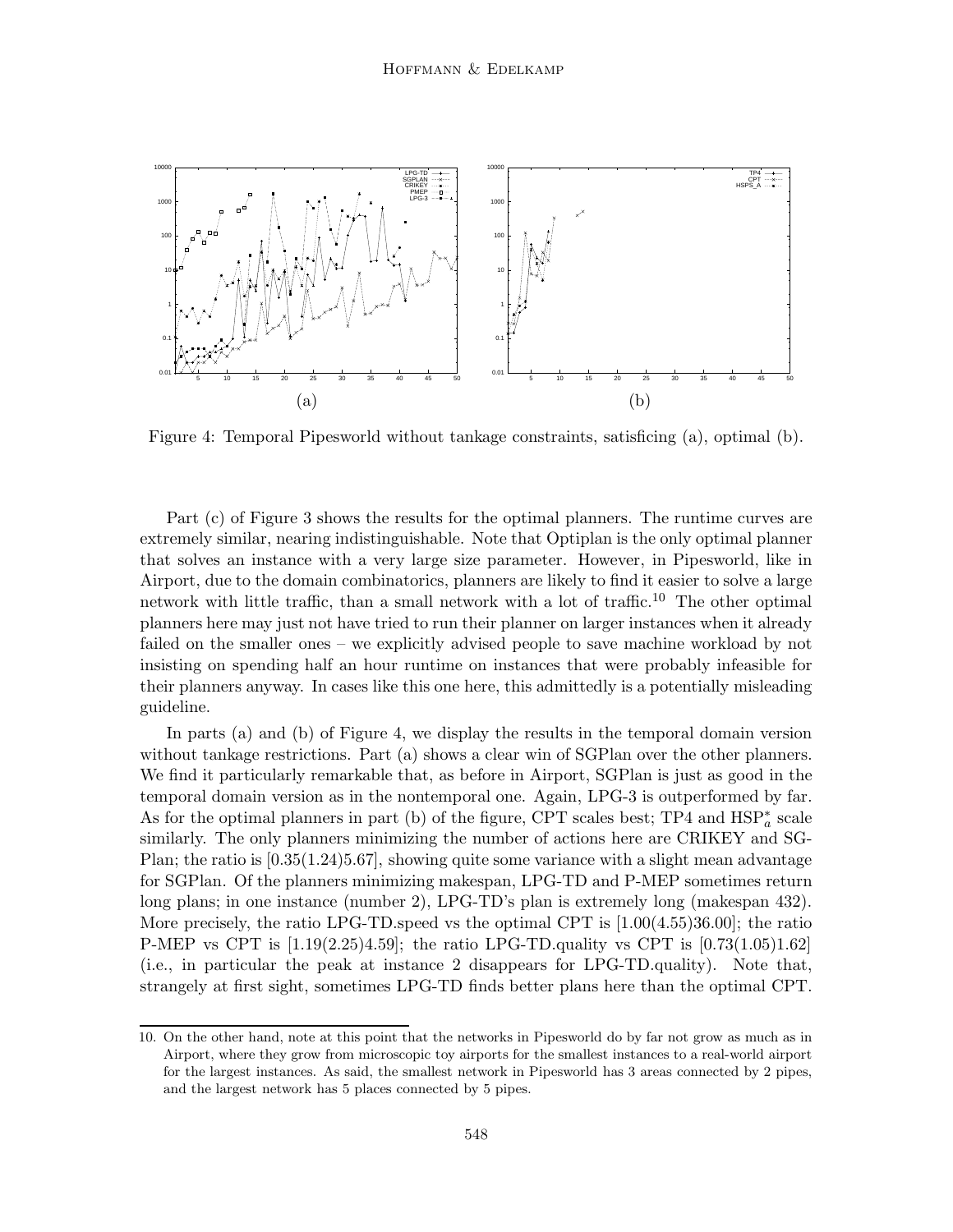

Figure 5: Pipesworld with tankage constraints: non-temporal satisficing (a) and (b), optimal (c), temporal satisficing (d), optimal (e).

This is due to the somewhat simpler model of durative actions that CPT uses (Vidal & Geffner, 2004), making no distinction between the start and end time points of actions.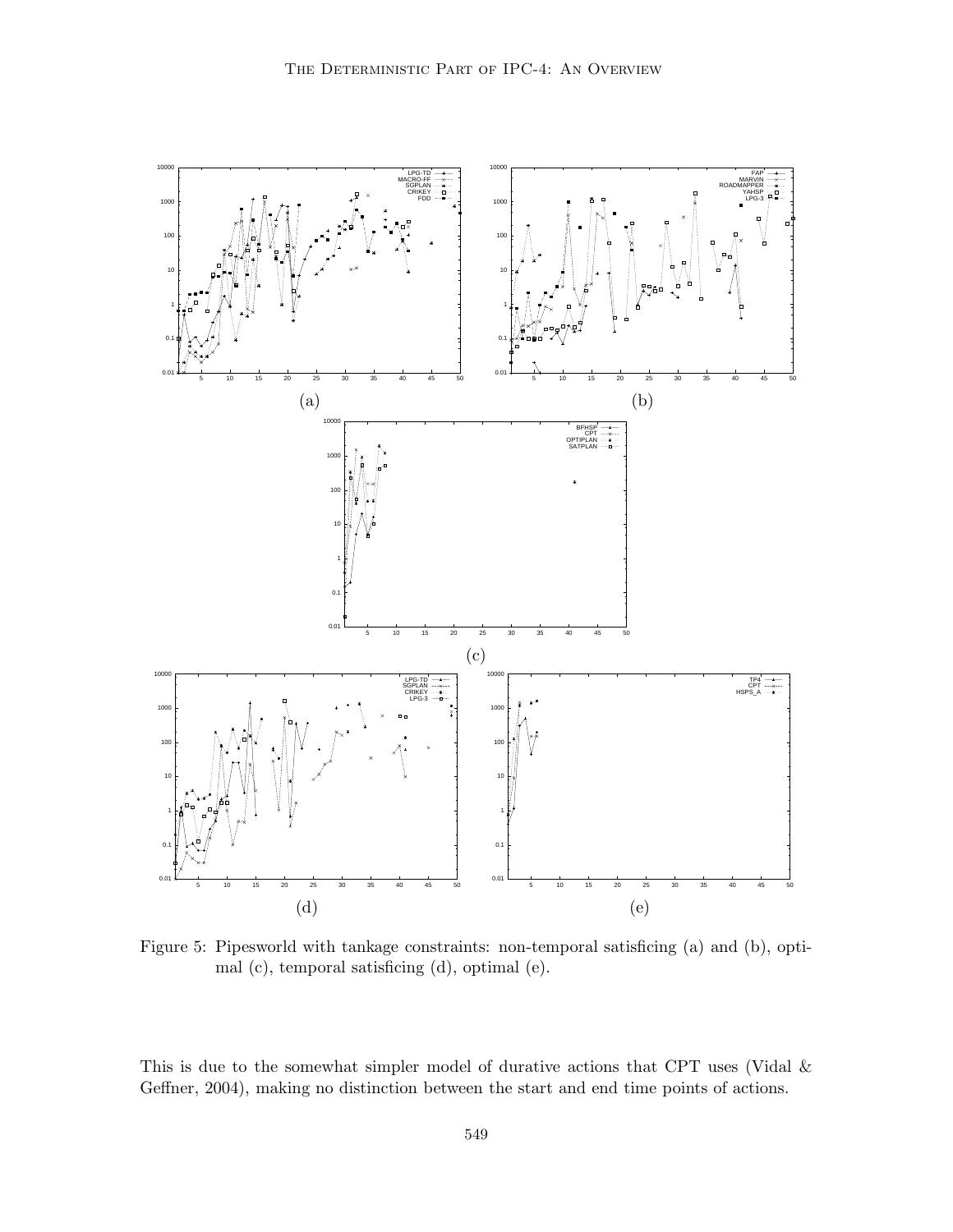In Figure 5, results are displayed for the two domain versions that do feature tankage restrictions. Very generally, we see that the planners have much more trouble with these domain versions than with their less constrained counterparts.

In the non-temporal domain version with tankage constraints, for the satisficing planners in parts (a) and (b) we observe that, as before, YAHSP is most efficient, solving more instances than any of the other planners. Again, this efficiency is bought at the cost of overlong plans: the ratio YAHSP vs. SGPlan is [0.66(1.89)6.14], where in the maximum case SGPlan needs 64 actions, YAHSP 393. For the other planners, plan quality does not vary as much (e.g. the ratio FDD vs SGPlan is [0.56(0.96)1.38]. Of the optimal planners displayed in part (c), same non-temporal domain version, SATPLAN and Optiplan scale a little better than the other planners, solving two and three more instances, respectively. SATPLAN tends to be faster than Optiplan in the solved cases. Part (d) displays the results for the satisficing planners in the respective temporal domain version. SGPlan clearly scales best, once again keeping its performance from the corresponding non-temporal domain version. LPG-TD is followed relatively closely by CRIKEY but can solve some more instances. Regarding plan quality, CRIKEY and SGPlan minimize plan length, and the ratio CRIKEY vs SGPlan is [0.62(1.37)2.54]. For makespan, LPG-TD again has a peak in instance 2; the ratio LPG-TD.speed vs CPT is  $[1.00(2.55)7.27]$ , maximum 160 vs 22 units; the ratio LPG-TD.quality vs CPT is  $[0.86(0.95)1.18]$  (LPG-TD.quality's makespan in instance 2 is 26). Note that, as above, LPG-TD.quality can find better plans than CPT due to the somewhat simpler model of durative actions used in CPT. In the optimal track, TP4 performs a little better, in terms of runtime, than the similar-performing CPT and  $HSP_{a}^{*}$ ; all the planners solve only a few of the smallest instances.

We remark that we were rather surprised by the relatively good scaling behavior of some planners, particularly of the fastest satisficing planners in the domain versions without tankage restrictions. Hoffmann (2005) shows that, in Pipesworld, there can be arbitrarily deep local minima under relaxed plan distances (i.e., the distance from a local minimum to a better region of the state space may be arbitrarily large). No particularly unusual constructs are needed to provoke local minima – for example, a cycle of pipe segments, as also occurs in the network topologies underlying the IPC-4 instances, suffices. Not less importantly, in the limited experiments we did during testing, FF (Hoffmann & Nebel, 2001) and Mips (Edelkamp, 2003c) generally scaled much worse than, e.g., YAHSP and SGPlan do as shown above.

As for the domain versions that do feature tankage restrictions, these are harder than their counterparts. There are two important differences between the domain versions with/without tankage restrictions. First, the problem is more constrained (remember that, modulo the tankage constraints, the IPC-4 instances are identical in both respective versions). Second, the tank slots, that model the restrictions, introduce additional symmetry into the problem: a planner can now choose into which (free) slot to insert a batch. This choice does not make a difference, but enlarges the state space exponentially in the number of such choices (to the basis of the number of tank slots). We considered the option to use a "counter" encoding instead, to avoid the symmetry: one could count the product amounts in the areas, and impose the tankage restrictions based on the counter values. We decided against this because symmetry is a challenging aspect of a benchmark.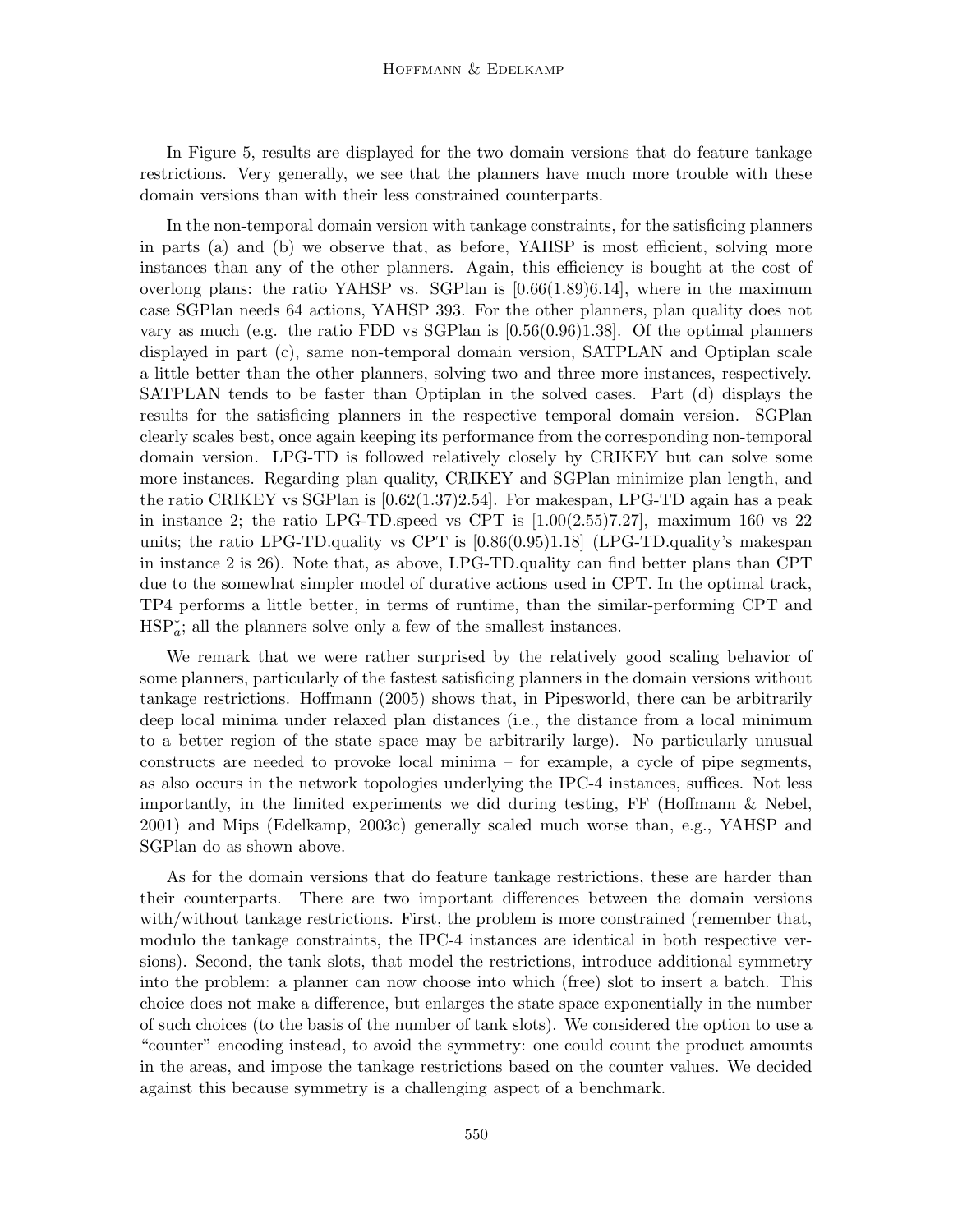In domain version notankage-nontemporal, we awarded 1st places to YAHSP and SG-Plan; we awarded 2nd places to LPG-TD and FDD. In version notankage-temporal, we awarded 1st places to SGPlan and CPT; we awarded 2nd places to LPG-TD, TP4, and HSP<sup>\*</sup><sub>a</sub>. In version tankage-nontemporal, we awarded 1st places to YAHSP and FDD; we awarded 2nd places to SGPlan, SATPLAN, and Optiplan. In version tankage-temporal, we awarded a 1st place to SGPlan; we awarded 2nd places to LPG-TD and TP4. In version notankage-temporal-deadlines, we awarded a 1st place to LPG-TD.

## 5.5 Promela

Promela is the input language of the model checker SPIN (Holzmann, 2004), used for specifying communication protocols. Communication protocols are distributed software systems, and many implementation bugs can arise, like deadlocks, failed assertions, and global invariance violations. The model checking problem (Clarke, Grumberg, & Peled, 2000) is to find those errors by returning a counter-example, or to verify correctness by a complete exploration of the underlying state-space. Edelkamp (2003b) developed an automatic translation of this problem, i.e., of the Promela language, into (non-temporal) PDDL, making it possible to apply state-of-the-art planners without any modification.

For IPC-4, two relatively simple communication protocols were selected as benchmarks – toy problems from the Model-Checking area. One is the well-known Dining-Philosophers protocol, the other is a larger protocol called Optical-Telegraph. The main point of using the domain, and these protocols, in IPC-4 was to promote the connection between Planning and Model-Checking, and to test how state-of-the-art planners scale to the basic problems in the other area.

The IPC-4 instances exclusively require to find deadlocks in the specified protocols – states in which no more transitions are possible. The rules that detect whether or not a given state is a deadlock are most naturally modelled by derived predicates, with complex ADL formulas in the rule bodies. To enable broad participation, we provided compilations of derived predicates into additional actions, and of ADL into STRIPS. Edelkamp's original translation of Promela into PDDL also makes use of numeric variables. For the non-numeric planners, the translation was adapted to use propositional variables only – for the relatively simple Dining-Philosophers and Optical-Telegraph protocols, this was possible.

Precisely, the domain versions and formulations were the following. First, the versions were split over the modelled protocol, Dining-Philosophers or Optical-Telegraph. Second, the versions were split over the used language: with/without numeric variables, and with/without derived predicates.<sup>11</sup> So, all in all, we had 8 domain versions. Each of them used ADL constructs. In those 4 versions without numeric variables, we also provided STRIPS formulations, obtained from the ADL formulations with automatic compilation software based on FF's pre-processor (Hoffmann & Nebel, 2001), producing fully grounded encodings. All Promela domain versions are non-temporal.

Here, we show plots only for the results obtained in the non-numeric domain versions. In the domain versions using both numeric variables and derived predicates, no planner

<sup>11.</sup> We split with/without numeric variables into different domain versions, rather than formulations, to encourage the use of numeric planning techniques. We split with/without derived predicates into different versions since, through the modelling of derived predicates as new actions, the plans become longer.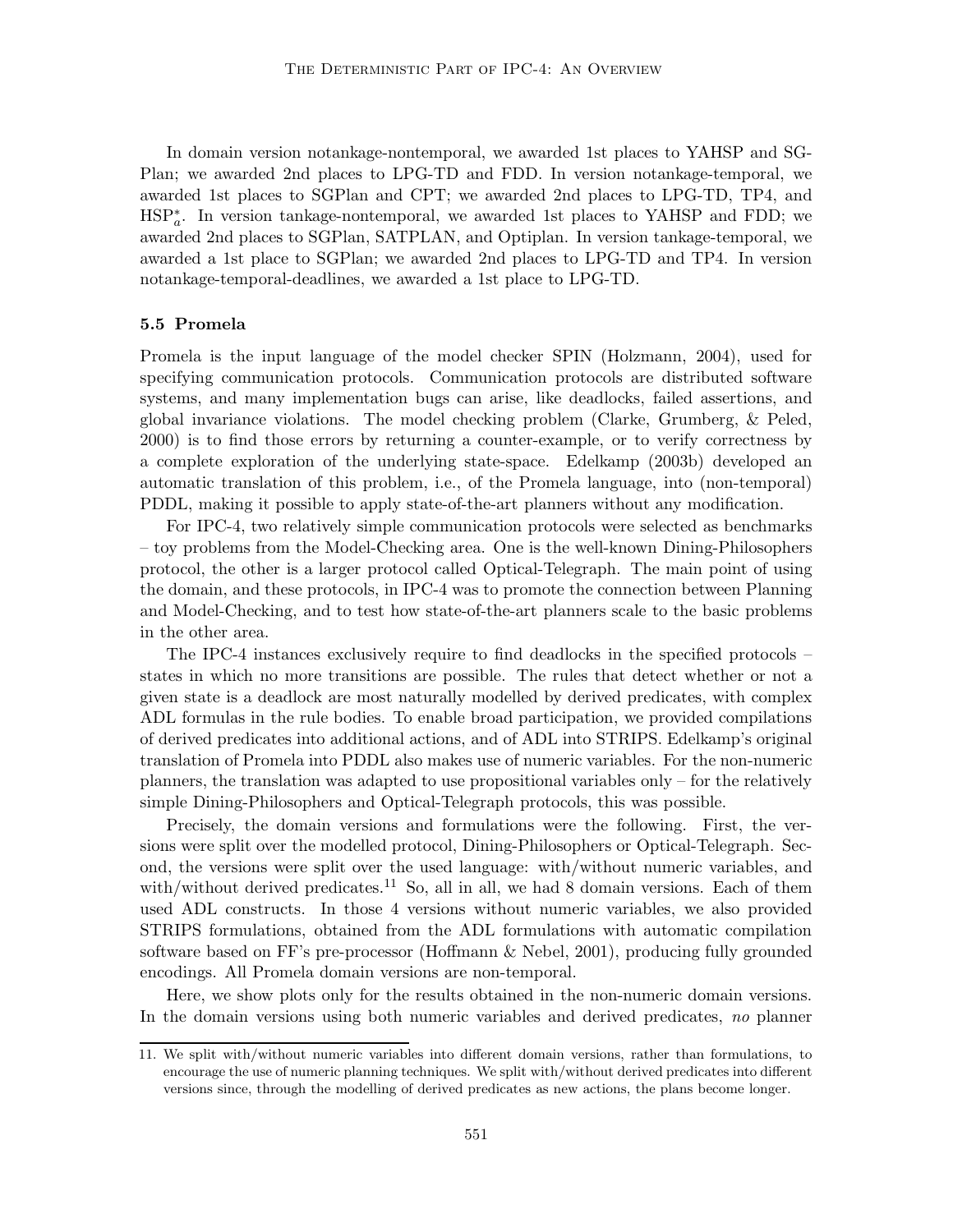

Figure 6: Performance in Promela/Dining Philosophers. Encoding without derived predicates, satisficing (a), optimal (b). Encoding with derived predicates, satisficing (c).

participated. In the numeric version of Dining-Philosophers (without derived predicates), only SGPlan and P-MEP participated. SGPlan solved all instances while P-MEP solved only a few of the smallest ones. In the numeric version of Optical-Telegraph (without derived predicates), only SGPlan participated, solving some relatively small instances.

Parts (a) and (b) of Figure 6 show the results for Dining-Philosophers, without derived predicates, i.e. with additional actions to derive the deadlocks. In the the satisficing track, YAHSP and SGPlan clearly show the best performance. The other planners all lag several orders of magnitude behind. In the optimal track, SATPLAN clearly scales best, followed by Optiplan. Observe that, in difference to what we have seen in Airport and Pipesworld, the optimal planners are just as efficient as the satisficing ones. This is evident from the plots. Most particularly, SATPLAN and Optiplan solve just as many instances, up to 30 philosophers (instance number x features  $x + 1$  philosophers), like YAHSP and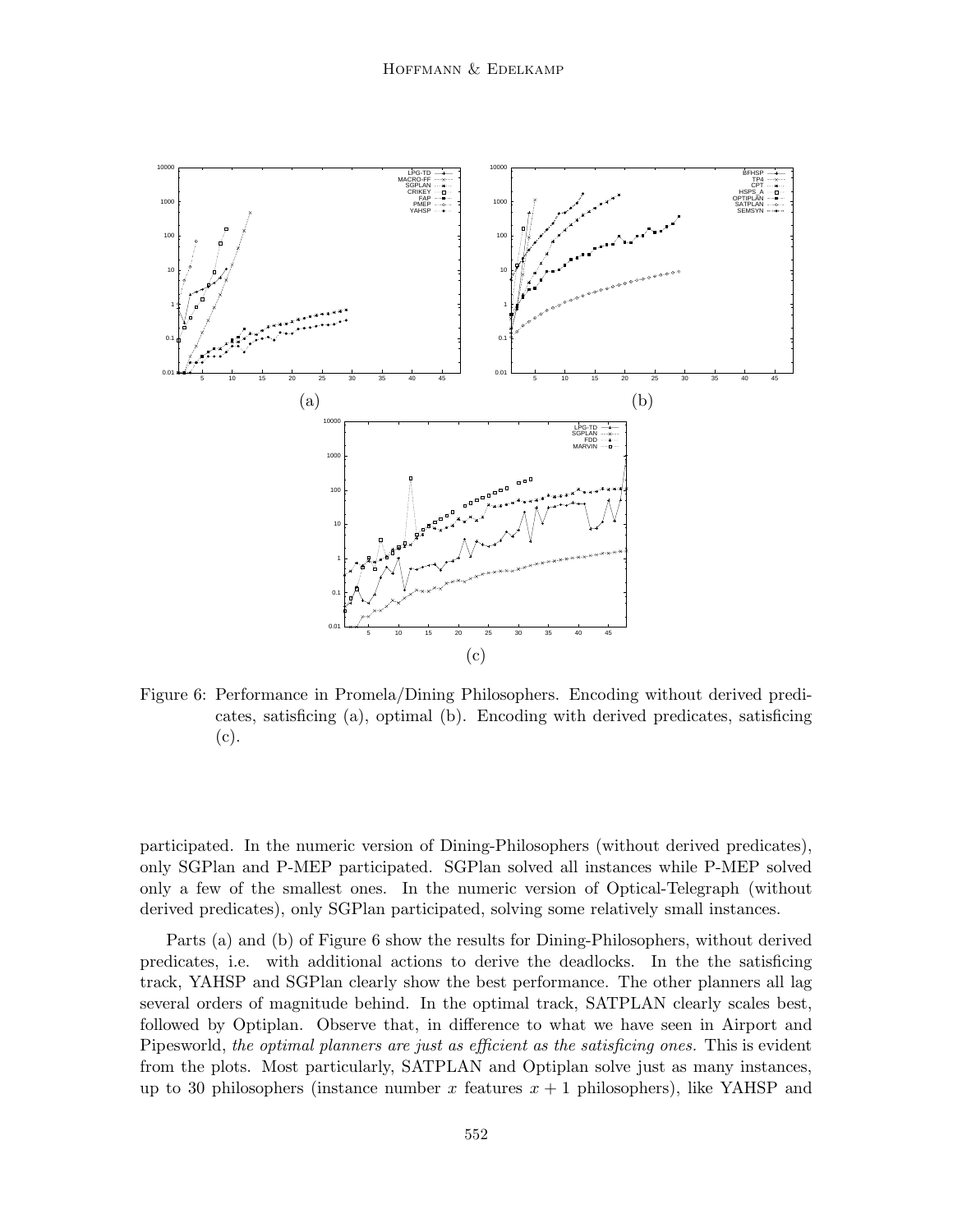SGPlan.<sup>12</sup> SATPLAN even does so in comparable time. Such a competitivity of optimal planners with satisficing ones has not been seen in any test suite used in any of the last three competitions.<sup>13</sup> The efficiency of SATPLAN and Optiplan in Dining-Philosophers is probably due the fact that the needed number of parallel time steps is constantly 11 across all instances (see below). In a (standard) planning graph (Blum & Furst, 1995, 1997), the goals are first reached after 7 steps; so only 4 unsuccessful iterations are made before a plan is found.

Regarding plan quality, there is one group of planners trying to minimize the number of actions, and one group trying to minimize the makespan (the number of parallel action steps). The results clearly point to an important difference between this domain and the other IPC-4 domains. Namely, there is only a single scaling parameter  $n -$  the number of philosophers – and only a single instance per value of  $n$ . The optimal number of actions is a linear function of n, precisely  $11n$ : basically, one blocks all philosophers in sequence, taking 11 steps for each. The optimal makespan is, as mentioned above, constantly 11: one can block all philosophers in parallel. The only sub-optimal plan found by any planner minimizing the number of actions is that of CRIKEY for  $n = 8$ , containing 104 instead of 88 actions. Of the planners minimizing makespan, only P-MEP finds sub-optimal plans: it solves only the smallest four instances,  $n = 2, 3, 4, 5$ , with a makespan of 19, 25, 30, and 36, respectively.

Figure 6 (c) shows the results in the domain version that uses derived predicates to detect the deadlock situations. No optimal planner could handle derived predicates which is why there are no results for this. Of the satisficing planners, SGPlan clearly shows the best performance. FDD and LPG-TD are roughly similar – note that, while LPG-TD is faster than FDD in most examples, the behavior of FDD in the largest instances indicates an advantage in scaling. There is a sudden large increase in LPG-TD's runtime, from the second largest instance (that is solved in 52 seconds) to the largest instance (that is solved in 1045 seconds). In difference to that, FDD solves the largest instance in almost the same time as the second largest one, taking 111 seconds instead of 110 seconds (in fact, FDD's runtime performance shows little variance and is pretty much a linear function in the instance size). We remark that the plans for the largest of these instances are huge: more than 400 steps long, see below. SGPlan generates these plans in little more than a single second CPU time.

Regarding plan quality, in this domain version the optimal number of actions is  $9n$ , and the optimal makespan is constantly 9. All planners except Marvin tried to minimize the number of actions. FD and SGPlan always find optimal plans. FDD, LPG-TD.speed, and LPG-TD.quality sometimes find slightly sub-optimal plans. Precisely, the ratio FDD vs FD is  $[1.00(1.08)1.44]$ ; LPG-TD.speed vs FD is  $[1.00(1.10)2.19]$ ; LPG-TD.quality vs FD is  $[1.00(1.03)1.24]$ . As for Marvin, the makespan of its plans is, roughly, linear in n; it always lies between 7n and 9n.

<sup>12.</sup> Importantly, these planners handle only STRIPS, and for compilation reasons there were STRIPS instances up to  $n = 30$  only. So these planners solve *all* their respective test instances. We discuss this in a little more detail further below.

<sup>13.</sup> In the first IPC, in 1998, apart from the fact that the "heuristic search" satisficing planners were still in their infancy, Mystery and Mprime were used as benchmarks. These can't be solved particularly efficiently by any planner up to today, except, maybe, FD and FDD (Helmert, 2004).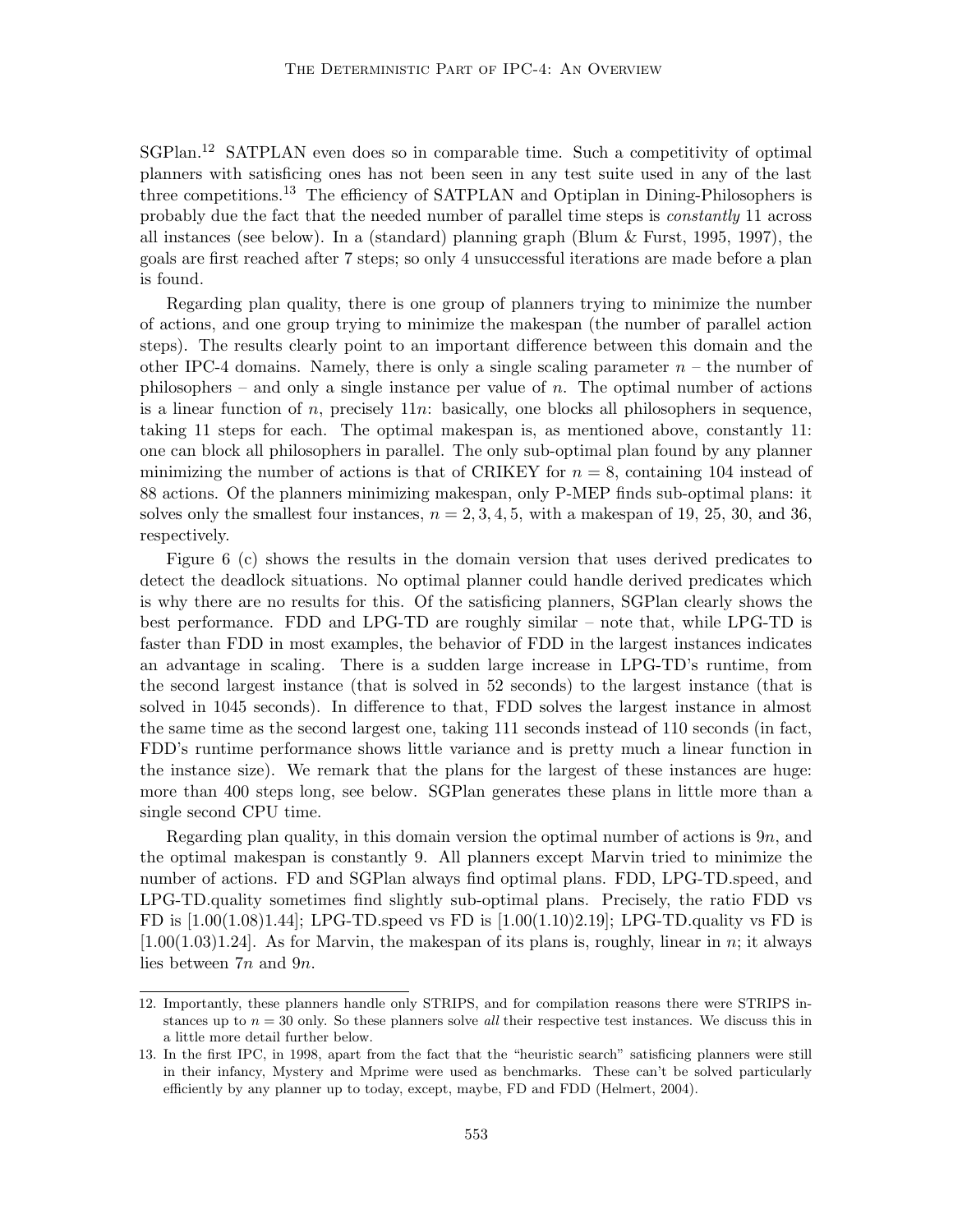#### Hoffmann & Edelkamp

At this point, there is an important remark to be made about a detail regarding our compilation techniques in these domain versions. Observe the huge gap in planner performance between Figure 6 (a) and (b), and Figure 6 (c). As we have seen, the difference in plan length (makespan) is not very large  $-11n(11)$  compared to 9n (9). Indeed, the apparent performance difference is due to a *compilation* detail, inherent in the IPC-4 instances, rather than to planner performance. In the version without derived predicates, we were able to compile only the instances with up to  $n = 30$  philosophers from ADL into STRIPS. For larger values of n, the (fully-grounded) STRIPS representations became prohibitively large. In the version *with* derived predicates, the blow-up was a lot smaller, and we could compile all instances, with up to  $n = 49$  philosophers. SGPlan, YAHSP, SATPLAN, and Optiplan can all handle only STRIPS. So, as mentioned above, in Figure 6 (a) and (b) these planners actually solve all instances in their respective test suite; they would probably scale up further when provided with STRIPS representations of instances with larger  $n$  values.



Figure 7: Performance in Promela/Optical Telegraph. Encoding without derived predicates, satisficing (a), optimal (b). Encoding with derived predicates, satisficing (c).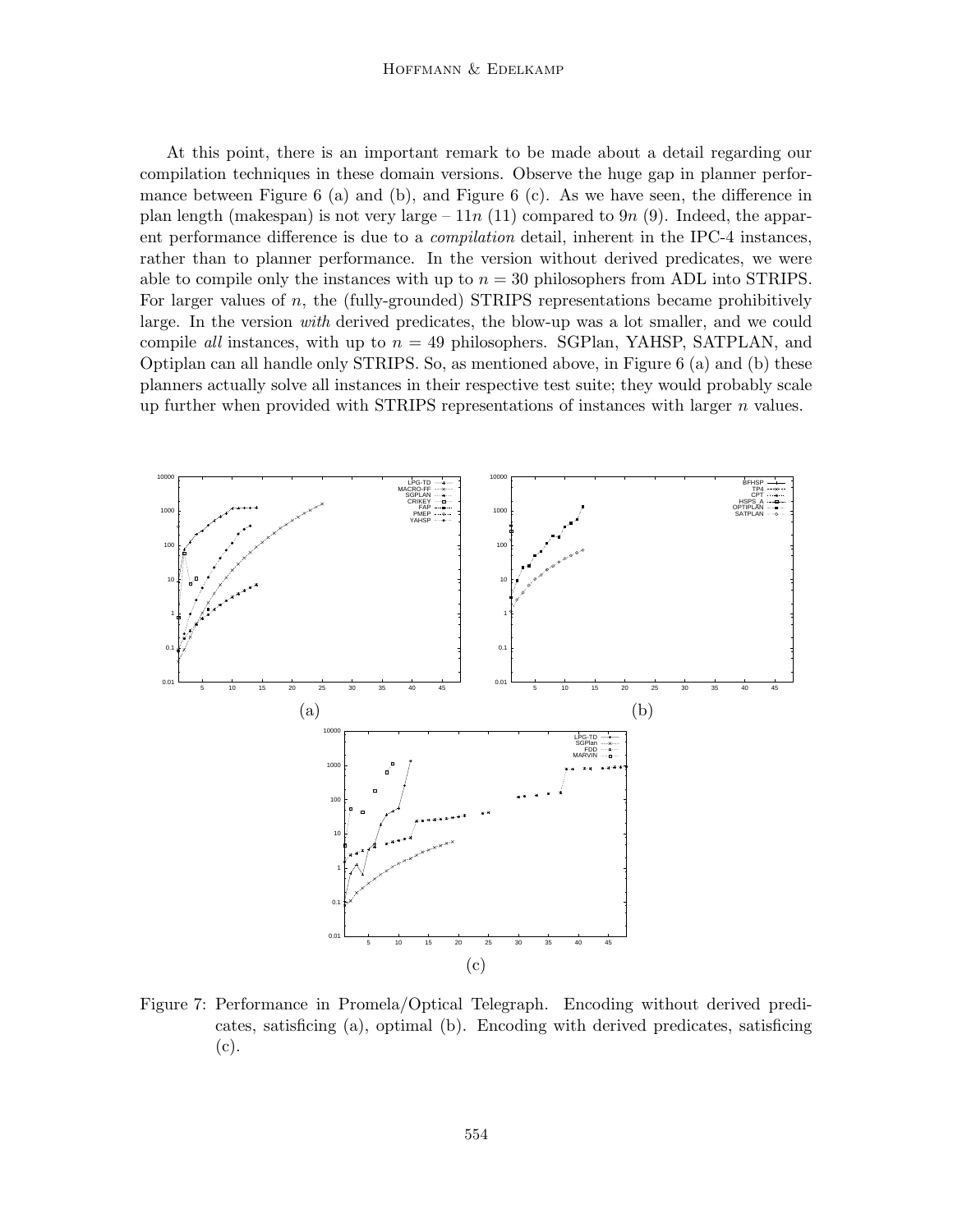The Optical-Telegraph protocol is slightly more complex than the Dining-Philosopher example, i.e. it involves more complicated and indirect interactions between the communicating processes, leading to longer solutions. There is still just one scaling parameter, the number n of "telegraph station pairs", and a single instance per value of  $n$ . Each telegraph station pair is a pair of processes that goes through a rather complicated internal communication structure, enabling the exchange of data. The telegraph station pair shares with the outside world – i.e., with the other telegraph station pairs – two "control channels" that must be occupied as a prerequisite to the internal exchange of data. Thus, the role of the control channels is pretty similar to the role of the (shared) forks in the Dining-Philosopher example. Instance number x in IPC-4 features  $x + 1$  telegraph station pairs.

Figure 7 shows in parts (a) and (b) the performance of the satisficing and optimal planners, respectively, in the domain version using additional actions to derive deadlocks. In the group of satisficing planners, Macro-FF clearly performs best. Of the other satisficing planners, SGPlan is the most efficient. It is important to note that, here, we were able to compile only the instances up to  $n = 15$  from ADL into STRIPS. So SGPlan and LPG-TD solve all their respective test instances. Of the optimal planners, SATPLAN and Optiplan solve the instances up to  $n = 14$ , i.e., they failed to solve the largest instance in the STRIPS test suite they attacked. SATPLAN is much faster than Optiplan. Each of the other optimal planners could solve only the smallest instance,  $n = 2$ . Figure 7 (c) shows that FDD, which handles the ADL formulation, is by far the most successful satisficing planner in the domain version encoding Optical-Telegraph with derived predicates for deadlock detection; of the other planners, SGPlan scales best, solving all instances in the STRIPS set, up to  $n = 20$ .

Regarding plan quality, in Optical-Telegraph without derived predicates the optimal number of actions is  $18n$ , and the optimal makespan is constantly 13: optimal sequential plans block all telegraph station pairs in sequence, taking 18 steps for each; in parallel plans, some simultaneous actions are possible within each telegraph station pair. In Optical-Telegraph with derived predicates, the optimal number of actions is  $14n$ , and the optimal makespan is constantly 11. In the competition results, all planners returned the optimal plans in these test suites, in all cases – with a single exception. The plans found by Marvin in the version with derived predicates have makespan  $14n$  in all solved cases.

As we have seen, the results in Promela are, over all, quite different from, e.g., those we have seen in Airport and Pipesworld. There is only a single scaling parameter and a single instance per size, and optimal makespan is constant. This leads to rather smooth runtime and plan quality curves, as well as to an unusual competitivity of optimal planners with satisficing planners. The scalability of the planners both shows that current planners are able to efficiently solve the most basic Model-Checking benchmarks (Dining-Philosophers), and that they are not very efficient in solving more complex Model-Checking benchmarks (Optical-Telegraph). We remark that Hoffmann (2005) shows that there exist arbitrarily deep local minima under relaxed plan distances in Optical-Telegraph, but not in Dining-Philosophers, where there exists a large upper bound (31) on the number of actions needed to escape a local minimum. It is not clear, however, how much these theoretical results have to do with the planner performance observed above. The worst-cases observed by Hoffmann all occur in regions of the state space not entered by plans with optimal number of actions – as found by the IPC-4 participants, in most cases.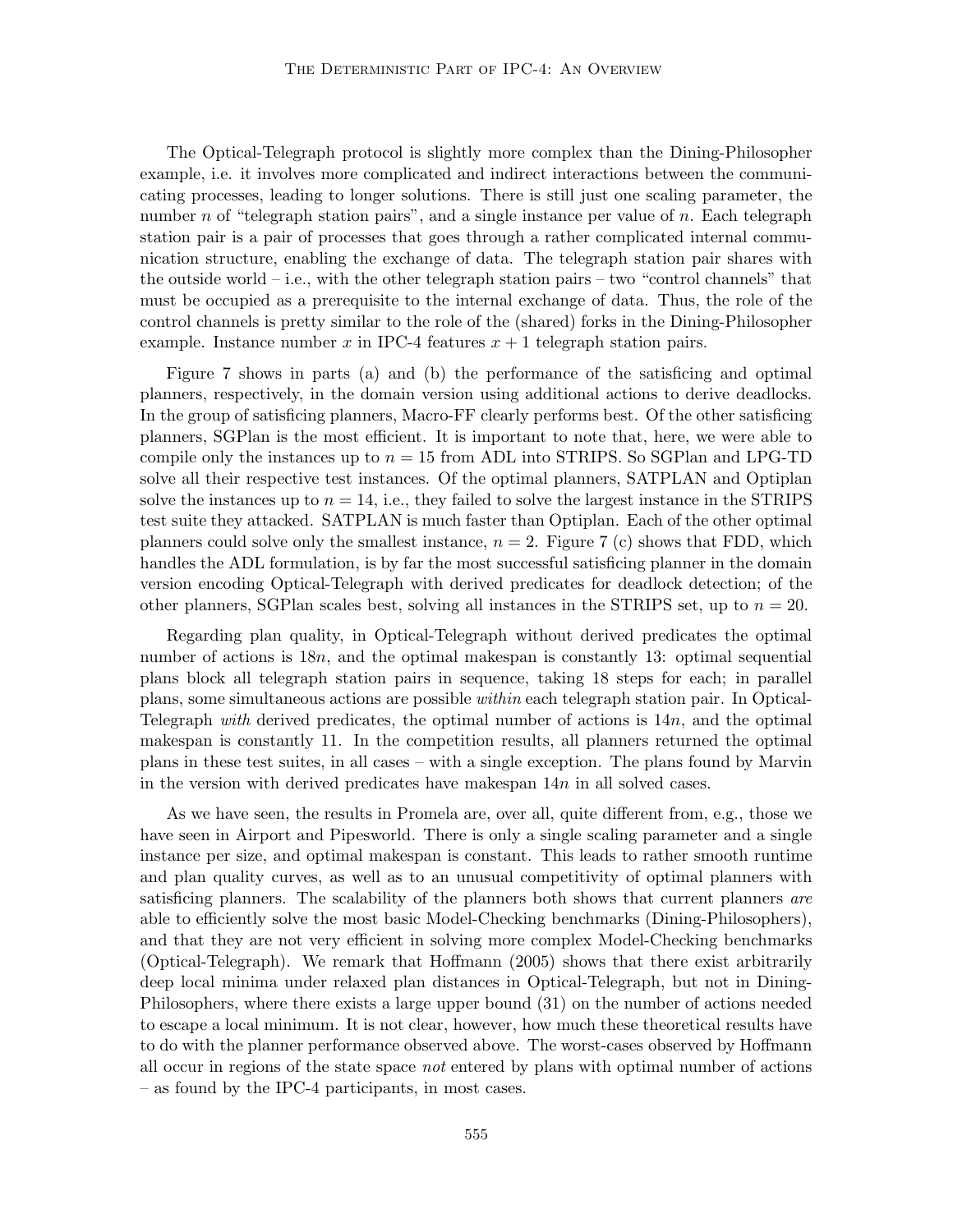In Dining-Philosophers without derived predicates, we awarded 1st places to YAHSP, SGPlan, and SATPLAN; we awarded a 2nd place to Optiplan. In Dining-Philosophers with derived predicates, we awarded a 1st place to SGPlan, and 2nd places to FDD and LPG-TD. In Optical-Telegraph without derived predicates, we awarded 1st places to Macro-FF and SATPLAN; we awarded 2nd places to SGPlan and Optiplan. In Optical-Telegraph with derived predicates, we awarded a 1st place to FDD, and a 2nd place to SGPlan. In the numeric version of Dining-Philosophers, we awarded a 1st place to SGPlan.

#### 5.6 PSR

PSR is short for Power Supply Restoration. The domain is a PDDL adaptation of an application domain investigated by Sylvie Thiébaux and other researchers (Thiébaux, Cordier, Jehl, & Krivine, 1996; Thiébaux & Cordier, 2001), which deals with reconfiguring a faulty power distribution system to resupply customers affected by the faults. In the original PSR problem, various numerical parameters such as breakdown costs and power margins need to be optimized, subject to power capacity constraints. Furthermore, the location of the faults and the current network configuration are only partially observable, which leads to a tradeoff between acting to resupply lines and acting to reduce uncertainty. In contrast, the version used for IPC-4 is set up as a pure goal-achievement problem, numerical aspects are ignored, and total observability is assumed. Temporality is not a significant aspect even in the original application, and the IPC-4 domain is non-temporal.

We used four domain versions of PSR in IPC-4. Primarily, these versions differ by the size of the problem instances encoded. The instance size determined in what languages we were able to formulate the domain version. The domain versions are named 1. large, 2. middle, 3. middle-compiled, and 4. small. Version 1 has the single formulation adl-derivedpredicates: in the most natural formulation, the domain comes with derived predicates to model the flow of electricity through the network, and with ADL formulas to express the necessary conditions on the status of the network connectors. Version 2 has the formulations adl-derivedpredicates, simpleadl-derivedpredicates, and strips-derivedpredicates. Version 3 has the single formulation adl, and version 4 has the single formulation strips. As indicated, the formulation names simply give the language used. In version 2, ADL constructs were compiled away to obtain the simpler formulations. In version 3, derived predicates were compiled away by introducing additional artificial actions; due to the increase in plan length (which we discuss in some detail further below), we turned this into a separate domain version, rather than a formulation. As for the strips domain version, to enable encoding of reasonably-sized instances for this we adopted a different fully-grounded encoding inspired by the work of Bertoli et al. (2002). The encoding is generated from a description of the problem instance by a tool performing some of the reasoning devoted to the planner under the other domain versions. Still we were only able to formulate comparatively small instances in pure STRIPS.

Starting with the performance in the smallest instances, we depict the performance of satisficing and optimal planners in the PSR STRIPS domain in Figure 8. Both result graphs are divided into two because they are completely unreadable otherwise. Most planners show a lot of variance in this domain, blurring the performance differences (observable) between the individual systems. Still it is possible to identify systems that behave better than others.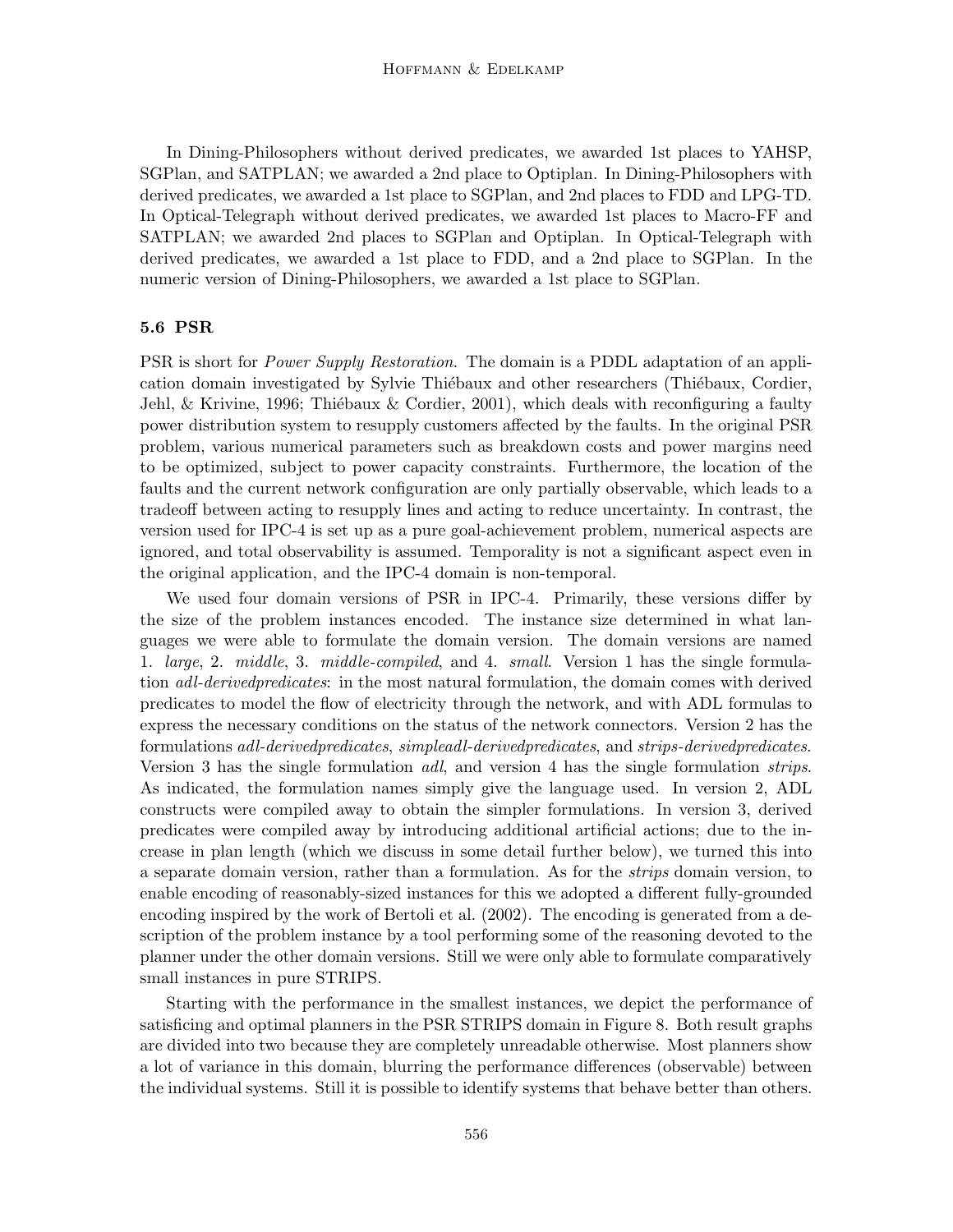

Figure 8: PSR small, satisficing (a) and (b), optimal (c) and (d).

Of the satisficing systems, only FDD can solve all the 50 instances; it does so consistently fast (the results for FD are almost identical). Of the other planners, LPG-TD, SGPlan, and YAHSP have the best success ratio: they solve 49, 47, and 48 instances, respectively; CRIKEY solves 29 instances, Marvin 41. As for the optimal systems, here the only system solving the entire test suite is SATPLAN. BFHSP solved 48 instances, CPT 44,  $HSP_a^*$  44, Optiplan 29, Semsyn 40, TP4 38.

For plan quality, once again there are groups of planners trying to minimize plan length (number of actions), and makespan. In the former group, we take as a performance measure the plans found by BFHSP, which are optimal in that sense, and which, as said above, we have for all but 2 of the 50 instances. The ratio CRIKEY vs BFHSP is  $[1.00(1.72)3.44]$ ; the ratio FDD vs BFHSP is  $[1.00(1.02)1.52]$ ; the ratio LPG-TD.speed vs BFHSP is  $[1.00(5.52)12.70]$ ; the ratio LPG-TD.quality vs BFHSP is  $[1.00(1.82)8.32]$ ; the ratio SGPlan vs BFHSP is  $[1.00(1.01)1.24]$ ; the ratio YAHSP vs BFHSP is  $[1.00(1.00)1.05]$ . In the planner group minimizing makespan, all planners except Marvin are optimal. The ratio Marvin vs SATPLAN is [1.00(1.28)2.07].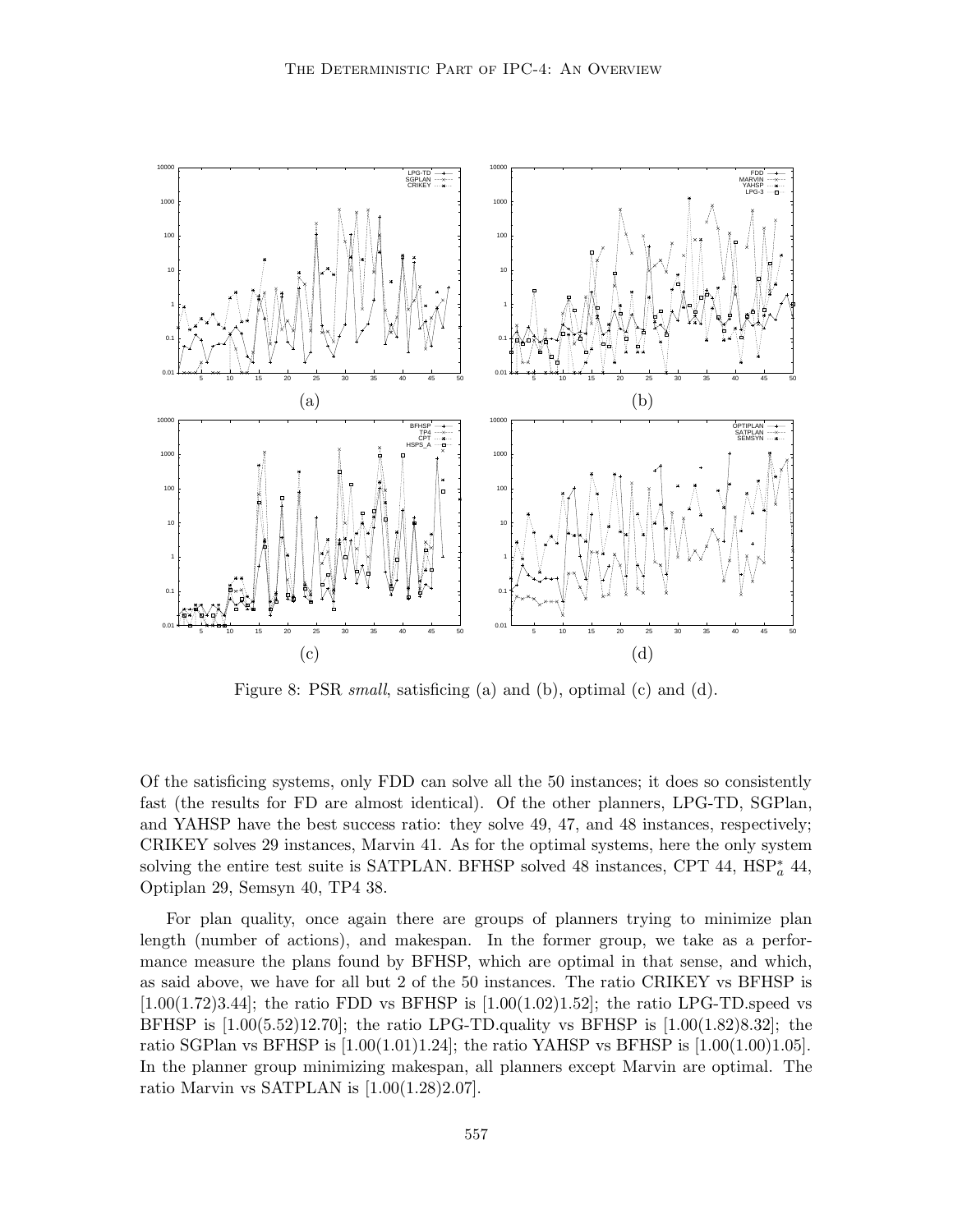

Figure 9: PSR, *middle* (a) and *large* (b), satisficing planners.

Apart from the observations to be made within the groups of satisficing respectively optimal planners, there is something to be said here on the relationship between these two groups. Like in Dining-Philosophers, we have the rather unusual situation that the optimal planners are just as efficient as the satisficing ones. Indeed, by solving all instances, SATPLAN is superior to most of the satisficing planners. We remark at this point that Hoffmann (2005) shows the existence of arbitrarily deep local minima in PSR, i.e., regions where it takes arbitrarily many step to escape a local minimum under relaxed plan distances. For example, local minima arise naturally because a relaxed plan is able to supply and not supply a line at the same time, and thereby does not have to make the crucial distinction between faulty and non-faulty lines. Now, these observations hold for the original domain formulation, with derived predicates and ADL constructs. As said, the IPC-4 STRIPS formulation of PSR is obtained from that by a combination of complicated pre-processing machines. These are not likely to make the real structure of the domain more amenable to relaxed plan distances. While the satisficing planners participating in PSR *small* are by no means exclusively dependent on relaxed plan distances, for most of them these distances do form an important part of the search heuristics.

Figure 9 gives the results for the PSR domain versions, middle and large, with larger instances, encoded with ADL constructs and/or derived predicates. No optimal planner could handle these language constructs, so unfortunately the above comparison between the two groups can not be continued. In the middle sized instances, FDD, SGPlan, and LPG-TD all scale through the entire test suite. FDD indicates better scaling behavior in the largest instances. In the domain version with large instances (available only in a formulation using ADL), FDD indeed shows that it outperforms the other planners (at least, SGPlan, that also participates here) by far. The data for FD is almost identical to that for FDD.

Regarding plan quality, the only participating planner in each of middle and large that tries to minimize makespan is Marvin, so we have no basis for a comparison. Of the other planners, SGPlan generally finds the plans with the smallest number of actions. Precisely, in the middle version the plan quality ratios are as follows. The ratio FDD vs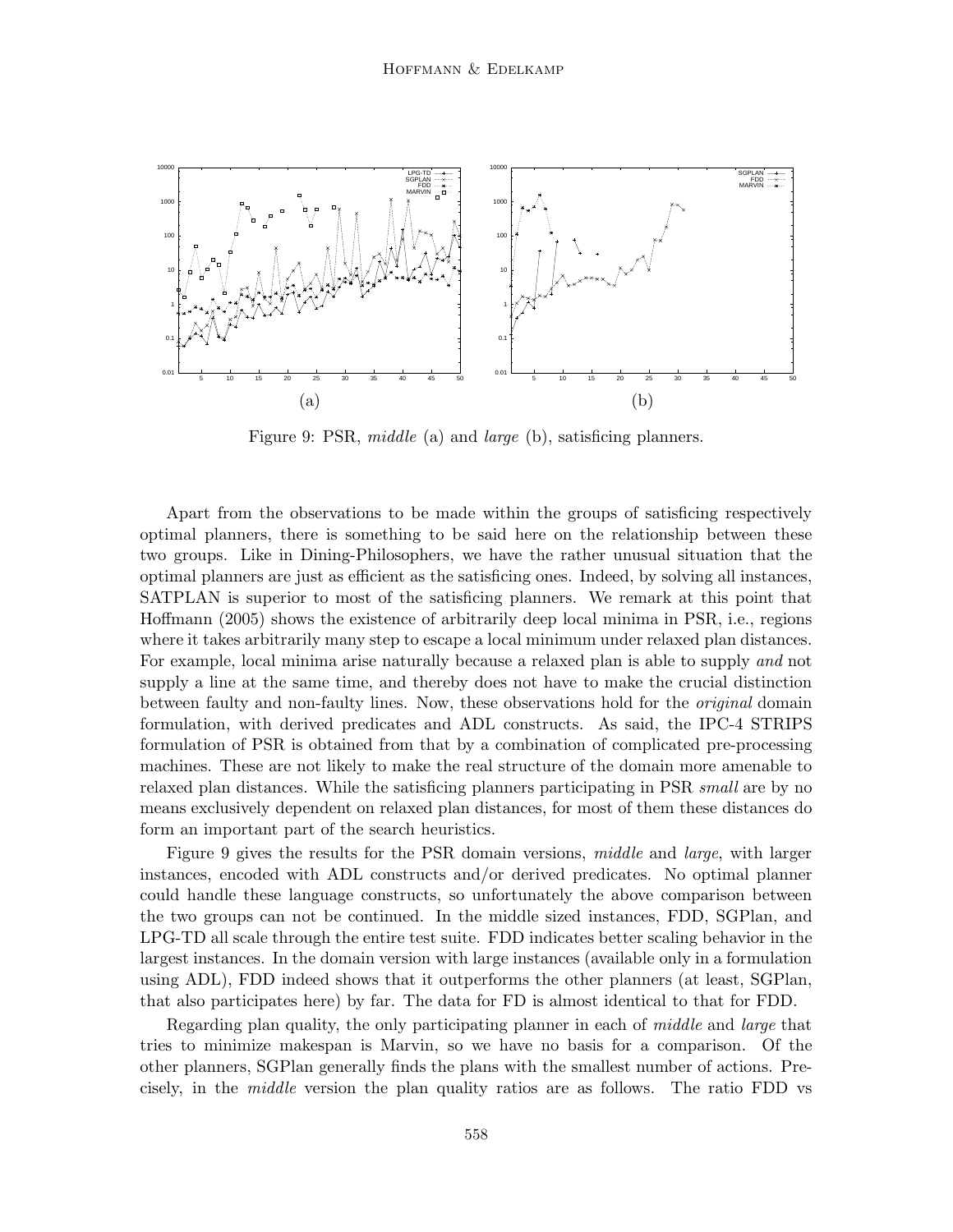SGPlan is  $[0.67(1.23)2.33]$  (FD:  $[0.67(1.25)2.85]$ ). The ratio LPG-TD.speed vs SGPlan is  $[0.67(1.82)7.27]$ ; the maximum case is instance number 49, where LPG-TD speed takes 80 steps and SGPlan 11. The ratio LPG-TD.quality vs SGPlan is [0.60(1.08)7.27], with the same maximum case. In the *large* version, only FD and FDD solve a considerable number of instances; the ratio FD vs FDD is  $[0.60(1.01)1.30]$ .

In the PSR domain version with middle-size instances and derived predicates compiled into ADL, i.e., in domain version *middle-compiled*, only Macro-FF and SGPlan participated. Macro-FF scaled relatively well, solving 32 instances up to instance number 48. SGPlan solved only 14 instances up to instance number 19. Both planners try to minimize the number of actions, and the ratio SGPlan vs Macro-FF is  $[0.51(1.28)1.91]$ .

It is interesting to observe that, in PSR, when compiling derived predicates away, the plan length increases much more than what we have seen in Section 5.5 for Dining-Philosophers and Optical-Telegraph. In the latter, the derived predicates just replace two action applications per process, detecting that the respective process is blocked. In PSR, however, as said the derived predicates model the flow of electricity through the network, i.e., they encode the transitive closure of the underlying graph. The number of additional actions needed to simulate the latter grows, of course, with the size of the graph. This phenomenon can be observed in the IPC-4 plan length data. The PSR middle-compiled instances are identical to the middle instances, except for the compilation of derived predicates. Comparing the plan quality of Macro-FF in middle-compiled with that of SGPlan in *middle*, we obtain the remarkably high ratio values  $[7.17(12.53)25.71]$ . The maximum case is in instance number 48 – the largest instance solved by Macro-FF – where Macro-FF takes 180 steps to solve the compiled instance, while SGPlan takes only 7 steps to solve the original instance.<sup>14</sup>

In domain version small, we awarded 1st places to FDD (and FD), and SATPLAN; we awarded 2nd places to LPG-TD, SGPlan, YAHSP, and BFHSP. In domain version middle, we awarded a 1st place to FDD (and FD); we awarded 2nd places to LPG-TD and SGPlan. In domain version *middle-compiled*, we awarded a 1st place to Macro-FF. In domain version large, we awarded a 1st place to FDD (and FD).

## 5.7 Satellite

The Satellite domain was introduced in IPC-3 by Long and Fox (2003). It is motivated by a NASA space application: a number of satellites has to take images of a number of spatial phenomena, obeying constraints such as data storage space and fuel usage. In IPC-3, there were the domain versions *Strips*, *Numeric*, *Time* (action durations are expressions in static variables), and *Complex* (durations and numerics, i.e. the "union" of Numeric and Time). The numeric variables transport the more complex problem constraints, regarding data capacity and fuel usage.

For IPC-4, the domain was made a little more realistic by additionally introducing time windows for the sending of the image data to earth, i.e. to antennas that are visible for satellites only during certain periods of time. We added the new domain versions Time-

<sup>14.</sup> While Macro-FF is not an optimal planner, and the optimal plan lengths for the middle-compiled instances are not known, it seems highly unlikely that these observations are only due to overlong plans found by Macro-FF.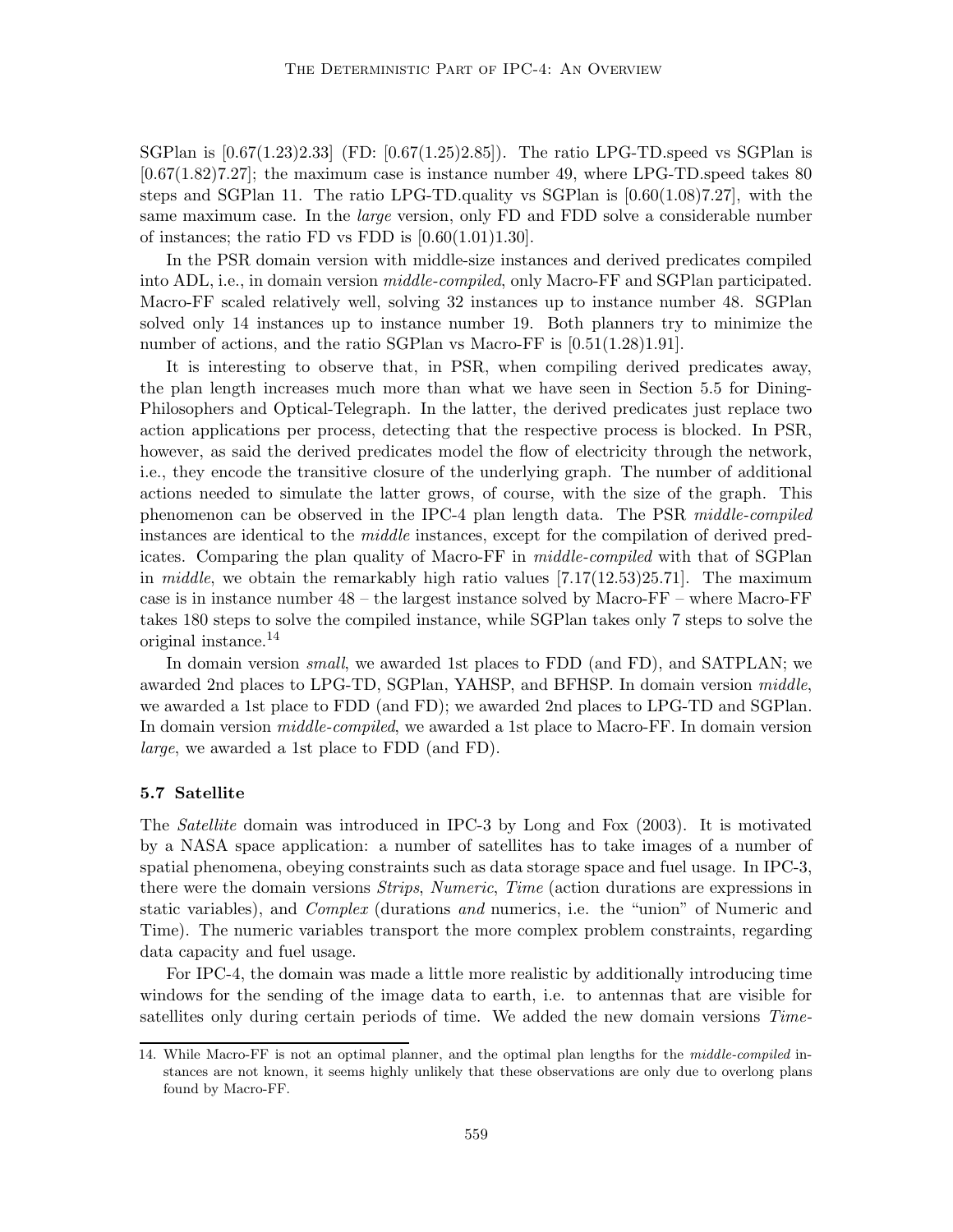timewindows, Time-timewindows-compiled, Complex-timewindows, and Complex-timewindowscompiled, by introducing time windows, explicit and compiled, into the IPC-3 Time and  $Complex$  versions, respectively.<sup>15</sup> None of the domain versions uses ADL constructs, so of all versions there was only a single (STRIPS) formulation. The instances were, as much as possible, taken from the original IPC-3 instance suites. Precisely, the Strips, Numeric, Time, and Complex versions each contained the 20 instances posed in IPC-3 to the fully-automatic planners, plus the 16 instances posed in IPC-3 to the hand-tailored planners. For Timetimewindows and Time-timewindows-compiled, we extended the 36 instances from Time with the time windows. Similarly, for Complex-timewindows and Complex-timewindowscompiled, we extended the 36 instances from Complex with the time windows. That is, in the newly added domain versions the sole difference to the previous instances lies in the time windows.

Let us first consider the results in the simpler versions of the Satellite domain. Figure 10 shows the results for the Strips and Time versions. To many of the satisficing planners, the Strips version does not pose a serious problem, see Figure 10 (a). Macro-FF and YAHSP show the best runtime behavior, followed closely by LPG-TD and FDD (as well as FD). As for the optimal planners in Figure 10 (b), none of them scales up very far. SATPLAN is most efficient, solving 11 instances; CPT and Semsyn each solve 9 instances, Optiplan solves 8, BFHSP solves only 6. In the Time version, LPG-TD and SGPlan behave similarly up to instance number 30, but LPG-TD solves two more, larger, instances. The Time optimal planners, see Figure 10 (d), are clearly headed by CPT.

Regarding the efficiency of the satisficing planners in the Strips test suite, we remark that these instances were solved quite efficiently at IPC-3 already, e.g. by FF and LPG-3. Further, Hoffmann (2005) shows that, in this domain, under relaxed plan distance, from any non-goal state, one can reach a state with strictly smaller heuristic value within at most 5 steps. In that sense, the results depicted in Figure 10 (a) didn't come as a surprise to us.

Let us consider plan quality in Strips and Time. In both domain versions, as before the addressed optimization criteria are plan length, and makespan. In Strips, the plan quality behavior of all the planners trying to minimize plan length is rather similar. The overall shortest plans are found by LPG-TD.quality. Precisely, the ratio FDD vs LPG-TD.quality is  $[0.96(1.19)1.48]$ ; the ratio FD vs LPG-TD.quality is  $[0.96(1.20)1.53]$ ; the ratio LPG-TD.speed vs LPG-TD.quality is [1.00(1.12)1.31]; the ratio Macro-FF vs LPG-TD.quality is  $[0.95(1.03)1.17]$ ; the ratio Roadmapper vs LPG-TD.quality is  $[1.00(1.35)1.71]$ ; the ratio SGPlan vs LPG-TD.quality is [0.99(1.07)1.70]; the ratio YAHSP vs LPG-TD.quality is [0.97(1.22)1.93]. Of the planners trying to optimize makespan in the Strips version, only Marvin and P-MEP are satisficing; Marvin is the only planner that scales to the larger instances. The ratio P-MEP vs SATPLAN (which solves a superset of the instances solved by P-MEP) is [1.01(2.22)3.03]. The ratio Marvin vs SATPLAN is [1.08(2.38)4.00].

In the Time version, the only planner minimizing plan length (i.e., the number of actions) is SGPlan, so there is no basis for comparison. The only satisficing planners trying

<sup>15.</sup> In the new domain versions derived from Complex, we also introduced utilities for the time window inside which an image is sent to earth. For each image, the utility is either the same for all windows, or it decreases monotonically with the start time of the window, or it is random within a certain interval. Each image was put randomly into one of these classes, and the optimization requirement is to minimize a linear combination of makespan, fuel usage, and summed up negated image utility.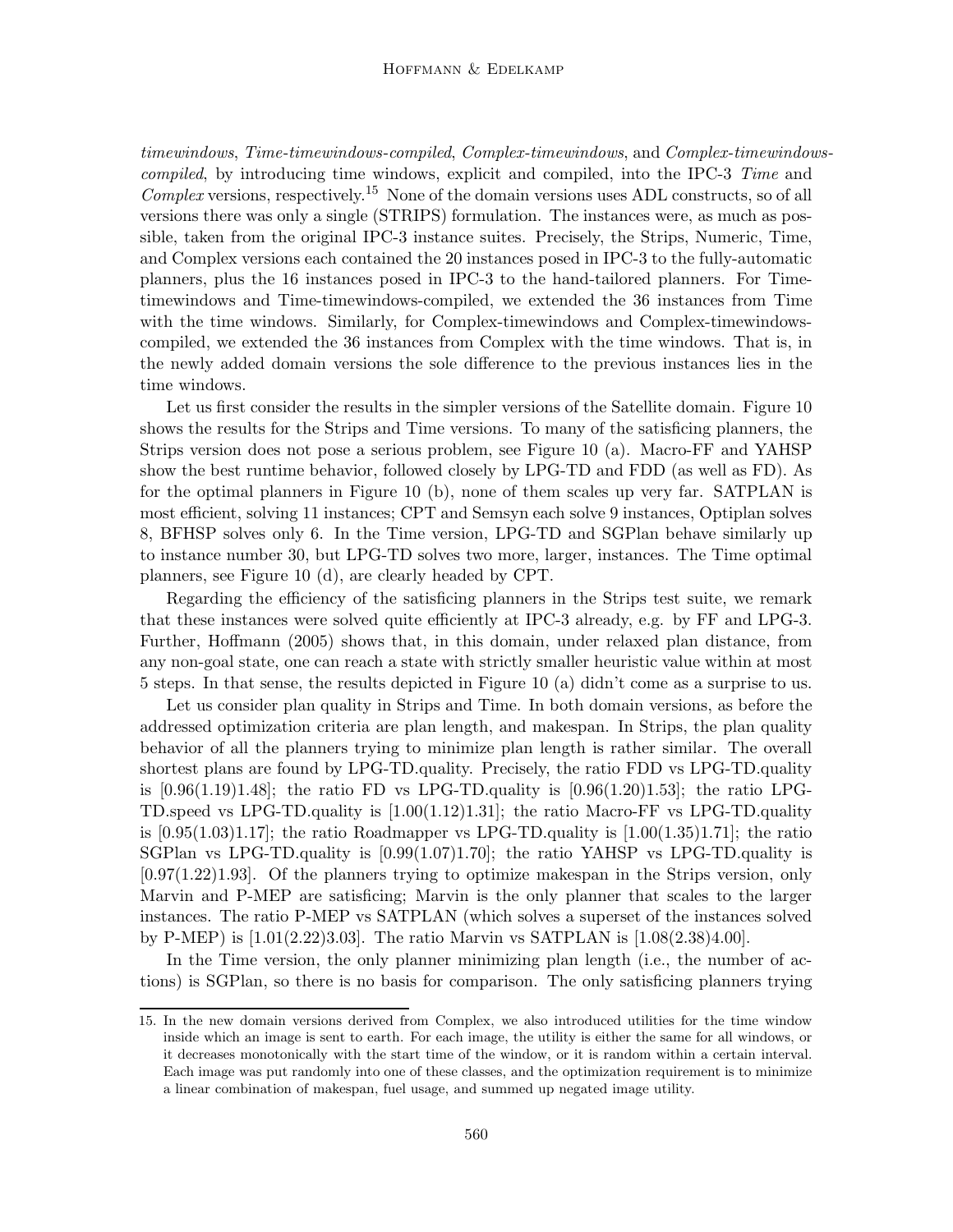

Figure 10: Satellite; Strips satisficing (a), optimal (b), and Time satisficing (c), optimal (d).

to minimize makespan are P-MEP and LPG-TD. In the small instances solved by CPT (actually, a superset of those solved by  $P-MEP$ ), the ratio  $P-MEP$  vs CPT is  $[1.10(3.71)6.49]$ . The ratio LPG-TD.speed vs CPT is [1.33(3.37)5.90]; the ratio LPG-TD.quality vs CPT is [0.85(1.24)1.86]. Note that, like we have seen in Pipesworld before, sometimes LPG-TD finds better plans here than the optimal CPT. As said, this is due to the somewhat simpler model of durative actions that CPT uses (Vidal  $\&$  Geffner, 2004), making no distinction between the start and end time points of actions.

Figure 11 (a) shows the results in Satellite Numeric, together for all participating planners – the only optimal planner that participated here was Semsyn. SGPlan and LPG-TD scale best; they solve the same number of instances, but SGPlan solves some larger ones and is at least an order of magnitude faster in those instances solved by both. Regarding plan quality, SGPlan was the only planner here trying to minimize plan length. The other planners tried to minimize the metric value of the plan, i.e., the quality metric specified in the instance files, which is fuel usage. The best plans in this respect are found by LPG-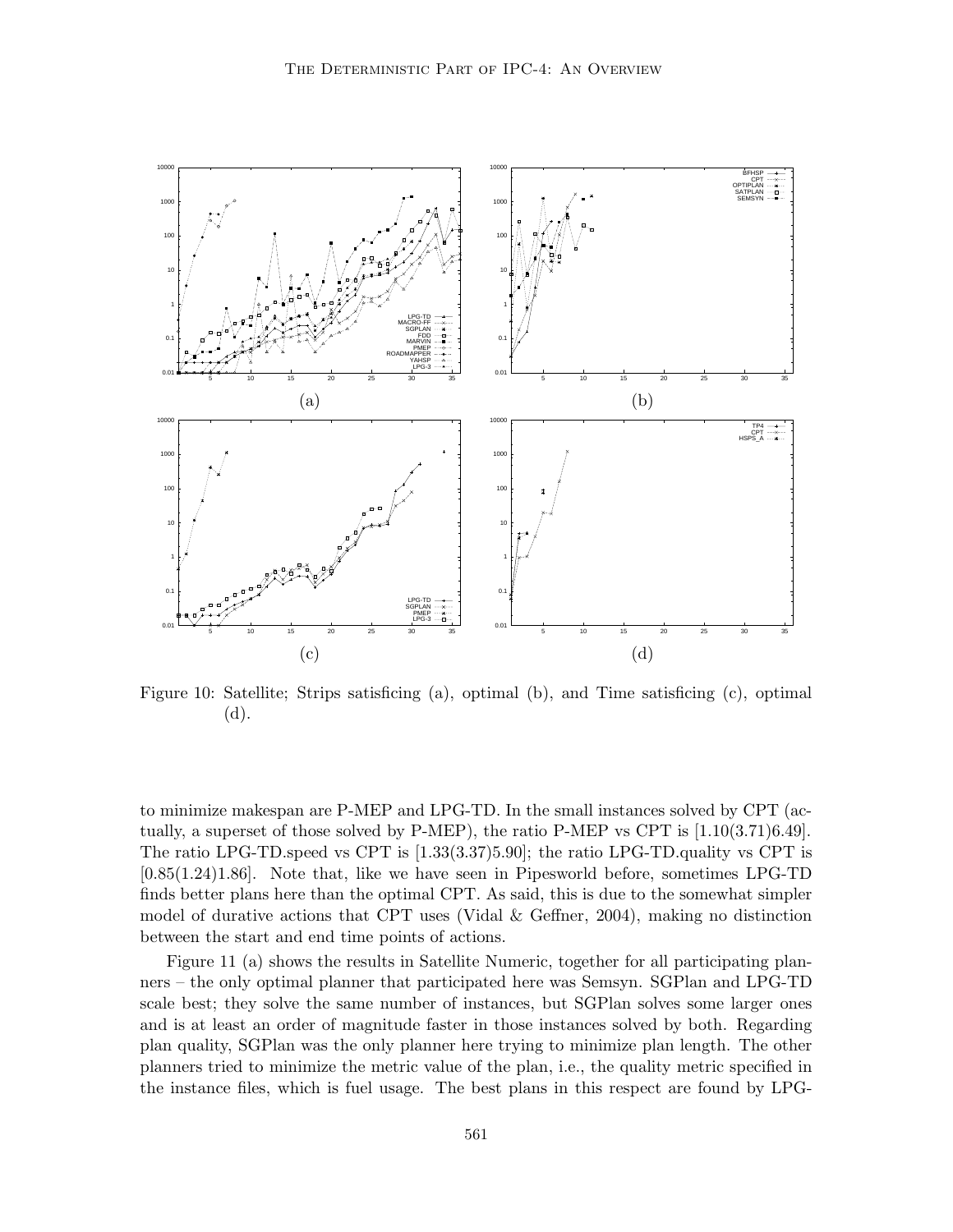

Figure 11: Satellite; Numeric (a), Time-timewindows (b), satisficing Complex (c), Complex-timewindows (d).

TD.quality; it is unclear to us why Semsyn was marked to optimize the metric value here, and why it does not find the optimal plans. The ratio LPG-TD.speed vs LPG-TD.quality is  $[1.00(2.26)4.69]$ ; the ratio P-MEP vs LPG-TD.quality is  $[1.01(2.16)3.03]$ ; the ratio Semsyn vs LPG-TD.quality is [1.00(1.28)1.58].

In Time-timewindows, no optimal planner could participate due to the timed initial literals. Of the satisficing planners, see Figure 11 (b), only SGPlan and LPG-TD participated, which both scaled relatively well, with a clear advantage for SGPlan. Regarding plan length, SGPlan minimizes the number of actions, and LPG-TD the makespan. The ratio LPG-TD.speed vs LPG-TD.quality is [1.00(1.22)1.51]. In Time-timewindows-compiled, only SGPlan and CPT participated. SGPlan largely maintained its performance from the Time-timewindows version, CPT could solve only 3 of the smallest instances. Plan quality can't be compared due to the different criteria (plan length and makespan) that are minimized.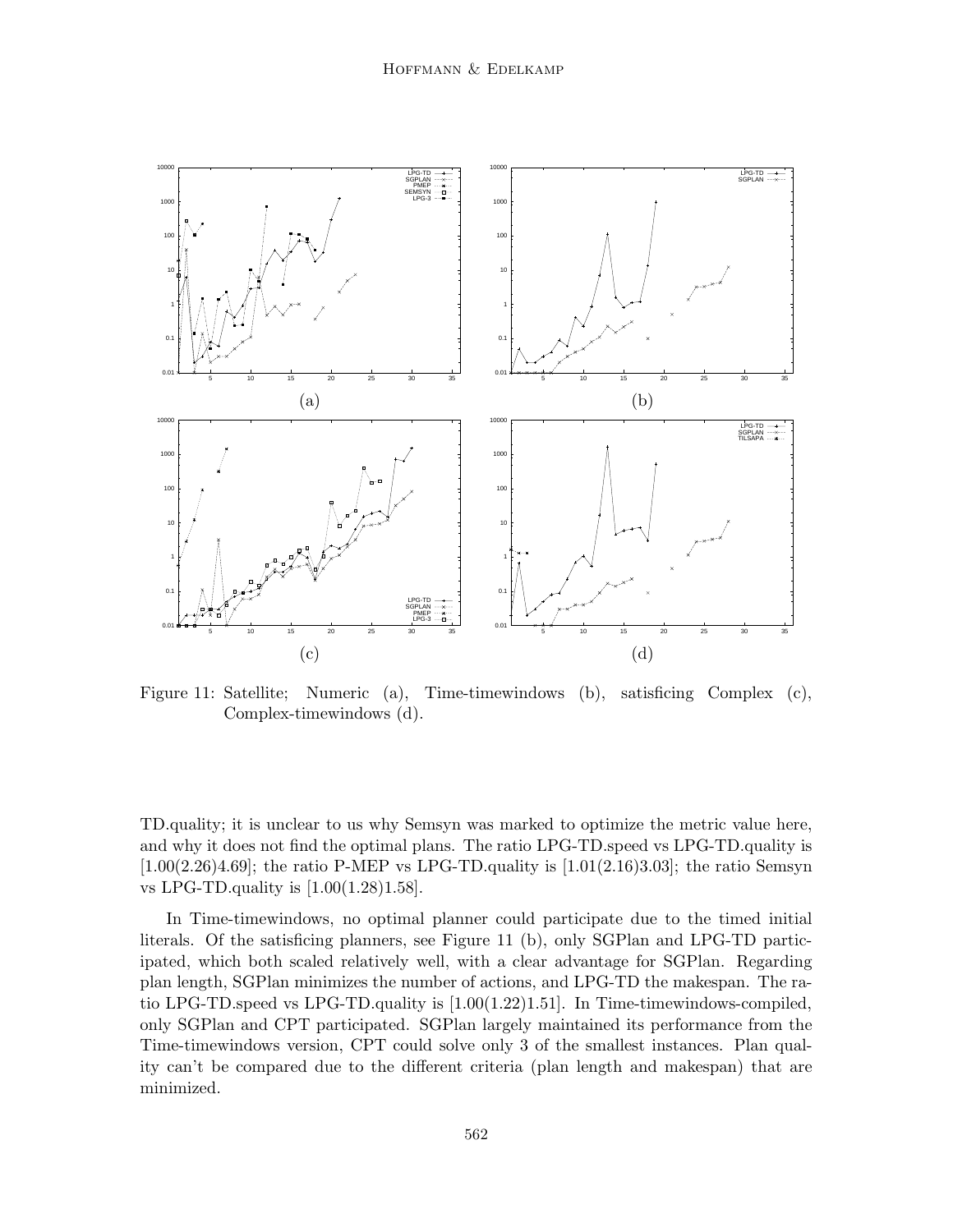Figure 11 (c) shows the performance of the satisficing planners in Satellite Complex. SGPlan and LPG-TD scale well, in particular much better than the only other competitor, P-MEP. In the largest three instances, SGPlan shows a clear runtime advantage over LPG-TD. In the optimal track, only  $TP4$  and  $HSP_{a}^{*}$  competed here. Both solved the same four very small instances, numbers 1, 2, 3, and 5, in almost the same runtime. SGPlan is the only planner minimizing the number of actions. Of the other planners, which all try to minimize makespan, only LPG-TD scales up to large instances. The ratio LPG-TD.speed vs LPG-TD.quality is  $[1.01(2.76)4.71]$ . The ratio LPG-TD.speed vs TP4 is  $[1.81(2.09)2.49]$ ; the ratio LPG-TD.quality vs TP4 is  $[0.93(1.07)1.19]$ ; the ratio P-MEP vs TP4 is  $[1.27(2.25)3.32]$ . As above for CPT, the better plan (in one case) found by LPG-TD.quality is due to the somewhat simpler action model used in TP4 (Haslum & Geffner, 2001).

Figure 11 (d) shows the performance of all planners in Complex-timewindows – as above, due to the timed initial literals no optimal planner could compete here. SGPlan scales clearly best, followed by LPG-TD; Tilsapa solves only the 3 smallest instances. Of these 3 participating planners, each one minimizes a different quality criterion: number of actions for SGPlan, makespan for Tilsapa, and metric value – the aforementioned linear combination of makespan, fuel usage, and summed up negated image utility – for LPG-TD. So the only useful comparison is that between LPG-TD.speed and LPG-TD.quality, where the ratio is  $[1.00(2.33)7.05]$ <sup>16</sup> In Complex-timewindows-compiled, the only participating planner was SGPlan. It maintained its good scalability from the Complex domain version with explicit time windows.

In domain version Strips, we awarded 1st places to Macro-FF, YAHSP, and SATPLAN; we awarded 2nd places to FDD (and FD), LPG-TD, CPT, Optiplan, and Semsyn. In domain version Time, we awarded 1st places to LPG-TD and CPT; we awarded a 2nd place to SGPlan. In each of the domain versions Numeric, Time-timewindows, Complex, and Complex-timewindows, we awarded a 1st place to SGPlan and a 2nd place to LPG-TD.

#### 5.8 Settlers

The Settlers domain was also introduced in IPC-3 (Long & Fox, 2003). It features just a single domain version, which makes extensive use of numeric variables. These variables carry most of the domain semantics, which is about building up an infrastructure in an unsettled area, involving the building of houses, railway tracks, sawmills, etc. In IPC-3, no planner was able to deal with the domain in an efficient way – the best IPC-3 planner in Settlers, Metric-FF (Hoffmann, 2003), solved only the smallest six instances of the test suite. For these reasons, we included the domain into IPC-4 as a challenge for the numeric planners. We used the exact same domain file and example instances as in IPC-3, except that we compiled away some universally quantified preconditions to improve accessibility for planners. The quantifiers were not nested, and ranged over a fixed set of domain constants, so they could easily be replaced by conjunctions of atoms.

<sup>16.</sup> Due to the negated image utility, the quality values here can be negative. For LPG-TD.speed and LPG-TD.quality here, this happened in 5 instances. We skipped these when computing the given ratio values, since putting positive and negative values together doesn't make much sense – with negative quality, the number with larger absolute value represents the better plan. It would probably have been better to define, in this domain version, an image penalty instead of an image utility, and thus obtain strictly positive action "costs".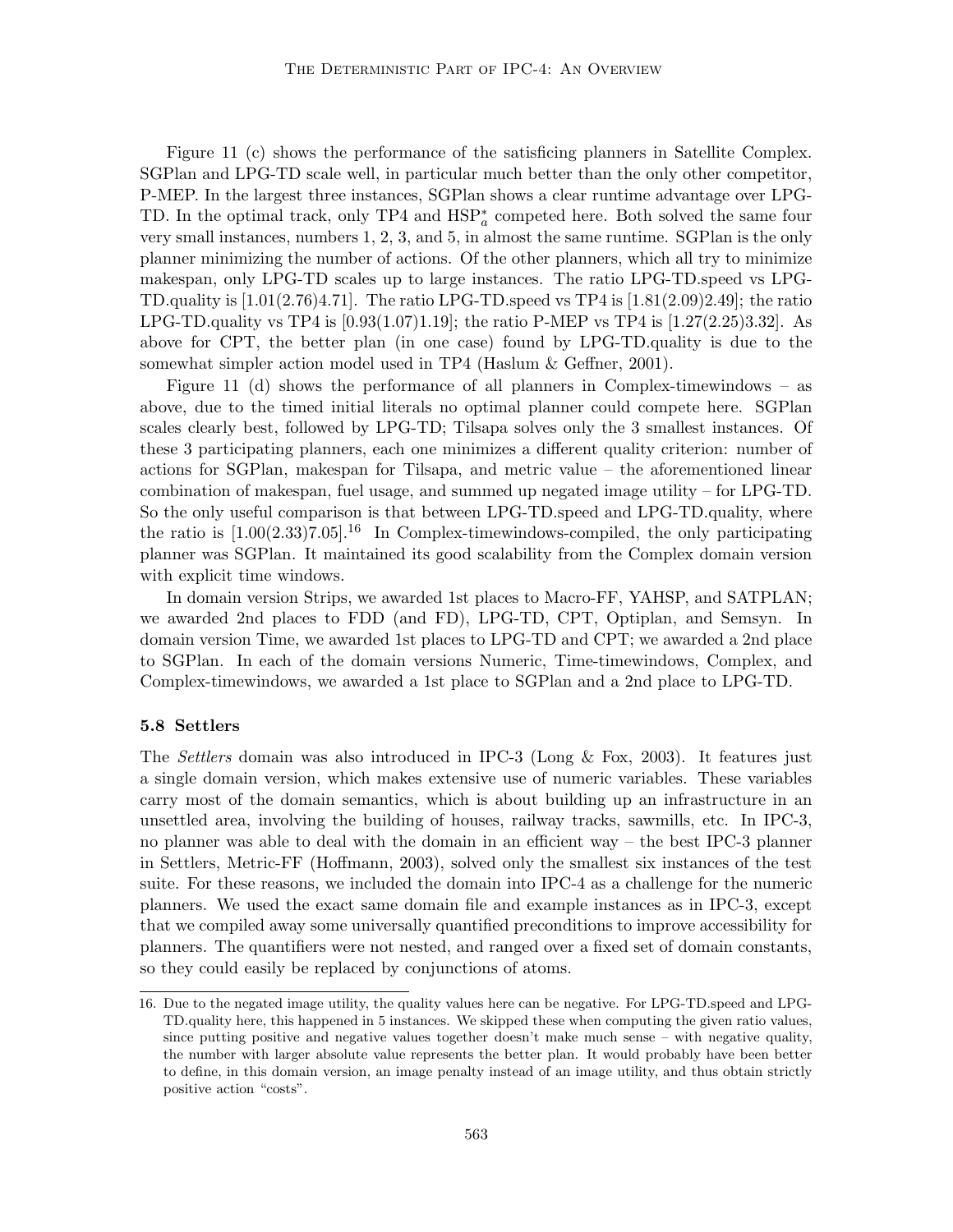

Figure 12: Performance of all planners in Settlers.

Figure 12 shows the runtime results obtained in IPC-4. The efficiency increase compared to IPC-3 is, obviously, dramatic: SGPlan solves every instance within less than 15 seconds (instance number 8 is unsolvable).<sup>17</sup> LPG-TD solves 13 instances out of the set, Semsyn solves 3 (numbers 1,2, and 5). We remark that the solutions for these tasks, as returned by SGPlan, are huge, up to more than 800 actions in the largest tasks. On the one hand, this once again demonstrates SGPlan's capability to find extremely long plans extremely quickly. On the other hand, SGPlan's plans in Settlers might be unnecessarily long, to some extent. In the largest instance solved by Semsyn, number 5, Semsyn finds a plan with 94 actions, while the plan found by SGPlan has 264 actions. In the largest instance solved by LPG-TD, number 17, LPG-TD.quality takes 473 actions while SGPlan takes 552. LPG-TD minimizes the metric value of the plans, a linear combination of the invested labor, the resource use, and the caused pollution. The ratio LPG-TD.speed vs LPG-TD.quality is  $[1.00(1.21)3.50]$ .

We awarded a 1st place to SGPlan and a 2nd place to LPG-TD.

# 5.9 UMTS

UMTS applications require comparatively much time to be started on a hand-held device, since they have to communicate with the network several times. If there is more than one application that has been called, this yields a true bottleneck for the user. Therefore, the applications set-up is divided into several parts to allow different set-up modules to work concurrently. The task in the domain is to provide a good schedule – minimizing the used time – for setting up timed applications, respecting the dependencies among them.

In IPC-4, there were the six domain versions UMTS, UMTS-timewindows, UMTStimewindows-compiled, UMTS-flaw, UMTS-flaw-timewindows, and UMTS-flaw-timewindowscompiled. All of these domain versions are temporal, and make use of numeric variables to model the properties of the applications to be set up. ADL constructs are not used. UMTS

<sup>17.</sup> We remark that instance 8 is trivially unsolvable. One of the goals can only be achieved by actions having a static precondition that is false in the initial state. This can be detected by simple reachability analyses like, e.g., planning graphs, even without taking account of delete lists.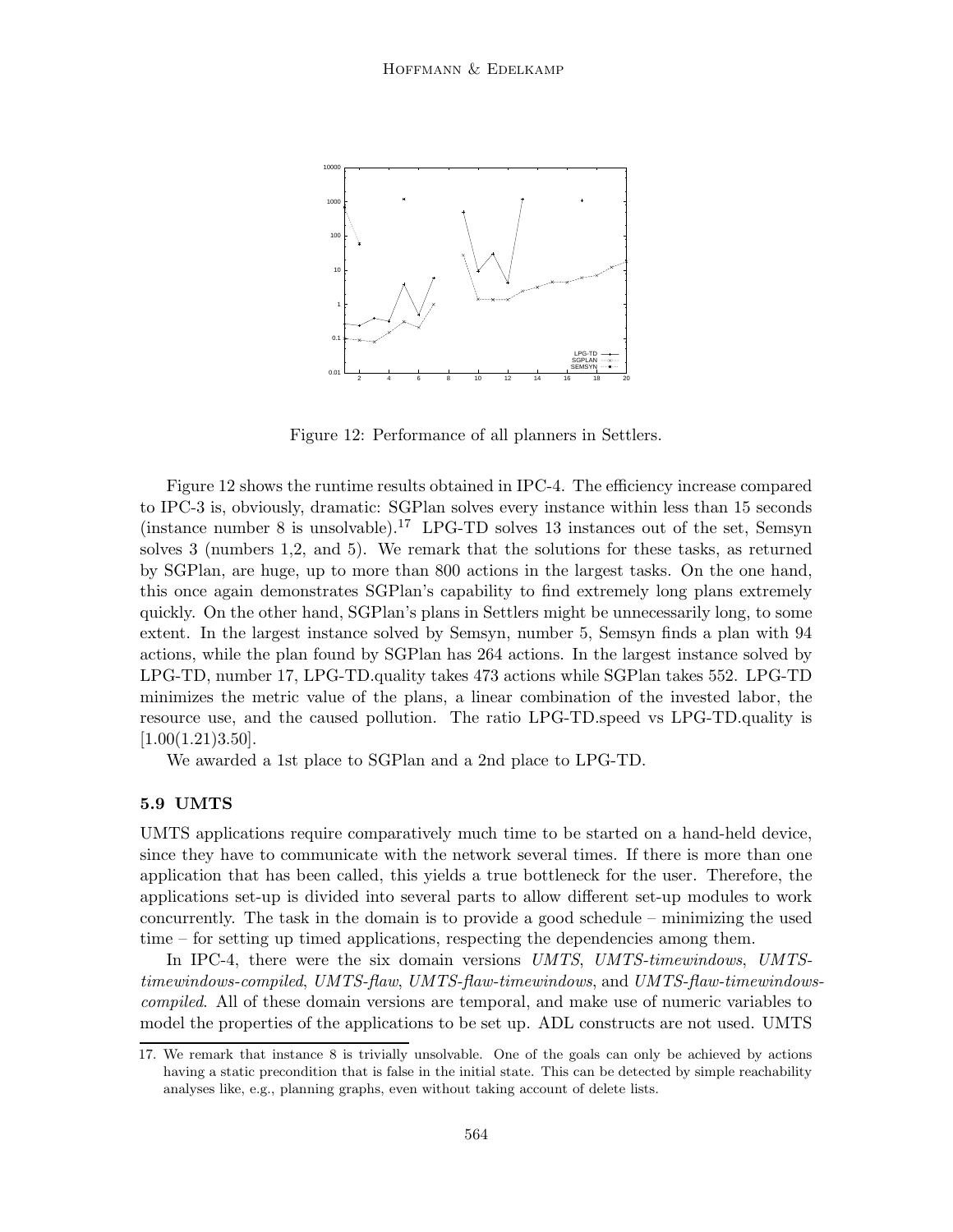is our standard model of the domain. In UMTS-timewindows there are additional time windows regarding the executability of set up actions, encoded with timed initial literals. In UMTS-timewindows-compiled the same time windows are compiled into artificial constructs. The remaining three domain versions result, as their names suggest, from adding a flaw construction to their respective counterparts. The flaw construction is practically motivated. It consists of an extra action that has an important sub-goal as its add effect, but that deletes another fact that can't be re-achieved. So the flaw action can't be used in a plan, but it can be used in relaxed plans, i.e. when ignoring the delete effects. In particular, adding an important sub-goal, the flawed action provides a kind of "short-cut" for relaxed plans, where the short-cut does not work in reality. This can lead to overly optimistic heuristic values. Thus the flaw may confuse the heuristic functions of relaxed-plan based heuristic planners. We used the flawed domain versions in IPC-4 to see whether the latter would be the case.

In the IPC-4 test suites, all instances, irrespective of their number/size, contain 10 applications. The main scaling parameter is the number of applications that must actually be set up. For IPC-4 instances number 1 . . . 5, a single application must be set up; for instances number 6 . . . 10, two applications must be set up, and so on, i.e., the number of needed applications is  $|x/5|$  where x is the index of the instance.

Figure 13 (a) and (b) shows the IPC-4 performance in the basic domain version. Obviously, SGPlan and LPG-TD have no difficulty at all with the domain – they solve every instance within split seconds. CRIKEY takes more time, but also scales up nicely. As for the optimal planners, only  $TP4$  and  $HSP_{a}^{*}$  were able to handle the domain syntax, due to the combination of numeric variables and action durations. As Figure 13 (b) shows they scaled relatively similarly, with a slight advantage for  $HSP_a^*$ . Note that the two planners scaled better than P-MEP and LPG-3 in the satisficing track.

We remark at this point that UMTS is mainly intended as a benchmark for *optimal* planners minimizing makespan. The domain is a pure scheduling problem by nature. As in most scheduling problems, it is trivial to find some plan – for example, one can simply schedule all applications in sequence.<sup>18</sup> The only point of the domain, and, indeed, of using a computer to solve it, is to provide good schedules, that is, schedules with the smallest possible execution time, corresponding to the makespan of the plan.

That said, we observe that the satisficing planners in IPC-4 were quite good at finding near-optimal plans in UMTS. In fact, as we will see in detail in the following, the only planner finding highly non-optimal plans was LPG-3. Let's consider the basic domain version treated in Figure 13 (a) and (b). Two of the participating planners, CRIKEY and SGPlan, try to minimize the number of actions (i.e., the wrong optimization criterion). Their data is identical, i.e. the plan "lengths" are the same for all instances. Precisely, both planners find, for each instance number x, a plan with  $|x/5|*8$  actions in it. This is, in fact, the optimal (smallest possible) number of actions – remember what we said above about the scaling in the IPC-4 test suites. The participating planners trying to minimize makespan are LPG-3, LPG-TD, P-MEP,  $HSP_{a}^{*}$ , and TP4. P-MEP solves only the smallest 5 instances, finding the optimal plans. The ratio LPG-TD.speed vs  $HSP_a^*$  is  $[1.00(1.02)1.11]$ . The ratio

<sup>18.</sup> Note that this is not possible in the Airport domain – that can also be viewed as a type of scheduling problem (Hatzack & Nebel, 2001) – due to the restricted space on the airport. In that sense, the Airport domain incorporates more planning aspects than UMTS.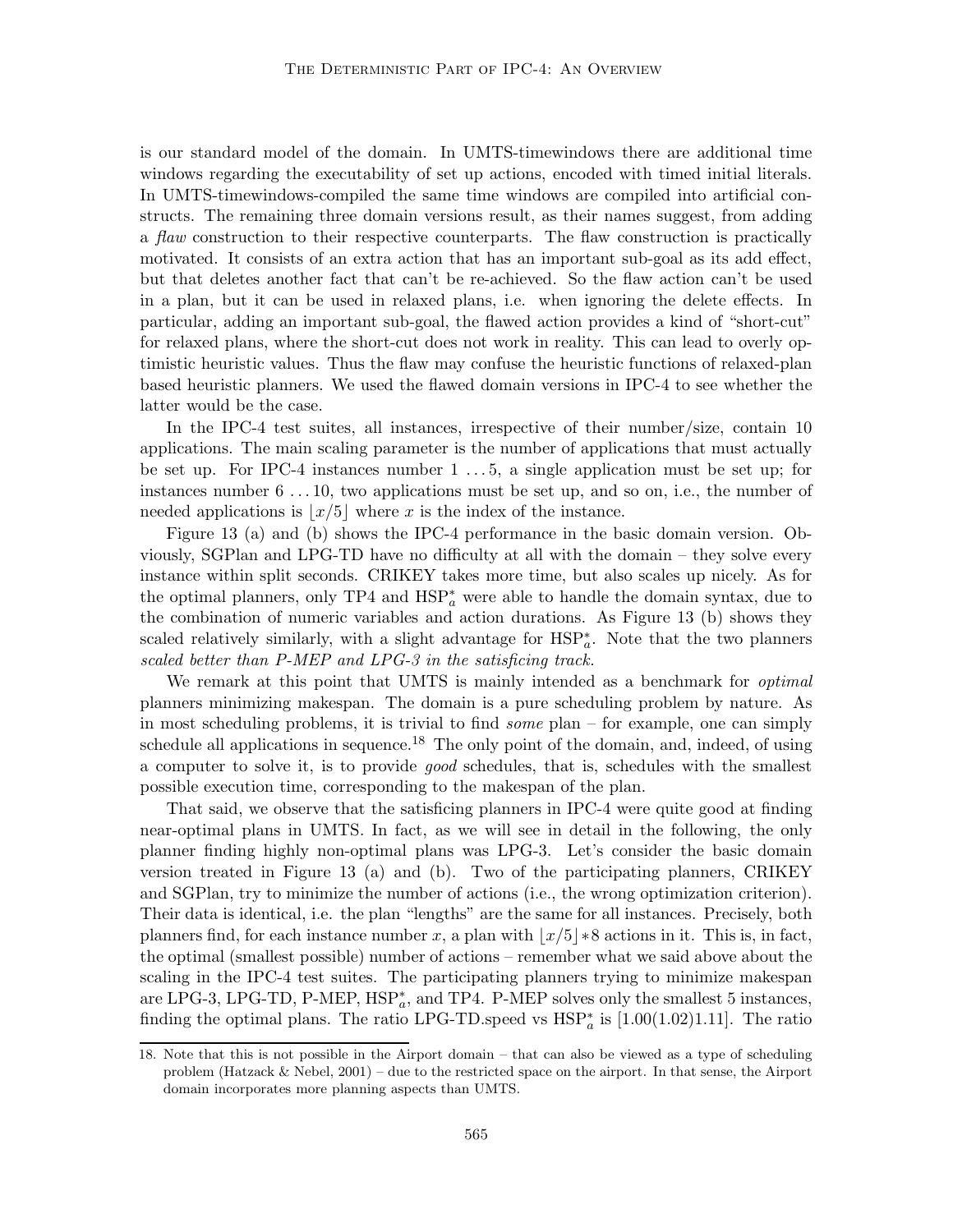

Figure 13: UMTS, satisficing (a) optimal (b); UMTS-flaw, satisficing (c) optimal (d).

LPG-TD.quality vs  $HSP_{a}^{*}$  is [1.00(1.00)1.03]. The ratio LPG-3 vs  $HSP_{a}^{*}$  is [1.00(1.53)2.27]; we remark that the plan quality data used here is for "LPG-3.bestquality", which takes the entire available half hour time trying to optimize the found plan. Looking at the plots, one sees that the LPG-3 makespan curve is much steeper than those of the other planners.

In Figure 13 (c) and (d), we see the performance of the IPC-4 planners in the same basic domain version, but with the flaw construct. LPG-TD remains unaffected, but SG-Plan and CRIKEY become a lot worse. Particularly, CRIKEY now takes several minutes to solve even the smallest instances. We take this to confirm our intuition that the flaw can (but does not necessarily) confuse the heuristic functions of relaxed-plan based heuristic planners. Whether or not the heuristic function becomes confused probably depends on details in the particular way the relaxed plans are constructed (such a construction may, e.g., choose between different actions based on an estimate of how harmful they are to already selected actions). In the optimal track, when introducing the flaw construct into the domain, the performance of  $TP4$  and  $HSP_{a}^{*}$  becomes slightly worse, and nearly indistinguishable. Regarding plan quality, there now is a quality difference in terms of the number of actions needed by CRIKEY and SGPlan. SGPlan's plans still all have the smallest pos-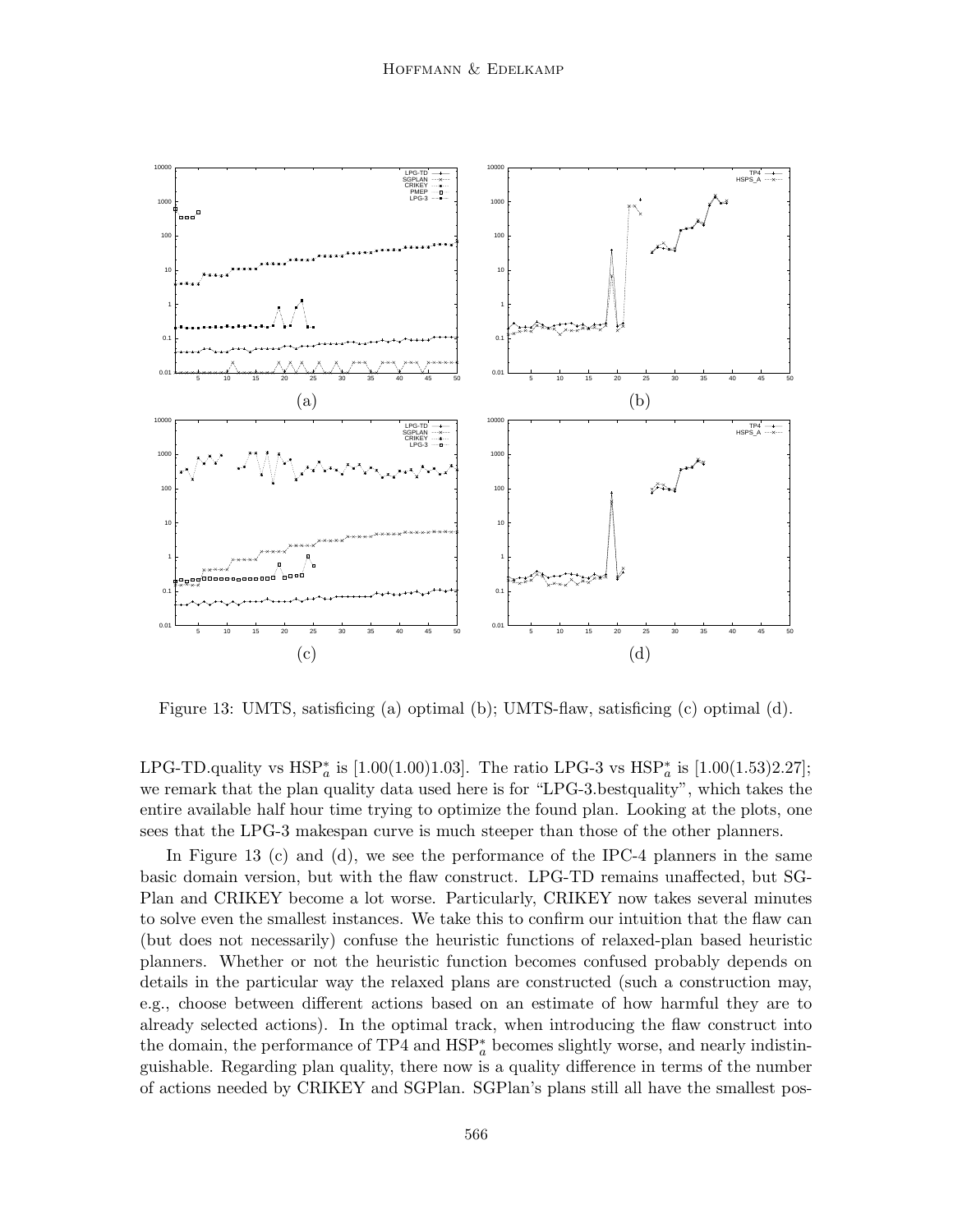

Figure 14: UMTS-timewindows (a); UMTS-flaw-timewindows (b).

sible "length",  $|x/5|$  ∗ 8. Those of CRIKEY have a lot of variance, and are longer; the ratio CRIKEY vs SGPlan is [1.07(1.72)3.88]. In the group minimizing makespan, the observations are very similar to the unflawed domain version above. The ratio LPG-TD.speed vs  $HSP_{a}^{*}$  is [1.00(1.01)1.04], and the ratio LPG-TD.quality vs  $HSP_{a}^{*}$  is [1.00(1.00)1.01]. Although it solves only the smaller half of the instances, the ratio LPG-3.bestquality vs  $HSP^*_{a}$ is  $[1.00(1.48)2.27]$ .

Figure 14 shows the results in the two domain versions with explicitly encoded time windows. No optimal planners could participate since none of them could handle timed initial literals. In the version without the flaw, again LPG-TD and SGPlan need only split seconds. The only other competitor, Tilsapa, needs more runtime but also scales up well. When introducing the flaw, the only competitors are SGPlan and LPG-TD. SGPlan's runtime performance becomes a lot worse, while LPG-TD remains completely unaffected. Regarding plan quality, the number of actions in SGPlan's plans is still  $|x/5| \times 8$  in all cases. LPG-TD.speed and LPG-TD.quality return plans with identical makespan in all cases. In the non-flawed version, UMTS-timewindows, the makespan ratio Tilsapa vs LPG-TD is  $[1.00(1.20)1.37]$ .

We do not show runtime graphs for the domain versions with compiled time windows. In UMTS-timewindows-compiled, SGPlan and CRIKEY participated. Both scale up well and solve all instances, but SGPlan needs only split seconds, while CRIKEY needs up to more than 100 seconds per instance in the larger cases. Both planners try to minimize the number of actions, and both need exactly  $|x/5| * 8 + 5$  actions for each instance number x – namely, the optimal number  $\frac{x}{5}$  ∗ 8 of actions as before, plus 5 artificial actions encoding the time windows. In UMTS-flaw-timewindows-compiled, the sole participating planner was SGPlan. It solved only the smaller half of the instances, finding plans of length  $|x/5| * 8 + 6 - i.e.,$  using one unnecessary action in each instance (the action concerns an application that does not need to be set up).

In domain version UMTS, we awarded 1st places to SGPlan, LPG-TD, and  $HSP_{a}^{*}$ ; we awarded 2nd places to CRIKEY and TP4. In domain version UMTS-flaw, we awarded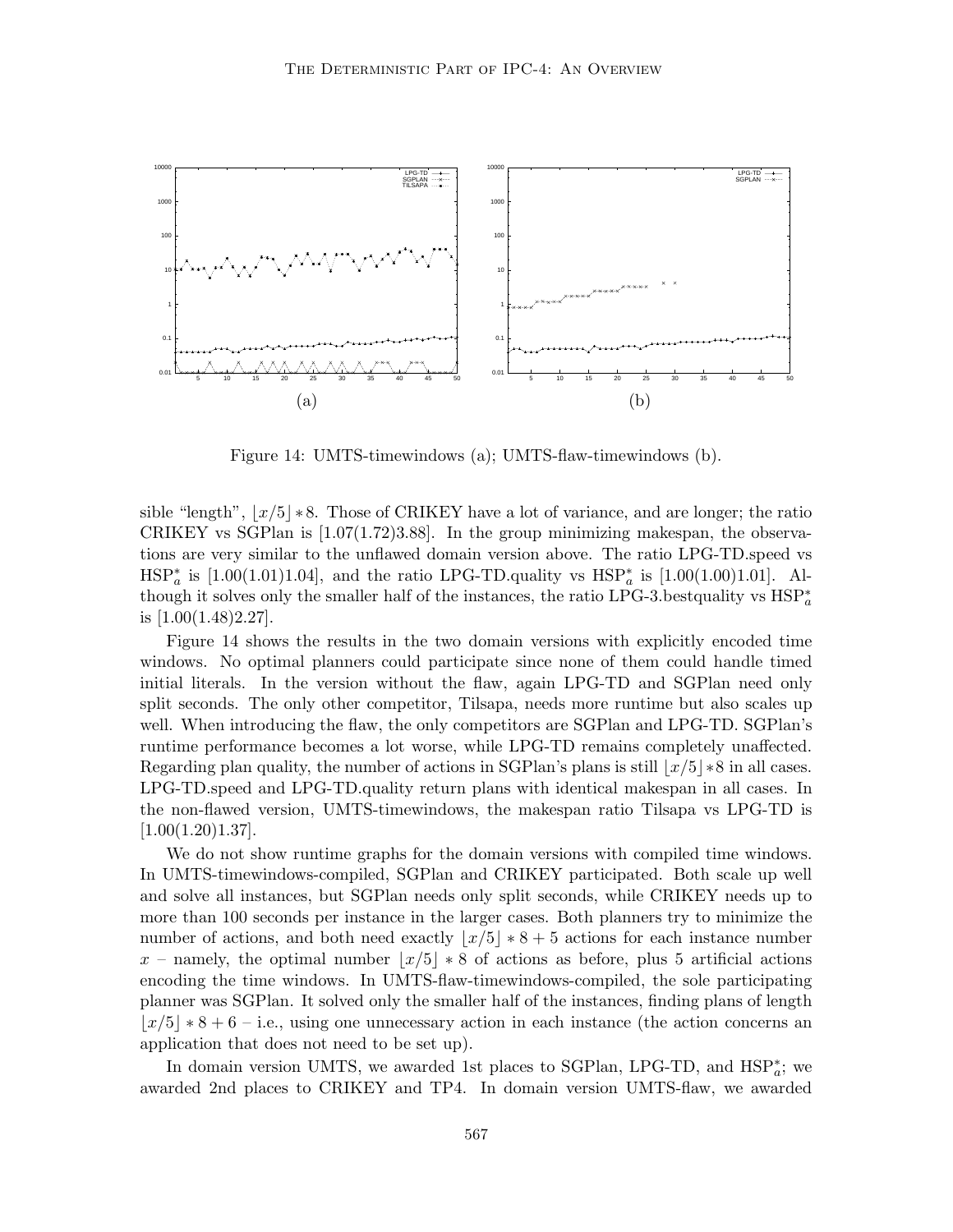a 1st place to LPG-TD, and 2nd places to SGPlan,  $HSP_a^*$ , and TP4. In version UMTStimewindows, we awarded 1st places to SGPlan and LPG-TD, and a 2nd place to Tilsapa. In UMTS-flaw-timewindows, we awarded a 1st place to LPG-TD. In UMTS-timewindowscompiled, we awarded a 1st place to SGPlan.

# 6. IPC-4 Awards

The numbers of 1st and 2nd places achieved by the planners are shown in Tables 3 and 4; planners that never came in 1st or 2nd place are left out of the tables. Since many of the planners (6 of the satisficing planners, and 4 of the optimal planners) only dealt with the purely propositional domain versions (i.e., STRIPS or ADL), we counted the performance in these domains separately.

|                                                               |     |  | SGPlan LPG-TD FD FDD Macro-FF YAHSP CRIKEY Tilsapa |                         |             |
|---------------------------------------------------------------|-----|--|----------------------------------------------------|-------------------------|-------------|
| Propositional $3/6$ $1/6$ $5/2$ $6/3$ $3/0$ $4/1$ $0/0$ $0/0$ |     |  |                                                    |                         |             |
| $Temp/Metric \quad 13/2$                                      | 7/7 |  |                                                    |                         | $0/1$ $0/1$ |
| Total Count $16/8$ $8/13$ $5/2$ $6/3$                         |     |  |                                                    | $3/0$ $4/1$ $0/1$ $0/1$ |             |

Table 3: Summary of results: satisficing planners, number of 1st places / number of 2nd places.

|                                   |  | CPT TP-4 $HSP_a^*$ SATPLAN Optiplan Semsyn BFHSP |                   |  |
|-----------------------------------|--|--------------------------------------------------|-------------------|--|
| Propositional $0/1$ $0/0$ $0/0$   |  | $5/1$ 0/4 0/2 0/2                                |                   |  |
| Temp/Metric $3/0 \frac{0}{5} 1/2$ |  |                                                  |                   |  |
| Total Count $3/1 \t0/5 \t1/2$     |  |                                                  | $5/1$ 0/4 0/2 0/2 |  |

Table 4: Summary of results: optimal planners, number of 1st places / number of 2nd places.

For the satisficing planners, based on our observations we decided to award separate prizes for performance in the pure STRIPS and ADL domains. For the optimal planners this seemed not appropriate due to, first, the small number of planners competing in the temporal/metric domains, and, second, the smaller overall number of competing systems – giving 4 prizes to 7 systems seemed too much. Overall, the awards made in the deterministic part of IPC-4 are the following:

- 1st Prize, Satisficing Propositional Track Fast (Diagonally) Downward, by Malte Helmert and Silvia Richter
- 2nd Prize, Satisficing Propositional Track YAHSP, by Vincent Vidal
- 2nd Prize, Satisficing Propositional Track SGPlan, by Yixin Chen, Chih-Wei Hsu and Benjamin W. Wah
- 1st Prize, Satisficing Metric Temporal Track SGPlan, by Yixin Chen, Chih-Wei Hsu and Benjamin W. Wah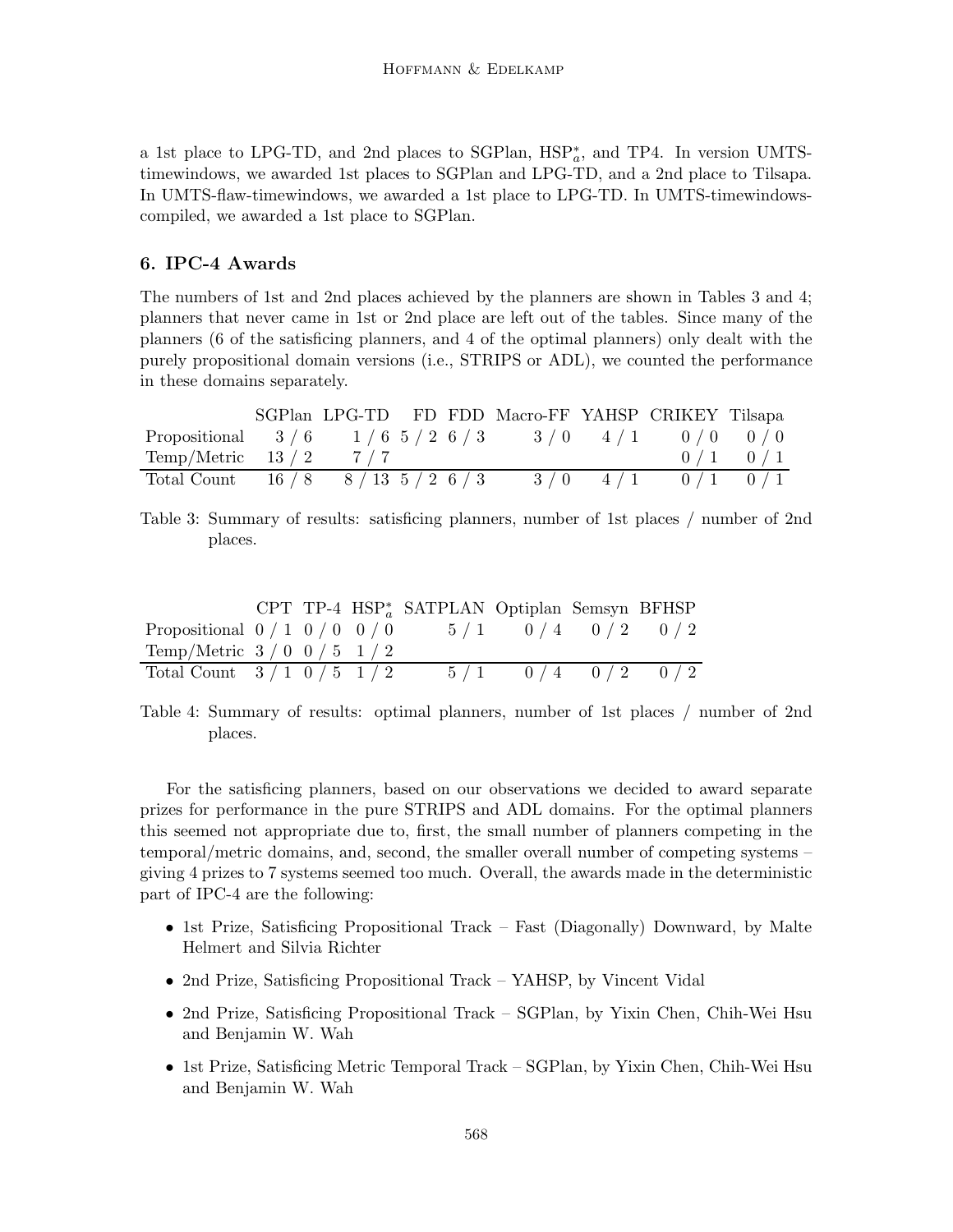- 2nd Prize, Satisficing Metric Temporal Track LPG-TD, by Alfonso Gerevini, Alessandro Saetti, Ivan Serina, and Paolo Toninelli
- 1st Prize, Optimal Track SATPLAN, by Henry Kautz, David Roznyai, Farhad Teydaye-Saheli, Shane Neth, and Michael Lindmark
- 2nd Prize, Optimal Track CPT, by Vincent Vidal and Hector Geffner

We would like to re-iterate that the awarding of prizes is, and has to be, a very sketchy "summary" of the results of a complex event such as IPC-4. A few bits of information are just not sufficient to summarize thousands of data points. Many of the decisions we took in the awarding of the prizes, i.e. in the judgement of scaling behavior, were very close. This holds especially true for most of the runtime graphs concerning optimal planners, and for some of the runtime graphs concerning satisficing propositional planners. What we think is best, and what we encourage everybody to do, is to have a closer look at the results plots for themselves. As said before, the full plots are available in an online appendix.

## 7. Conclusion

All in all, our feeling as the organizers is that the deterministic part of IPC-4 was a great success, and made several valuable contributions to the field. To mention the, from our perspective, two most prominent points: the event provided the community with a set of interesting new benchmarks, and made visible yet another major step forward in the scalability of satisficing planning systems. The latter was made possible by novel heuristics and domain analysis techniques.

There is a wide variety of questions to be addressed in the context of the future of the (deterministic part of) the IPC. Let us discuss just a few that we feel are important. Regarding benchmark domains, as said we invested significant effort into the IPC-4 benchmarks, and we would definitely recommend to re-use some of them in future IPC editions. While some domain versions were solved relatively easily by certain groups of planners, many of them still constitute major challenges. Examples are Pipesworld with tankage restrictions, Optical-Telegraph, large PSR instances, and UMTS for optimal planners. That said, most of the IPC-3 domains are also still challenging and should be re-used. It is probably more useful for the community to consolidate performance on the existing set of benchmarks, rather than to increase the benchmark database at large pace. For one thing, to measure progress between IPC editions, re-used benchmark domains (and instances), like Satellite and Settlers in the case of IPC-4, are more useful.<sup>19</sup> More generally, the benchmark set is already large; if there is a too large set, then a situation may arise where authors select rather disjoint subsets in their individual experiments.

<sup>19.</sup> In the field addressing the SAT problem, particularly in the respective competition events, progress is also often measured simply in terms of the size (number of variables and clauses) of the formulas that could be tackled successfully, making just a few distinctions about the origin of the formulas (like, randomly generated or from an application). In the context of the IPC, one can do similar things by measuring parameters such as, e.g., the number of ground actions tackled successfully. However, given the large differences between the individual domains used in the IPC, more distinctions must be made. A detailed investigation of the effect of several parameters, in the IPC-4 domains, is given by Edelkamp et al. (2005).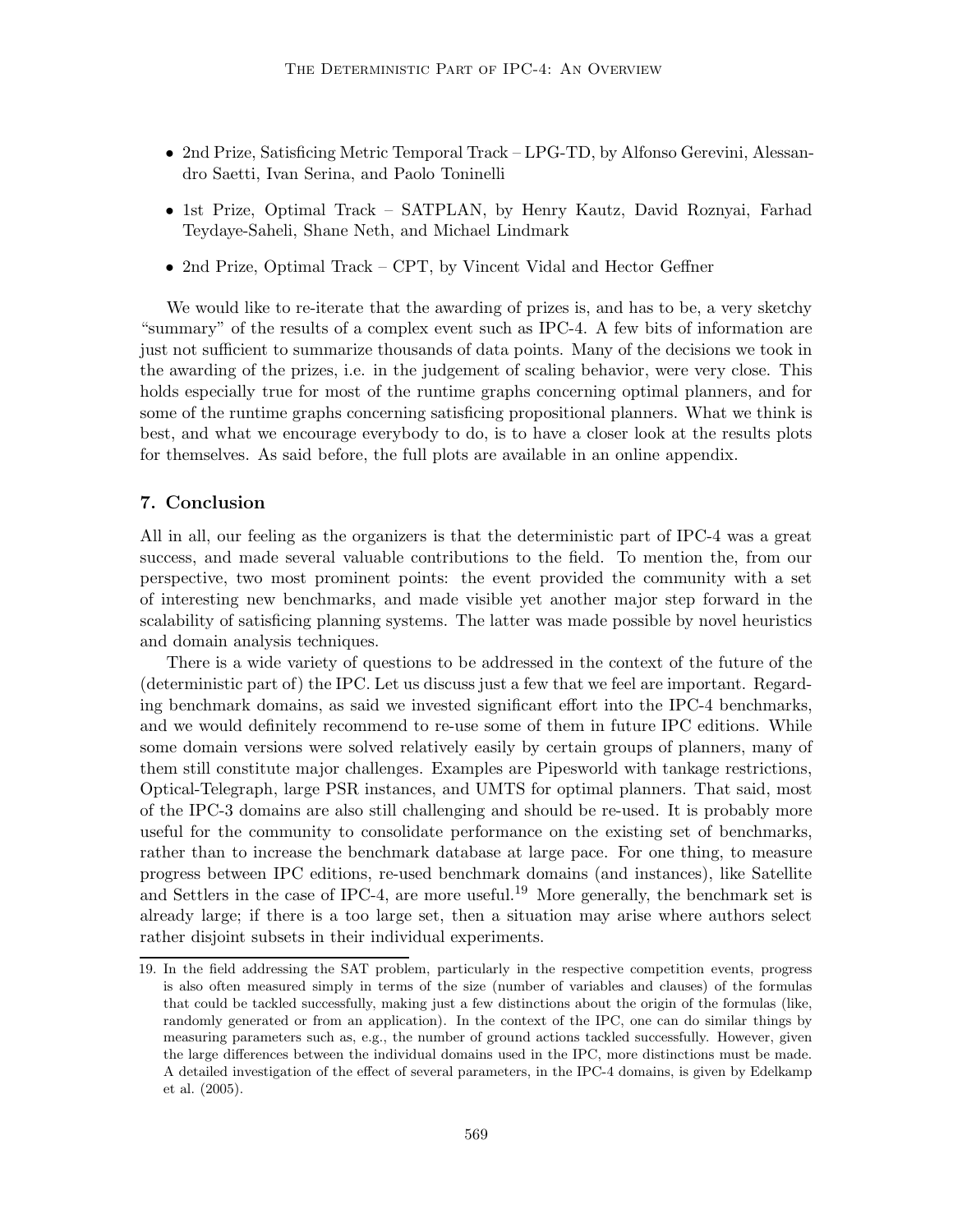#### Hoffmann & Edelkamp

Regarding PDDL extensions, the formalisms for derived predicates and timed initial literals that we introduced are only first steps into the respective directions. The PDDL2.2 derived predicates formalism is restrictive in that it allows no negative interactions between derived predicates; one could easily allow negative interactions that do not lead to cycles and thus to ambiguous semantics (Thiebaux et al., 2003, 2005). One could also imagine derivation rules for values of more general data types than predicates/Booleans, particularly for numeric variables. As for timed initial literals, obviously they encode only a very restrictive subset of the wide variety of forms that exogenous events can take. Apart from exogenous events on numeric values, such events may in reality be continuous processes conditioned on the world state, rather than finitely many discrete time instants known beforehand. The PDDL2.2 action model itself is, of course, still restrictive in its postulation of discrete variable value updates. Still we believe that the IPC should not let go off the very simple PDDL subsets such as STRIPS, to support accessibility of the competition. As noted in Section 4.1, most systems are still not able to handle all the language features introduced with IPC-3 and IPC-4. Also, we believe that a STRIPS track, and more generally domain versions formulated in simple language subsets, is important to encourage basic algorithms research. A new idea is easier to try in a simple language. To avoid misunderstandings: the language features introduced with PDDL2.1 and PDDL2.2 already have a significant basis of acceptance in implemented systems, and should definitely be kept for future editions of the IPC.

In the context of basic research, it should be noted that the satisficing track of IPC-4 was almost entirely populated by planners of the relaxed-plan based heuristic search type. This demonstrates the danger of the competition to concentrate research too much around a few successful methods. Still, two of the most remarkable planners in that track, Fast-Downward and SGPlan, use a significantly different heuristic and new domain analysis techniques as the basis of their success, respectively.

Putting the optimal planners in a separate track serves to maintain this, very different, type of planning algorithms. We recommend to keep this distinction in the future IPC events.

About the hand-tailored track, we have to say that it seems unclear if and how that could be brought back into the focus. Maybe a more suitable form of such an event would be an online (at the hosting conference) programming (i.e., planner tailoring) competition. This would, of course, imply a much smaller format for the event than the format the IPC for automated planners has grown to already. But an online hand-tailored competition would have the advantage of better visibility of programming efforts, and of not taking up prohibitively much time of the system developers.

In the context of competition size, last not least there are a few words to be said about the role and responsibilities of the organizers. The IPC has grown too large to be handled, in all its aspects, by just two persons. It may be worth thinking about distributing the organization workload among a larger group of people. One approach that might make sense would be to let different people organize the tracks concerning the different PDDL subsets. Another approach would be to let different people handle the language definition, the benchmark preparation, and the results collection, respectively. It would probably be a good idea to establish an IPC council that, unlike the organizing committees in the past,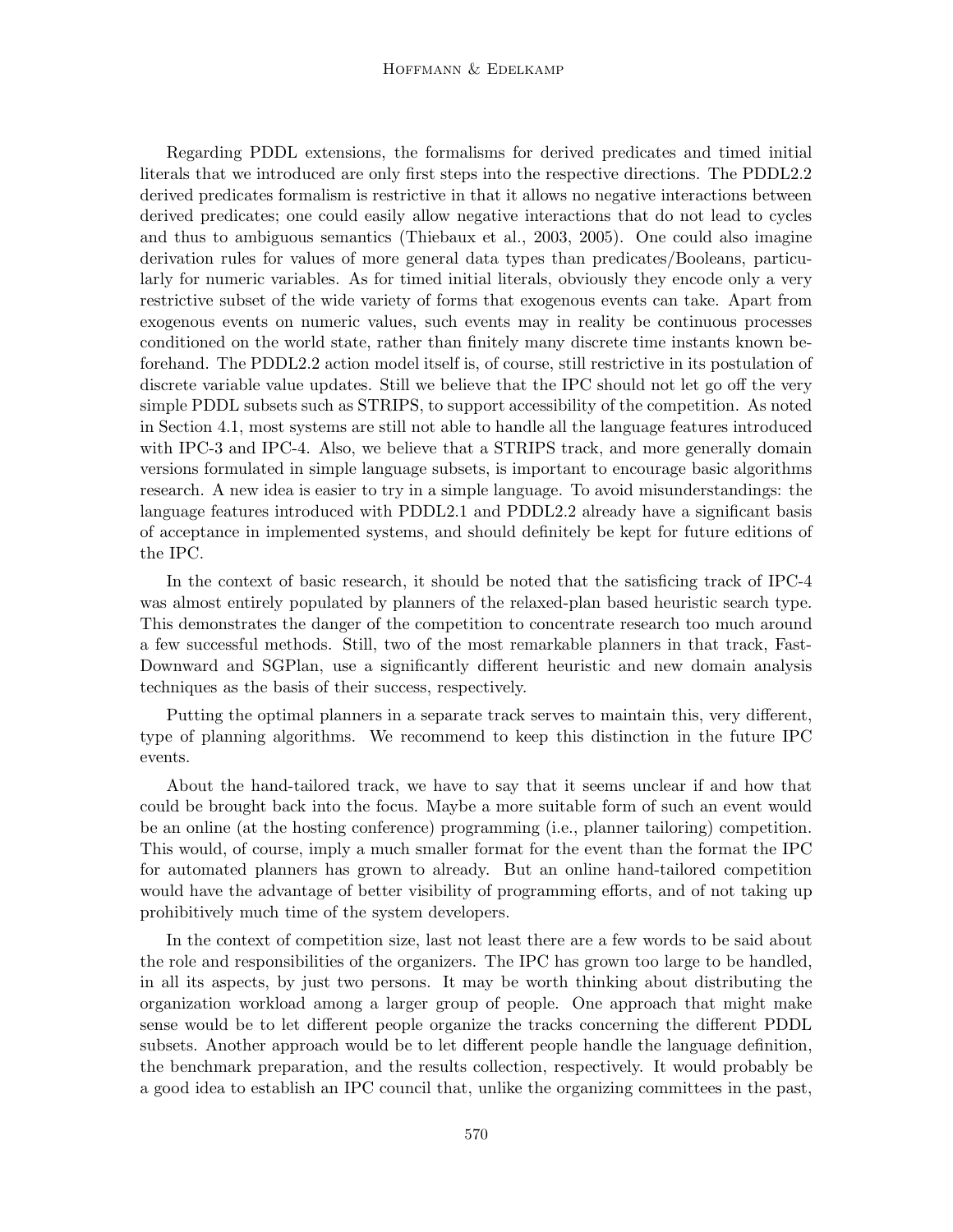would persist across individual competitions, and whose role would be to actively set up and support the organizing teams.

# Acknowledgments

We would like to thank the IPC-4 organizing committee, namely Fahiem Bacchus, Drew McDermott, Maria Fox, Derek Long, Jussi Rintanen, David Smith, Sylvie Thiebaux, and Daniel Weld for their help in taking the decision about the language for the deterministic part of IPC-4, and in ironing out the details about syntax and semantics. We especially thank Maria Fox and Derek Long for giving us the latex sources of their PDDL2.1 article, and for discussing the modifications of this document needed to introduce the semantics of derived predicates and timed initial literals. We are indebted to Roman Englert, Frederico Liporace, Sylvie Thiebaux, and Sebastian Trüg, who helped in the creation of the benchmark domains. We wish to say a big thank you to all the participating teams for their efforts. There is significant bravery in the submission of a planning system to a competition, where the choice and design of the benchmark problems is up to the competition organizers, not to the individuals. We thank the LPG team for investing the extra effort of running the IPC-3 LPG version on the IPC-4 benchmarks, and we thank Shahid Jabbar for proofreading this text. We thank Subbarao Kambhampati for pointing out that the name "classical part" is ambiguous, and suggesting to use "deterministic part" instead. Last not least, we thank the anonymous reviewers, and Maria Fox in her role as the responsible JAIR editor, for their comments; they helped to improve the paper. At the time of organizing the competition, Jörg Hoffmann was supported by the DFG (Deutsche Forschungsgemeinschaft), in the research project "HEUPLAN II". Stefan Edelkamp was and is supported by the DFG in the research project "Heuristic Search".

# Appendix A. BNF Description of PDDL2.2

This appendix contains a complete BNF specification of the PDDL2.2 language. For readability, we mark with (∗ ∗ ∗) the points in the BNF where, in comparison to PDDL2.1, the new language constructs of PDDL2.2 are inserted.

## A.1 Domains

Domains are defined exactly as in PDDL2.2, except that we now also allow to define rules for derived predicates at the points where operators (actions) are allowed.

$$
\langle \text{domain} \rangle \qquad ::= (\text{define} (\text{domain} \setminus \text{name}))
$$
\n
$$
[ \langle \text{require-def} \rangle ]
$$
\n
$$
[ \langle \text{types-def} \rangle ]^{\text{tinying}}
$$
\n
$$
[ \langle \text{constants-def} \rangle ]
$$
\n
$$
[ \langle \text{products-def} \rangle ]^{\text{ifuents}}
$$
\n
$$
[ \langle \text{functions-def} \rangle ]^{\text{ifuents}}
$$
\n
$$
\langle \text{require-def} \rangle \qquad ::= (\text{requirements} \langle \text{require-key} \rangle^+)
$$
\n
$$
\langle \text{require-key} \rangle \qquad ::= \text{See Section A.6}
$$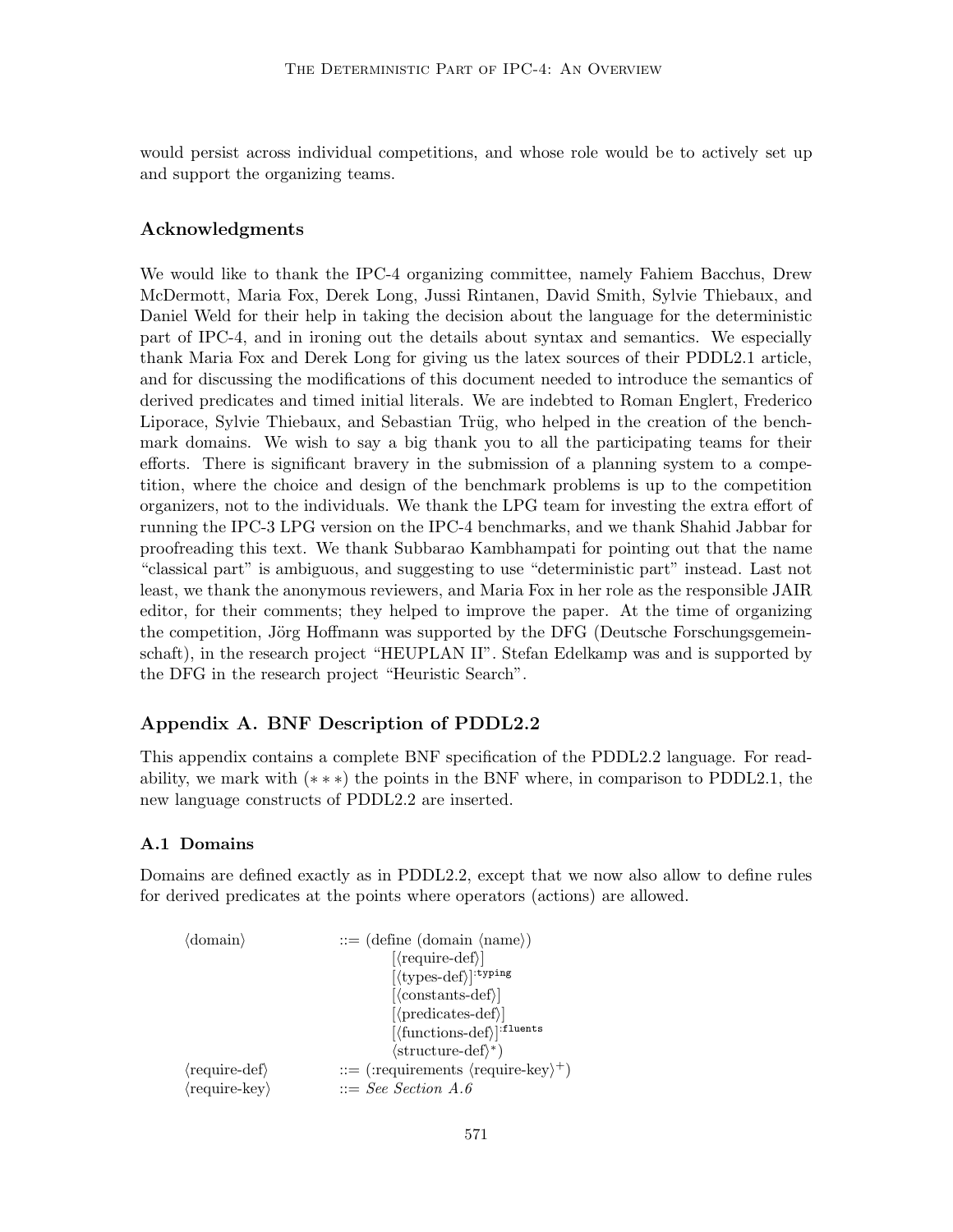```
\langletypes-def\rangle ::= (:types \langletyped list (name)\rangle)
           \langle \text{constants-def} \rangle ::= (:constants \langle \text{typed list (name)} \rangle)
           \langle predicates-def\rangle ::= (:predicates \langle atomic formula skeleton\rangle^+)
           \langle atomic formula skeleton\rangle ::= (\langle \text{predicate} \rangle \langle \text{typed list } (\text{variable}) \rangle)\langle predicate\rangle ::= \langle name\rangle\langle \text{variable} \rangle ::= ?\langle \text{name} \rangle\langle atomic function skeleton\rangle::= (\langle function\text{-symbol}\rangle \langle \langle \text{typed list (variable)} \rangle)\langle function-symbol\rangle ::= \langle name\rangle\langle functions-def\rangle ::=ifluents (:functions \langle function typed list
                                                                       (atomic function skeleton)\rangle)
           \langlestructure-def\rangle ::= \langleaction-def\rangle\langlestructure-def\rangle ::=<sup>:durative-actions</sup> \langledurative-action-def\rangle(* * *) \langlestructure-def\rangle ::=<sup>:derived-predicates</sup> \langlederived-def\rangle\langletyped list (x):= x^*\langletyped list (x):=<sup>:typing</sup> x<sup>+</sup>- \langletype\rangle \langletyped list(x))
           \langleprimitive-type\rangle ::= \langlename\rangle\langle \text{type} \rangle ::= (either \langle \text{primitive-type} \rangle^+)
           \langle \text{type} \rangle ::= \langle \text{primitive-type} \rangle\langle \text{function typed list } (x) \rangle ::= x^*\langle function typed list (x) ::=<sup>:typing</sup> x<sup>+</sup>- \langle function type\rangle\langle function typed list(x)\rangle\langle function type\rangle ::= number
```
# A.2 Actions

The BNF for an action definition is the same as in PDDL2.2.

| $\langle \text{action-def} \rangle$                                      | $ ::= \langle : \text{action } \langle \text{action-symbol} \rangle$                           |
|--------------------------------------------------------------------------|------------------------------------------------------------------------------------------------|
|                                                                          | : parameters $(\langle \text{typed list (variable)} \rangle)$                                  |
|                                                                          | $\langle \text{action-def body} \rangle$                                                       |
| $\langle \text{action-symbol} \rangle$ ::= $\langle \text{name} \rangle$ |                                                                                                |
|                                                                          | $\langle \text{action-def body} \rangle ::= [\text{:precondition } \langle \text{GD} \rangle]$ |
|                                                                          | $ \text{:effect} \langle \text{effect} \rangle $                                               |
| $\langle$ GD $\rangle$                                                   | $ ::= ()$                                                                                      |
| $\langle\mathrm{GD}\rangle$                                              | $ ::= \langle atomic formula(term) \rangle$                                                    |
| $\langle\mathrm{GD}\rangle$                                              | $::=$ negative-preconditions $\langle$ literal(term) $\rangle$                                 |
| $\langle\mathrm{GD}\rangle$                                              | $ ::= (and \langle GD \rangle^*)$                                                              |
| $\langle\mathrm{GD}\rangle$                                              | ::=idisjunctive-preconditions (or $\langle$ GD $\rangle^*$ )                                   |
| $\langle\mathrm{GD}\rangle$                                              | $::=$ :disjunctive-preconditions $(\text{not } \langle GD \rangle)$                            |
| $\langle\mathrm{GD}\rangle$                                              | ::= : disjunctive-preconditions (imply $\langle$ GD $\rangle$ $\langle$ GD $\rangle$ )         |
| $\langle\mathrm{GD}\rangle$                                              | $\cdot \cdot = $ :existential-preconditions                                                    |
|                                                                          | (exists ( $\langle$ typed list(variable) $\rangle^*$ ) $\langle$ GD $\rangle$ )                |
| $\langle$ GD $\rangle$                                                   | $::=$ :universal-preconditions                                                                 |
|                                                                          | (forall ( $\langle$ typed list(variable) $\rangle^*$ ) $\langle$ GD $\rangle$ )                |
| $\langle\mathrm{GD}\rangle$                                              | $ ::=$ :fluents $\langle$ f-comp $\rangle$                                                     |
| $\langle f\text{-comp} \rangle$                                          | $ ::= (\langle binary-comp \rangle \langle f-exp \rangle \langle f-exp \rangle)$               |
| $\langle$ literal $(t)\rangle$                                           | $ ::= \langle \text{atomic formula}(t) \rangle$                                                |
| $\langle$ literal $(t)\rangle$                                           | $ ::= (not \langle atomic \; formula(t) \rangle)$                                              |
|                                                                          |                                                                                                |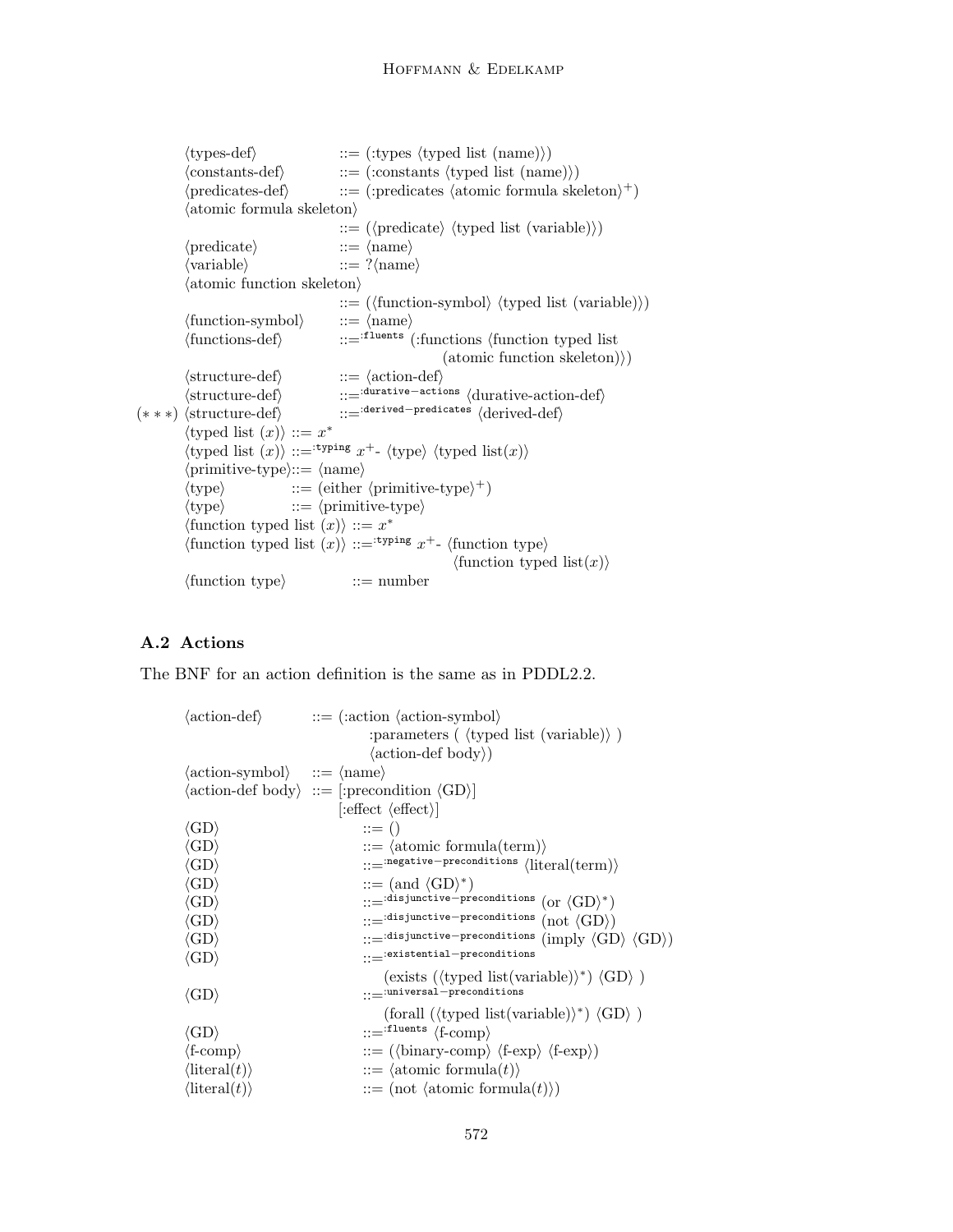| $\langle$ atomic formula $(t)\rangle$ | $ ::= (\langle \text{predicate} \rangle t^*)$                                                                                             |
|---------------------------------------|-------------------------------------------------------------------------------------------------------------------------------------------|
| $\langle \text{term} \rangle$         | $ ::= \langle name \rangle$                                                                                                               |
| $\langle \text{term} \rangle$         | $ ::= \langle variable \rangle$                                                                                                           |
| $\langle f\text{-exp} \rangle$        | $ ::= \langle \text{number} \rangle$                                                                                                      |
| $\langle f\text{-exp} \rangle$        | $ ::= (\langle \text{binary-op} \rangle \langle \text{f-exp} \rangle \langle \text{f-exp} \rangle)$                                       |
| $\langle f\text{-exp} \rangle$        | $ ::= (-\langle f\text{-exp} \rangle)$                                                                                                    |
| $\langle f\text{-exp} \rangle$        | $ ::= \langle \text{f-head} \rangle$                                                                                                      |
| $\langle$ f-head $\rangle$            | $ ::= (\langle function-symbol \rangle \langle term \rangle^*)$                                                                           |
| $\langle$ f-head $\rangle$            | $ ::= \langle$ function-symbol $\rangle$                                                                                                  |
| $\langle$ binary-op $\rangle$         | $::= +$                                                                                                                                   |
| $\langle$ binary-op $\rangle$         | $ ::= -$                                                                                                                                  |
| $\langle$ binary-op $\rangle$         | $::=$ *                                                                                                                                   |
| $\langle$ binary-op $\rangle$         | $ ::= /$                                                                                                                                  |
| $\langle$ binary-comp $\rangle$       | $::=$ $>$                                                                                                                                 |
| $\langle$ binary-comp $\rangle$       | $ ::= <$                                                                                                                                  |
| $\langle$ binary-comp $\rangle$       | $ ::= =$                                                                                                                                  |
| $\langle$ binary-comp $\rangle$       | $ ::= >=$                                                                                                                                 |
| $\langle$ binary-comp $\rangle$       | $ ::= < =$                                                                                                                                |
| $\langle$ number $\rangle$            | $ ::= Any\ numeric\ literal$                                                                                                              |
|                                       | (integers and floats of form $n.n$ ).                                                                                                     |
| $\langle \text{effect} \rangle$       | $ ::= ()$                                                                                                                                 |
| $\langle \text{effect} \rangle$       | $ ::= (and \langle c\text{-effect} \rangle^*)$                                                                                            |
| $\langle$ effect $\rangle$            | $ ::= \langle c\text{-effect} \rangle$                                                                                                    |
| $\langle$ c-effect $\rangle$          | $::= \mathit{\dot{:}} \mathit{conditional}-\mathit{effects} \ (for all \ (\langle variable \rangle^*) \ \langle \mathit{effect} \rangle)$ |
| $\langle$ c-effect $\rangle$          | $::=``{\tt conditional-effects}~({\rm when}~\langle {\rm GD}\rangle~\langle {\rm cond\text{-}effect}\rangle)$                             |
| $\langle$ c-effect $\rangle$          | $ ::= \langle$ p-effect $\rangle$                                                                                                         |
| $\langle$ p-effect $\rangle$          | $ ::= (\langle \text{assign-op} \rangle \langle \text{f-head} \rangle \langle \text{f-exp} \rangle)$                                      |
| $\langle$ p-effect $\rangle$          | $ ::= (not \; \langle atomic \; formula(term) \rangle)$                                                                                   |
| $\langle$ p-effect $\rangle$          | $ ::= \langle atomic formula(term) \rangle$                                                                                               |
| $\langle$ p-effect $\rangle$          | ::= $f_{\text{leants}}(\langle \text{assign-op} \rangle \langle f\text{-head} \rangle \langle f\text{-exp} \rangle)$                      |
|                                       | $\langle \text{cond-effect} \rangle$ ::= (and $\langle \text{p-effect} \rangle^*$ )                                                       |
| $\langle \text{cond-effect} \rangle$  | $ ::= \langle$ p-effect $\rangle$                                                                                                         |
| $\langle \text{assign-op} \rangle$    | $\mathrel{\mathop:}=\operatorname{assign}$                                                                                                |
| $\langle \text{assign-op} \rangle$    | $ ::= scale-up$                                                                                                                           |
| $\langle \text{assign-op} \rangle$    | $ ::= scale-down$                                                                                                                         |
| $\langle \text{assign-op} \rangle$    | $ ::=$ increase                                                                                                                           |
| $\langle \text{assign-op} \rangle$    | $ ::=$ decrease                                                                                                                           |

# A.3 Durative Actions

Durative actions are the same as in PDDL2.2, except that we restrict ourselves to level 3 actions, where the duration is given as the fixed value of a numeric expression (rather than as the possible values defined by a set of constraints). This slightly simplifies the BNF.

 $\langle$  durative-action-def $\rangle$  ::= (:durative-action  $\langle$  da-symbol $\rangle$ ) : parameters ( $\langle$  typed list (variable) $\rangle$ )  $\langle$ da-def body $\rangle$ )  $\langle$ da-symbol $\rangle$  ::=  $\langle$ name $\rangle$  $\langle$ da-def body $\rangle$  ::= :duration (= ?duration  $\langle$ f-exp $\rangle$ ) :condition  $\langle da\text{-GD}\rangle$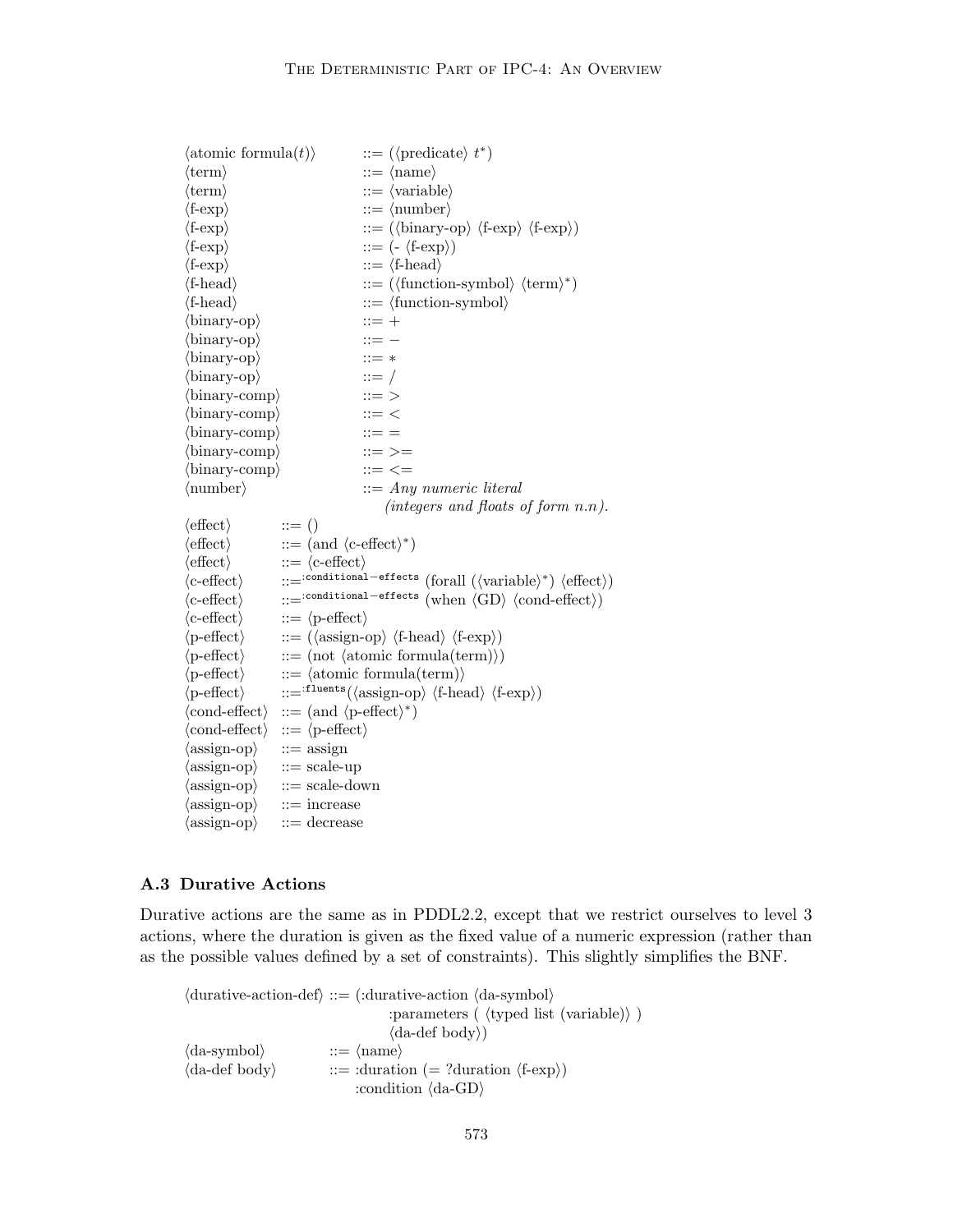|                                    | : effect $\langle$ da-effect $\rangle$                              |
|------------------------------------|---------------------------------------------------------------------|
| $\langle da-GD \rangle$            | $ ::= ()$                                                           |
| $\langle da\text{-GD}\rangle$      | $ ::= \langle \text{timed-GD} \rangle$                              |
| $\langle da\text{-GD}\rangle$      | $ ::=$ (and $\langle$ timed-GD $\rangle^+$ )                        |
| $\langle$ timed-GD $\rangle$       | $ ::= (at \langle time\text{-specific} \rangle \langle GD \rangle)$ |
| $\langle$ timed-GD $\rangle$       | $ ::= (over \langle interval \rangle \langle GD \rangle)$           |
| $\langle$ time-specifier $\rangle$ | $\mathrel{\mathop:}= \text{start}$                                  |
| $\langle$ time-specifier $\rangle$ | $ ::=$ end                                                          |
| $\langle$ interval $\rangle$       | $ ::=$ all                                                          |

# A.4 Derived predicates

As said, rules for derived predicates can be given in the domain description at the points where actions are allowed. The BNF is:

(\*\*\*)  $\langle \text{derived-def} \rangle$  ::= (:derived  $\langle \text{typed list (variable)} \rangle \langle \text{GD} \rangle$ )

Note that we allow the specification of types with the derived predicate arguments. This might seem redundant as the predicate types are already declared in the :predicates field. Allowing to specify types with the predicate (rule) "parameters" serves to give the language a more unified look-and-feel, and one might use the option to make the parameter ranges more restrictive. (Remember that the specification of types is optional, not mandatory.)

Repeating what has been said in Section 3.1.1, this BNF is more generous than what is considered a well-formed domain description in PDDL2.2. We call a predicate P derived if there is a rule that has a predicate  $P$  in its head; otherwise we call  $P$  basic. The restrictions we apply are:

- 1. The actions available to the planner do not affect the derived predicates: no derived predicate occurs on any of the effect lists of the domain actions.
- 2. If a rule defines that  $P(\overline{x})$  can be derived from  $\phi(\overline{x})$ , then the variables in  $\overline{x}$  are pairwise different (and, as the notation suggests, the free variables of  $\phi(\overline{x})$  are exactly the variables in  $\overline{x}$ ).
- 3. If a rule defines that  $P(\overline{x})$  can be derived from  $\phi$ , then the Negation Normal Form (NNF) of  $\phi(\overline{x})$  does not contain any derived predicates in negated form.

#### A.5 Problems

The only change made to PDDL2.1 in the problem description is that we allow the specification of timed initial literals.

 $\langle$ problem $\rangle$  ::= (define (problem  $\langle$ name $\rangle$ )  $(\text{:domain } \langle \text{name} \rangle)$  $[\langle \text{require-def} \rangle]$  $\langle$ object declaration $\rangle$ ]  $\langle \text{init} \rangle$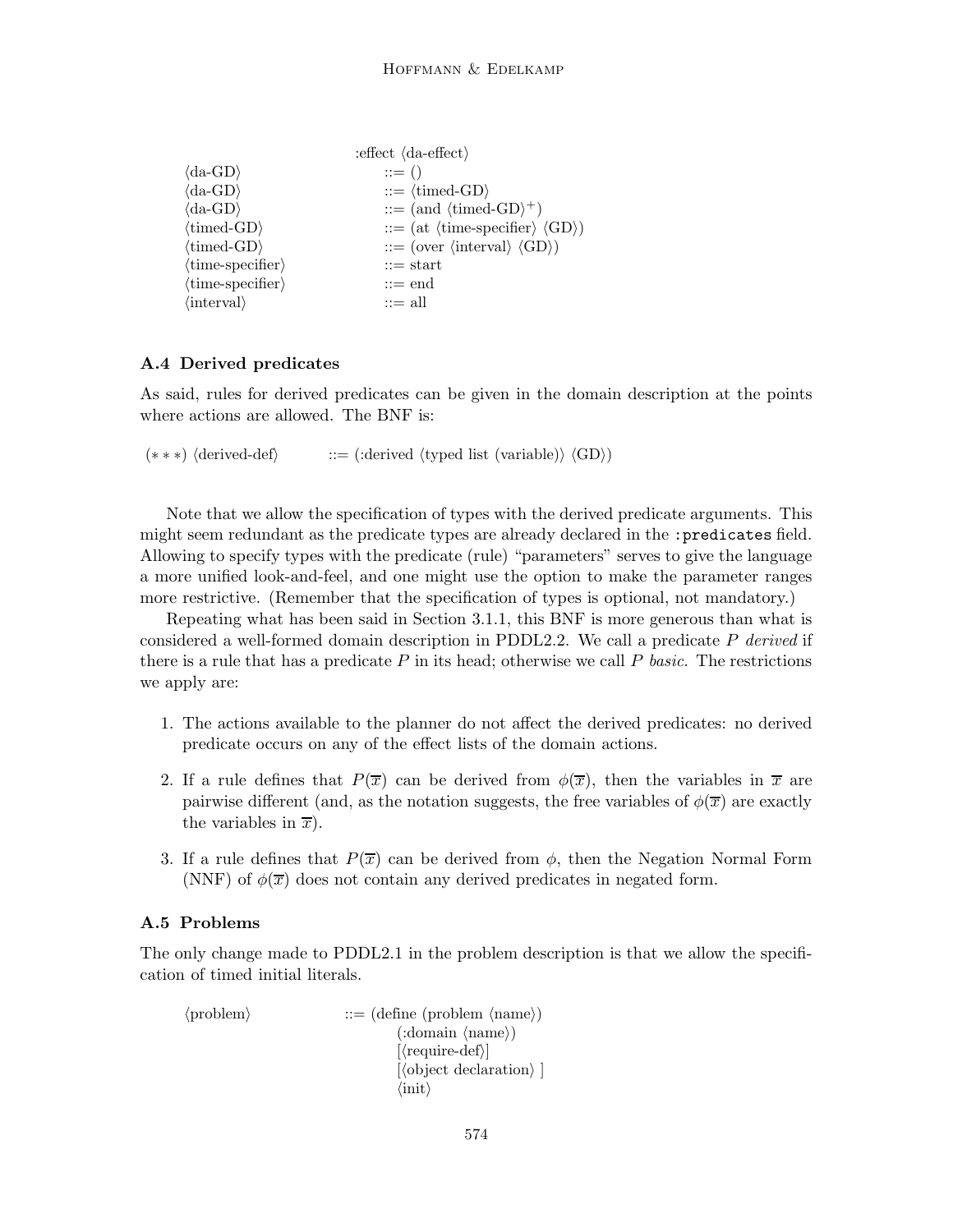|                                         | $\langle$ goal $\rangle$                                                                       |
|-----------------------------------------|------------------------------------------------------------------------------------------------|
|                                         | $ \langle$ metric-spec $\rangle $                                                              |
|                                         | $\langle \text{length-spec} \rangle$ $\rangle$                                                 |
|                                         | $\langle$ object declaration $\rangle ::=$ (:objects $\langle$ typed list (name) $\rangle$ )   |
| $\langle \text{init} \rangle$           | $ ::= (\text{init } \langle \text{init-el} \rangle^*)$                                         |
| $\langle\mathrm{init\text{-}el}\rangle$ | $ ::= \langle$ literal(name) $\rangle$                                                         |
| $\langle\text{init-el}\rangle$          | ::= $f1$ <sup>tluents</sup> (= $\langle f\text{-head}\rangle$ $\langle \text{number}\rangle$ ) |
| $(***) \langle init-el \rangle$         | ::= :timed-initial-literals (at $\langle$ number) $\langle$ literal(name) $\rangle$ )          |
| $\langle \text{goal} \rangle$           | $ ::= (\text{:goal } \langle GD \rangle)$                                                      |
| $\langle$ metric-spec $\rangle$         | $ ::= (metric \langle optimization \rangle \langle ground-f-exp \rangle)$                      |
| $\langle$ optimization $\rangle$        | $ ::=$ minimize                                                                                |
| $\langle$ optimization $\rangle$        | $ ::= maximize$                                                                                |
| (ground-f-exp)                          | $ ::= (\langle binary-op \rangle \langle ground-f-exp \rangle \langle ground-f-exp \rangle)$   |
| $\langle$ ground-f-exp $\rangle$        | $ ::= (-\langle \text{ground-f-exp} \rangle)$                                                  |
| (ground-f-exp)                          | $ ::= \langle \text{number} \rangle$                                                           |
| $\langle$ ground-f-exp $\rangle$        | $ ::= (\langle function\text{-symbol}\rangle \langle name \rangle^*)$                          |
| (ground-f-exp)                          | $\mathrel{\mathop:}=$ total-time                                                               |
| $\langle$ ground-f-exp $\rangle$        | $ ::= \langle$ function-symbol $\rangle$                                                       |
|                                         |                                                                                                |

Repeating what has been said in Section 3.1.1, the requirement flag for timed initial literals implies the requirement flag for durational actions (see also Section A.6), i.e. the language construct is only available in PDDL2.2 level 3. Also, the above BNF is more generous than what is considered a well-formed problem description in PDDL2.2. The times  $\langle$  number) at which the timed literals occur are restricted to be greater than 0. If there are also derived predicates in the domain, then the timed literals are restricted to not influence any of these, i.e., like action effects they are only allowed to affect the truth values of the basic (non-derived) predicates (IPC-4 will not use both derived predicates and timed initial literals within the same domain).

## A.6 Requirements

Here is a table of all requirements in PDDL2.2. Some requirements imply others; some are abbreviations for common sets of requirements. If a domain stipulates no requirements, it is assumed to declare a requirement for :strips.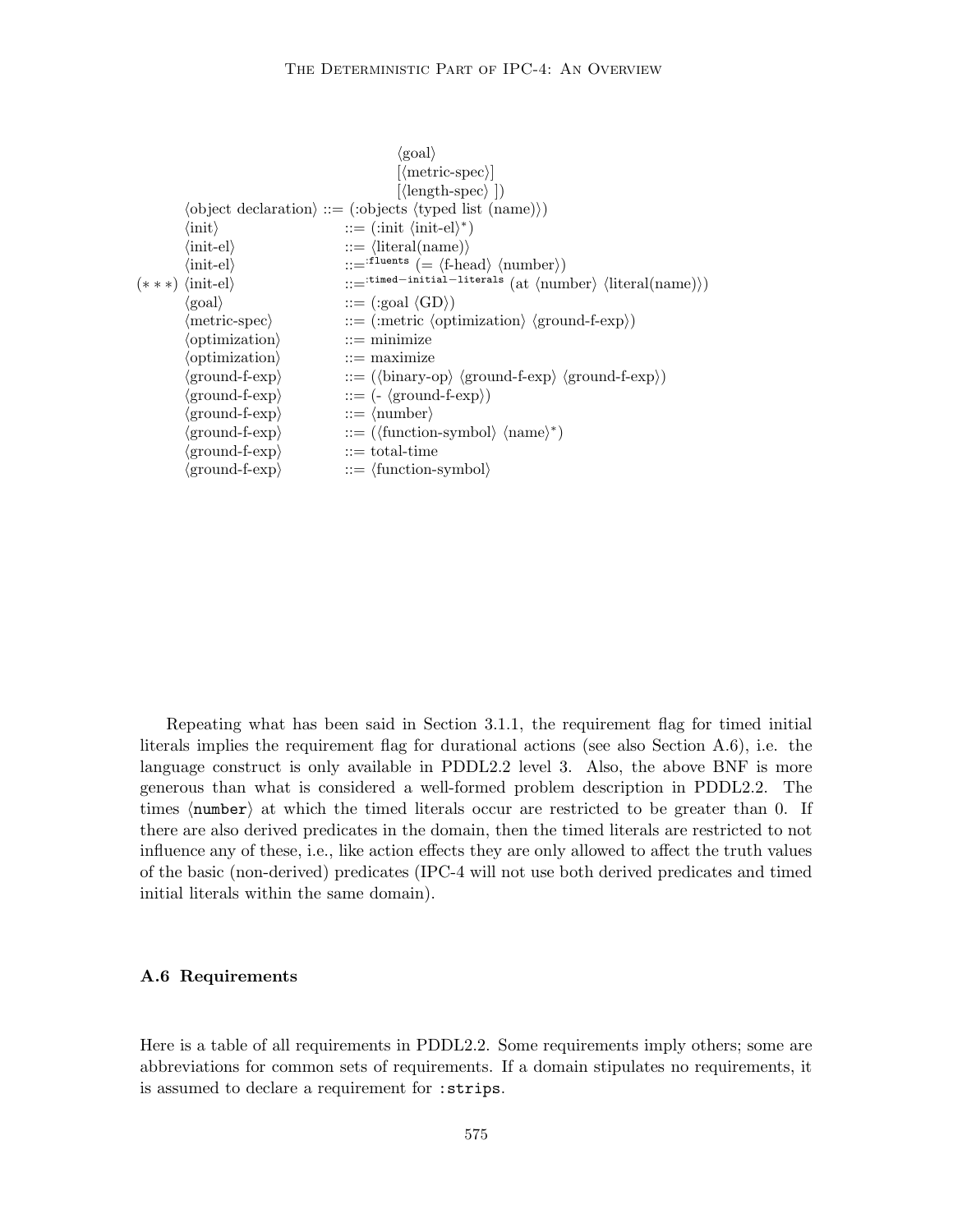#### Hoffmann & Edelkamp

| Requirement                | Description                                         |
|----------------------------|-----------------------------------------------------|
| :strips                    | Basic STRIPS-style adds and deletes                 |
| :typing                    | Allow type names in declarations of variables       |
| :negative-preconditions    | Allow not in goal descriptions                      |
| :disjunctive-preconditions | Allow or in goal descriptions                       |
| :equality                  | $Support = as built-in predicate$                   |
| :existential-preconditions | Allow exists in goal descriptions                   |
| :universal-preconditions   | Allow forall in goal descriptions                   |
| :quantified-preconditions  | $=$ : existential-preconditions                     |
|                            | $+:$ universal-preconditions                        |
| :conditional-effects       | Allow when in action effects                        |
| :fluents                   | Allow function definitions and use of effects using |
|                            | assignment operators and arithmetic preconditions.  |
| :adl                       | $=$ : strips + : typing                             |
|                            | $+$ : negative-preconditions                        |
|                            | $+$ : disjunctive-preconditions                     |
|                            | $+$ : equality                                      |
|                            | $+$ : quantified-preconditions                      |
|                            | $+ :$ conditional-effects                           |
| :durative-actions          | Allows durative actions.                            |
|                            | Note that this does not imply : fluents.            |
| :derived-predicates        | Allows predicates whose truth value is              |
|                            | defined by a formula                                |
| :timed-initial-literals    | Allows the initial state to specify literals        |
|                            | that will become true at a specified time point     |
|                            | implies durative actions (i.e. applicable only      |
|                            | in PDDL $2.2$ level 3)                              |

# References

- Bacchus, F. (2000). Subset of PDDL for the AIPS2000 Planning Competition. The AIPS-00 Planning Competition Committee.
- Bacchus, F. (2001). The AIPS'00 planning competition. The AI Magazine, 22(3), 47–56.
- Bertoli, P., Cimatti, A., Slaney, J., & Thiébaux, S. (2002). Solving power supply restoration problems with planning via symbolic model-checking. In Harmelen, F. V. (Ed.), Proceedings of the 15th European Conference on Artificial Intelligence (ECAI-02), pp. 576–580, Lyon, France. Wiley.
- Blum, A. L., & Furst, M. L. (1995). Fast planning through planning graph analysis. In Proceedings of the 14th International Joint Conference on Artificial Intelligence (IJCAI-95), pp. 1636–1642, Montreal, Canada. Morgan Kaufmann.
- Blum, A. L., & Furst, M. L. (1997). Fast planning through planning graph analysis. Artificial Intelligence, 90(1-2), 279–298.
- Bonet, B., & Thiebaux, S. (2003). GPT meets PSR. In *Proceedings of the 13th International* Conference on Automated Planning and Scheduling (ICAPS-03), pp. 102–111, Trento, Italy. Morgan Kaufmann.
- Cesta, A., & Borrajo, D. (Eds.). (2001). Recent Advances in AI Planning. 6th European Conference on Planning (ECP'01), Toledo, Spain. Springer-Verlag.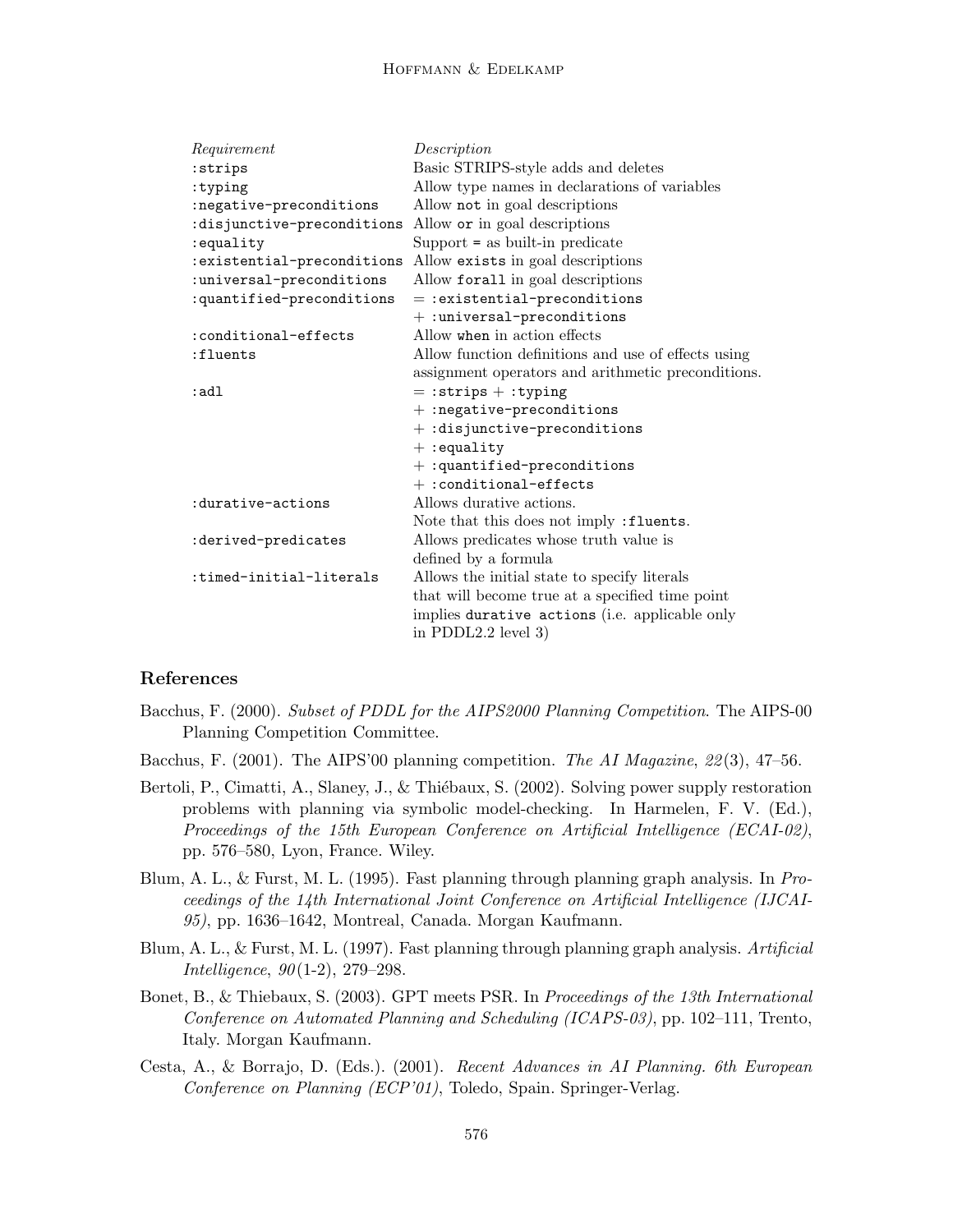Clarke, E. M., Grumberg, O., & Peled, D. (2000). Model Checking. MIT Press.

- Edelkamp, S. (2003a). Limits and possibilities of PDDL for model checking software.. In Edelkamp, & Hoffmann (Edelkamp & Hoffmann, 2003).
- Edelkamp, S. (2003b). Promela planning. In Proceedings of Model Checking Software (SPIN), pp. 197–212.
- Edelkamp, S. (2003c). Taming numbers and durations in the model checking integrated planning system. Journal of Artificial Intelligence Research, 20, 195–238.
- Edelkamp, S., & Hoffmann, J. (Eds.). (2003). Proceedings of Workshop on the Competition: Impact, Organization, Evaluation, Benchmarks, at ICAPS'03. AAAI Press.
- Edelkamp, S., Hoffmann, J., Englert, R., Liporace, F., Thiebaux, S., & Trüg, S.  $(2005)$ . Engineering benchmarks for planning: the domains used in the deterministic part of IPC-4. Journal of Artificial Intelligence Research. Submitted.
- Edelkamp, S., Hoffmann, J., Littman, M., & Younes, H. (Eds.). (2004). Proceedings of the 4th International Planning Competition. JPL.
- Englert, R. (2003). Re-scheduling with temporal and operational resources for the mobile execution of dynamic UMTS applications. In KI-Workshop AI in Planning, Scheduling, Configuration and Design (PUK).
- Englert, R. (2005). Planning to optimize the UMTS call set-up for the execution of mobile agents. Journal of Applied Artificial Intelligence (AAI), 19(2), 99–117.
- Fikes, R. E., & Nilsson, N. (1971). STRIPS: A new approach to the application of theorem proving to problem solving. Artificial Intelligence, 2, 189–208.
- Fox, M., Long, D., & Halsey, K. (2004). An investigation into the expressive power of PDDL2.1. In Saitta, L. (Ed.), Proceedings of the 16th European Conference on Artificial Intelligence (ECAI-04), Valencia, Spain. Wiley.
- Fox, M., & Long, D. (2003). PDDL2.1: An extension to PDDL for expressing temporal planning domains. Journal of Artificial Intelligence Research, 20, 61–124.
- Gerevini, A., Saetti, A., & Serina, I. (2003). Planning through stochastic local search and temporal action graphs. Journal of Artificial Intelligence Research, 20, 239–290.
- Haslum, P., & Geffner, H. (2001). Heuristic planning with time and resources.. In Cesta, & Borrajo (Cesta & Borrajo, 2001), pp. 121–132.
- Hatzack, W., & Nebel, B. (2001). The operational traffic control problem: Computational complexity and solutions.. In Cesta, & Borrajo (Cesta & Borrajo, 2001), pp. 49–60.
- Helmert, M. (2001). On the complexity of planning in transportation domains.. In Cesta, & Borrajo (Cesta & Borrajo, 2001), pp. 349–360.
- Helmert, M. (2003). Complexity results for standard benchmark domains in planning. Artificial Intelligence, 143, 219–262.
- Helmert, M. (2004). A planning heuristic based on causal graph analysis. In Koenig, S., Zilberstein, S., & Koehler, J. (Eds.), Proceedings of the 14th International Conference on Automated Planning and Scheduling (ICAPS-04), pp. 161–170, Whistler, Canada. Morgan Kaufmann.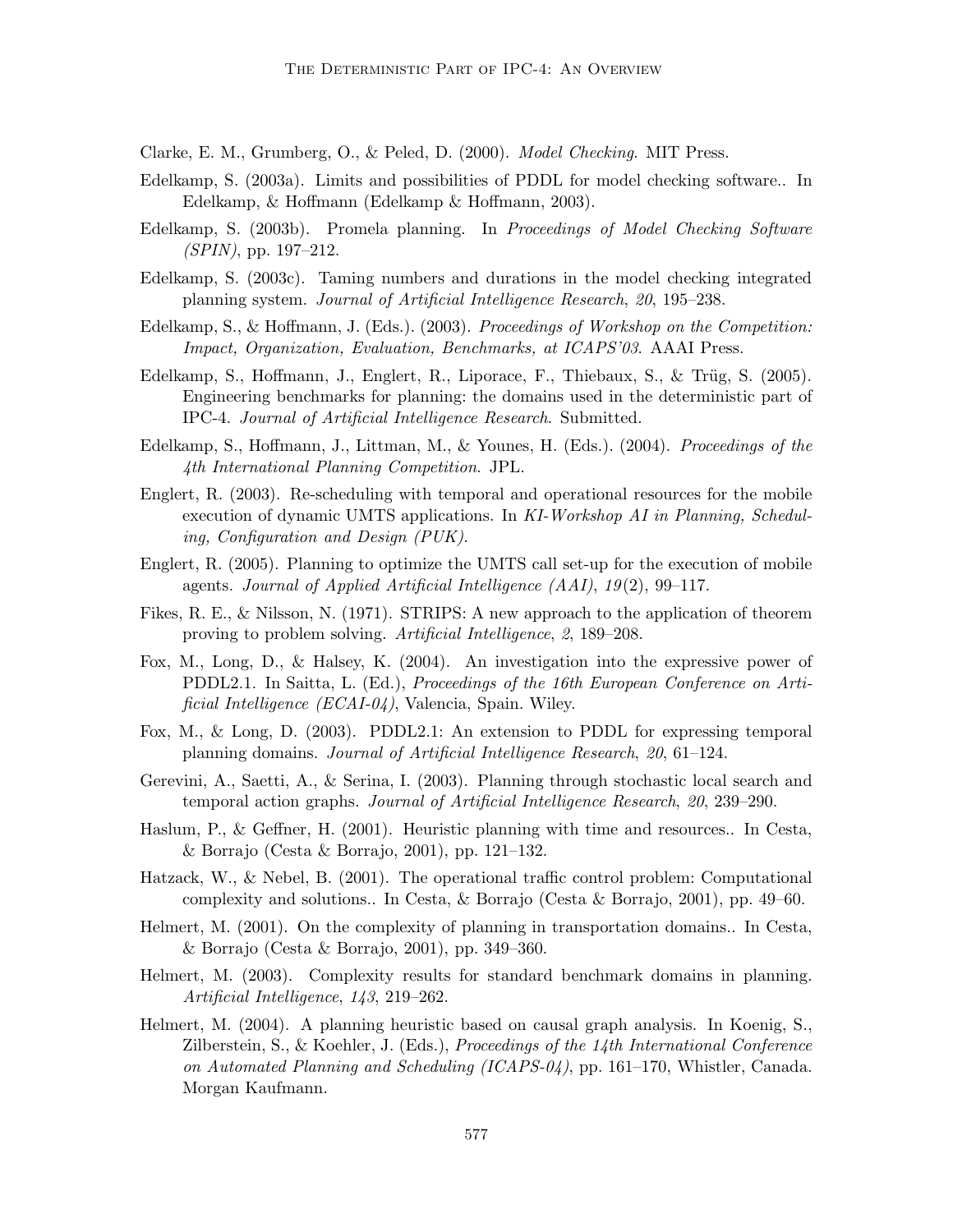- Hipke, C. A. (2000). Distributed Visualization of Geometric Algorithms. Ph.D. thesis, University of Freiburg.
- Hoffmann, J. (2003). The Metric-FF planning system: Translating "ignoring delete lists" to numeric state variables. Journal of Artificial Intelligence Research, 20, 291–341.
- Hoffmann, J. (2005). Where ignoring delete lists works: Local search topology in planning benchmarks. Journal of Artificial Intelligence Research. To appear.
- Hoffmann, J., & Nebel, B. (2001). The FF planning system: Fast plan generation through heuristic search. *Journal of Artificial Intelligence Research*, 14, 253–302.
- Holzmann, G. J. (2004). The SPIN model checker: Primer and reference manual. Addison Wesley.
- Long, D., & Fox, M. (2003). The 3rd international planning competition: Results and analysis. Journal of Artificial Intelligence Research, 20, 1–59.
- McDermott, D. (2000). The 1998 AI planning systems competition. The AI Magazine,  $21(2), 35-55.$
- McDermott, D., et al. (1998). The PDDL Planning Domain Definition Language. The AIPS-98 Planning Competition Committee.
- Milidiú, R. L., & dos Santos Liporace, F. (2004). Plumber, a pipeline transportation planner. In Proceedings of the International Workshop on Harbour and Maritime Simulation, HMS, pp. 99–106, Rio de Janeiro, Brazil.
- Milidiu, R. L., dos Santos Liporace, F., & de Lucena, C. J. (2003). Pipesworld: Planning pipeline transportation of petroleum derivatives.. In Edelkamp, & Hoffmann (Edelkamp & Hoffmann, 2003).
- Pednault, E. P. (1989). ADL: Exploring the middle ground between STRIPS and the situation calculus. In Brachman, R., Levesque, H. J., & Reiter, R. (Eds.), Principles of Knowledge Representation and Reasoning: Proceedings of the 1st International Conference (KR-89), pp. 324–331, Toronto, ON. Morgan Kaufmann.
- Penberthy, J. S., & Weld, D. S. (1992). UCPOP: A sound, complete, partial order planner for ADL. In Nebel, B., Swartout, W., & Rich, C. (Eds.), Principles of Knowledge Representation and Reasoning: Proceedings of the 3rd International Conference (KR-92), pp. 103–114, Cambridge, MA. Morgan Kaufmann.
- Thiébaux, S., & Cordier, M.-O. (2001). Supply restoration in power distribution systems a benchmark for planning under uncertainty.. In Cesta, & Borrajo (Cesta & Borrajo, 2001), pp. 85–95.
- Thiébaux, S., Cordier, M.-O., Jehl, O., & Krivine, J.-P. (1996). Supply restoration in power distribution systems — a case study in integrating model-based diagnosis and repair planning. In Horvitz, E., & Jensen, F. (Eds.), Proceedings of the 12th International Conference on Uncertainty in AI (UAI-96), pp. 525–532, Portland, OR, USA. Morgan Kaufmann.
- Thiebaux, S., Hoffmann, J., & Nebel, B. (2003). In defence of PDDL axioms. In Gottlob, G. (Ed.), Proceedings of the 18th International Joint Conference on Artificial Intelligence  $(IJCAI-03)$ , pp. 961–966, Acapulco, Mexico. Morgan Kaufmann.